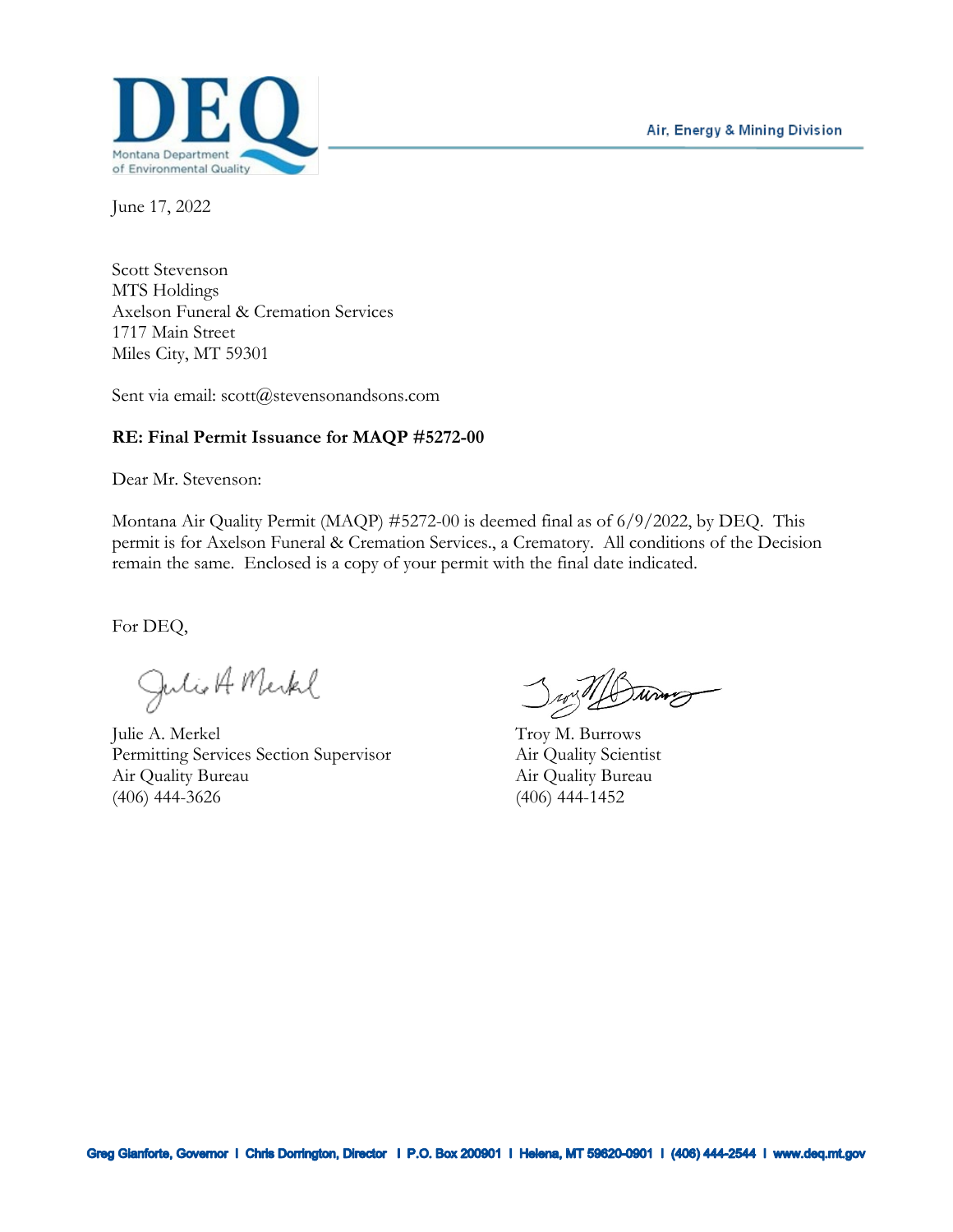# **Montana Department of Environmental Quality Air, Energy & Mining Division Air Quality Bureau**

Montana Air Quality Permit #5272-00

THE STAY

MTS Holdings Axelson Funeral & Cremation Services 1717 Main Street Miles City, MT 59301

June 9, 2022

 $0 - 0 = 0$ a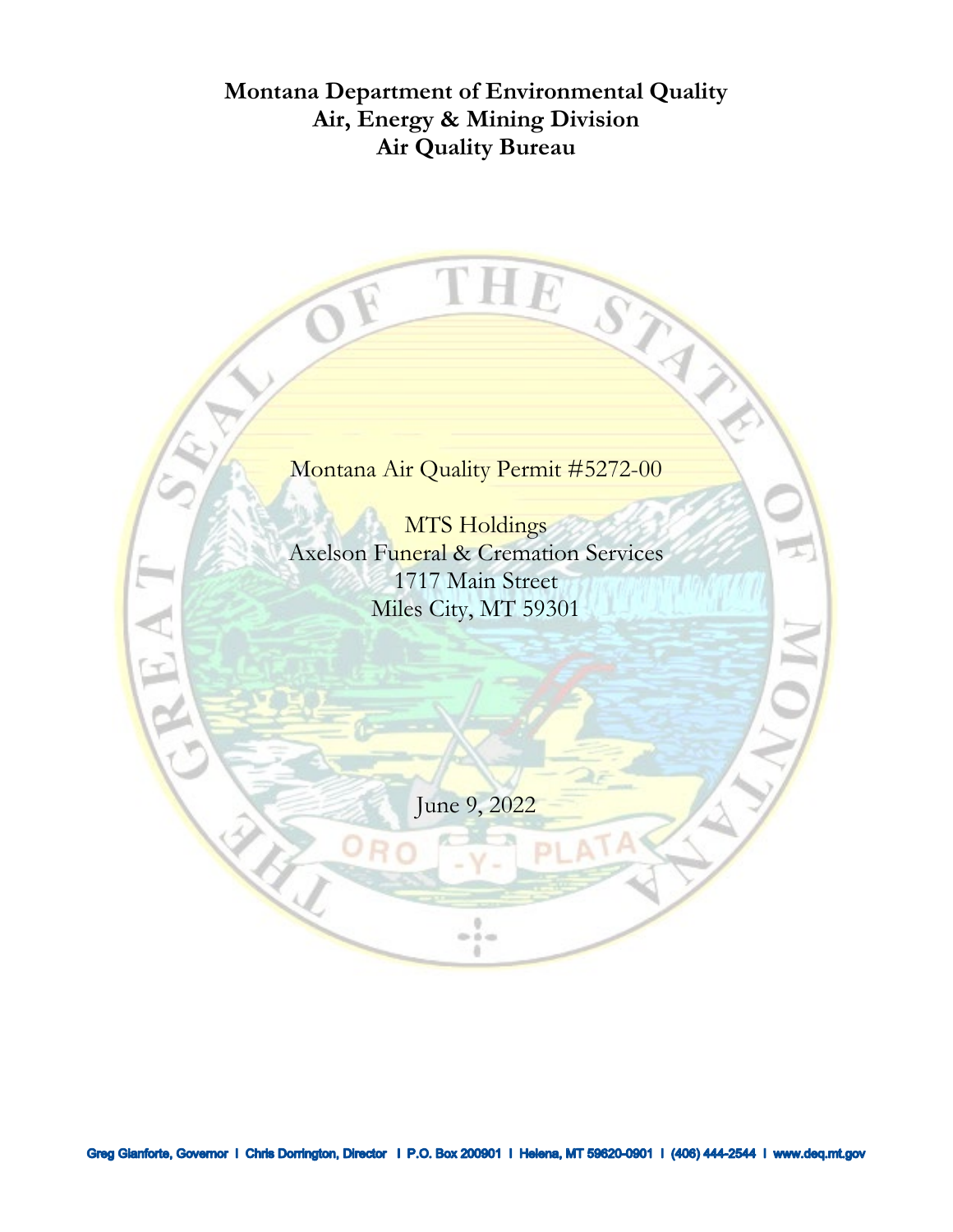#### MONTANA AIR QUALITY PERMIT

| Issued To: MTS Holdings - Axelson Funeral & MAQP: #5272-00 |                                           |
|------------------------------------------------------------|-------------------------------------------|
| <b>Cremation Services</b>                                  | Application Complete: 3/25/22             |
| 1717 Main Street                                           | Preliminary Determination Issued: 4/21/22 |
| Miles City, MT 59301                                       | Department's Decision Issued: 5/24/2022   |
|                                                            | Permit Final: $6/9/2022$                  |

A Montana Air Quality Permit (MAQP), with conditions, is hereby granted to MTS Holdings - Axelson Funeral & Cremation Services (AFCS), pursuant to Sections 75-2-204, 211, and 215 of the Montana Code Annotated (MCA), as amended, and Administrative Rules of Montana (ARM) 17.8.740, *et seq*., as amended, for the following:

Section I: Permitted Facilities

A. Plant Location

AFCS proposes to install and operate one natural gas-fired crematorium, located at 2415 South Montana Street, Butte, MT 59701. The legal description of the site is Section 25, Township 3 North, Range 8 West, Silver Bow County, Montana. The latitude and longitude of the incinerator is 45.985947**°**, -112.545641**°**.

B. Current Permit Action

On March 25, 2022, the Montana Department of Environmental Quality – Air Quality Bureau (DEQ) received an application from AFCS to install and operate one crematory rated for a maximum 150 pound/hour (lb/hr) capacity. MAQP #5272-00 is the number assigned to this permit.

- Section II: Conditions and Limitations
	- A. Emission Limitations
		- 1. AFCS shall develop operation procedures for the crematorium and require all personnel who operate the unit to familiarize themselves with the operating procedures. The operating procedures shall be readily available to all personnel who operate the unit. AFCS shall keep training records containing name and signature of authorized operators available on-site and available to DEQ upon request (ARM 17.8.752).
		- 2. AFCS shall not incinerate/cremate any material other than human remains and the corresponding container (ARM 17.8.749).
		- 3. The cremation unit shall be equipped with a secondary combustion chamber and auxiliary burners. The auxiliary fuel burners shall be used to preheat the secondary chamber of the incinerator to the minimum required operating temperature of 1600°F prior to igniting a charge. The secondary chamber operating temperature shall be maintained above 1600°F for any one-hour averaging period while incinerating a charge (ARM 17.8.752).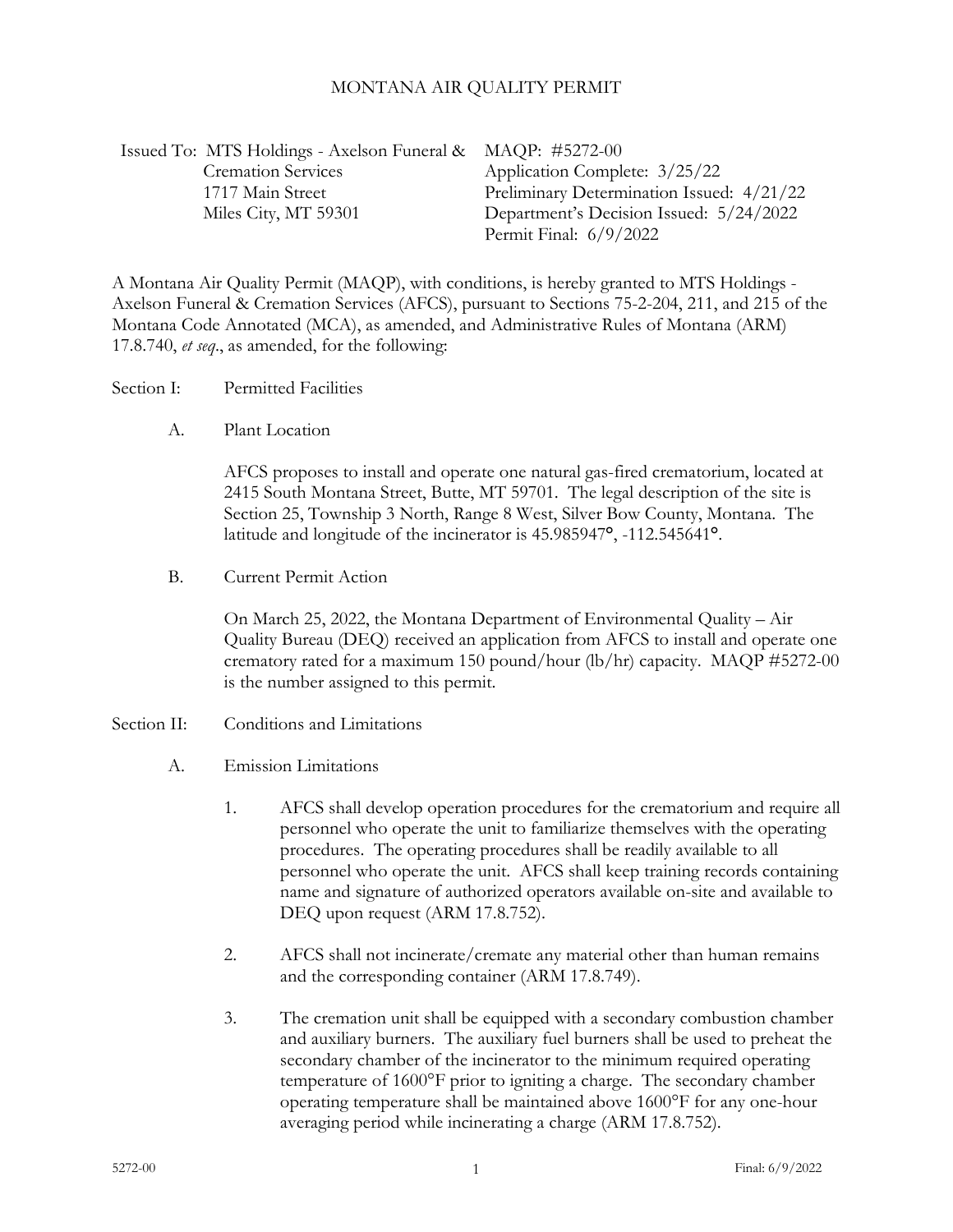- 4. In no circumstance shall visible emissions exceed 10% opacity over any sixminute period (ARM 17.8.749).
- 5. The primary and secondary chamber burners shall be fired on natural gas or propane only (ARM 17.8.749 and ARM 17.8.752).
- B. Testing Requirements
	- 1. All compliance source tests shall conform to the requirements of the Montana Source Test Protocol and Procedures Manual (ARM 17.8.106).
	- 2. DEQ may require further testing (ARM 17.8.105).
- C. Operational Reporting Requirements
	- 1. AFCS shall supply DEQ with annual production information for all emission points, as required by DEQ in the annual emission inventory request. The request will include, but is not limited to, all sources of emissions identified in the emission inventory contained in the permit analysis.

Production information shall be gathered on a calendar-year basis and submitted to DEQ by the date required in the emission inventory request. Information shall be in the units required by DEQ. This information may be used to calculate operating fees, based on actual emissions from the facility, and/or to verify compliance with permit limitations (ARM 17.8.505).

- 2. AFCS shall notify DEQ of any construction or improvement project conducted, pursuant to ARM 17.8.745, that would include the addition of a new emissions unit*,* change in control equipment, stack height, stack diameter, stack flow, stack gas temperature, source location, or fuel specifications, or would result in an increase in source capacity above its permitted operation. The notice must be submitted to DEQ, in writing, 10 days prior to startup or use of the proposed de minimis change, or as soon as reasonably practicable in the event of an unanticipated circumstance causing the de minimis change and must include the information requested in ARM 17.8.745(l)(d) (ARM 17.8.745).
- 3. All records compiled in accordance with this permit must be maintained by AFCS as a permanent business record for at least 5 years following the date of the measurement, must be available at the plant site for inspection by DEQ, and must be submitted to DEQ upon request (ARM 17.8.749).
- D. Monitoring Requirements
	- 1. AFCS shall install, calibrate, maintain, and operate continuous monitoring and recording equipment on each cremation unit to measure the secondary chamber exit gas temperature. This equipment shall be used to maintain a record, either paper or electronic, indicating date and timeframe of crematory operation and secondary chamber exit gas temperature during operation. All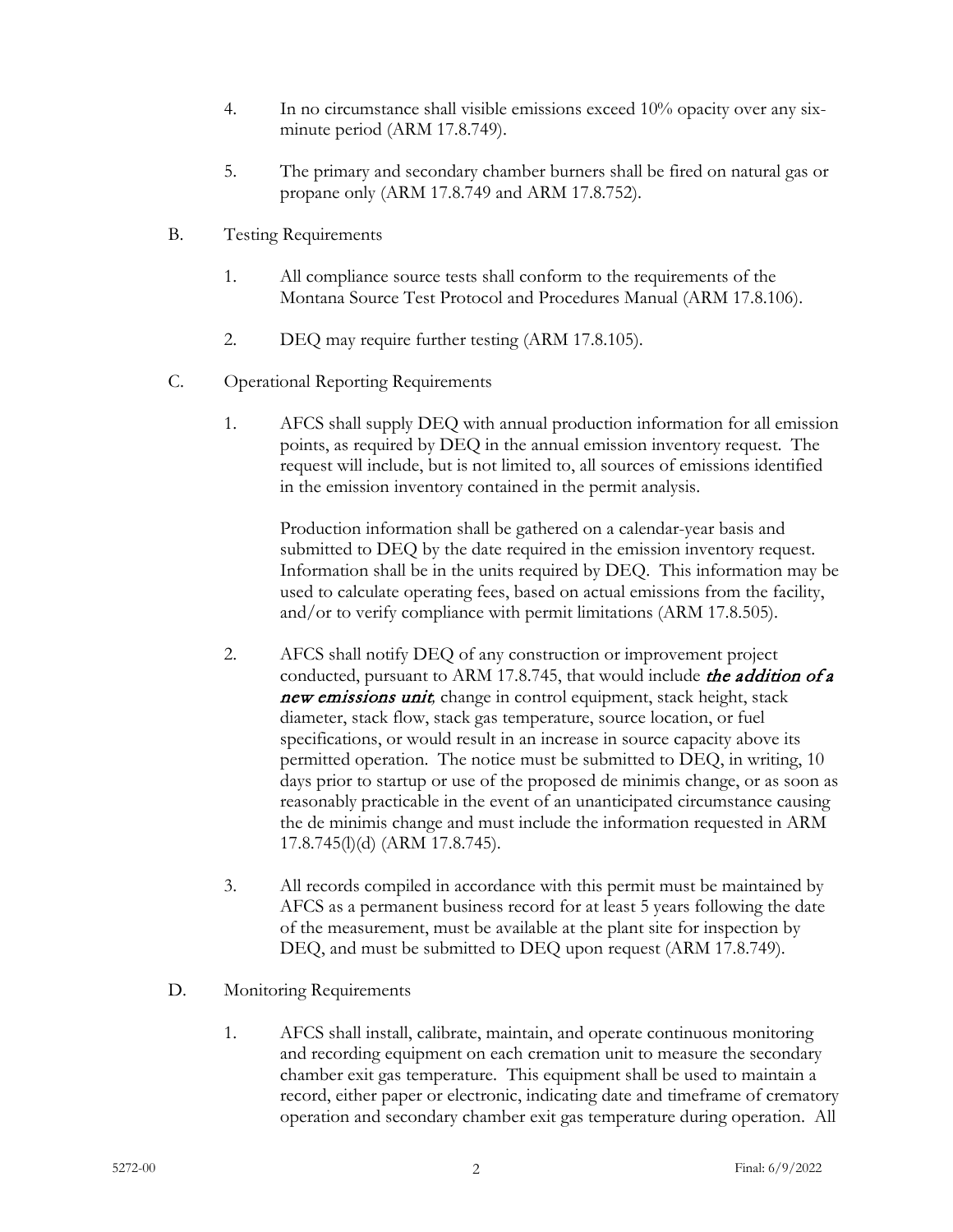records shall be maintained for a minimum of 5 years from the date of record creation (ARM 17.8.749).

- 2. AFCS shall record the daily quantity of material incinerated/cremated and the daily hours of operation of the crematorium (ARM 17.8.749).
- E. Notification

ACFS did provide DEQ with written notification of the actual start-up date of the crematory postmarked within 15 days after the actual start-up date (ARM 17.8.749).

#### Section III: General Conditions

- A. Inspection AFCS shall allow DEQ's representatives access to the source at all reasonable times for the purpose of making inspections or surveys, collecting samples, obtaining data, auditing any monitoring equipment such as Continuous Emission Monitoring Systems (CEMS) or Continuous Emission Rate Monitoring Systems (CERMS), or observing any monitoring or testing, and otherwise conducting all necessary functions related to this permit.
- B. Waiver The permit and the terms, conditions, and matters stated herein shall be deemed accepted if AFCS fails to appeal as indicated below.
- C. Compliance with Statutes and Regulations Nothing in this permit shall be construed as relieving AFCS of the responsibility for complying with any applicable federal or Montana statute, rule, or standard, except as specifically provided in ARM 17.8.740, et seq. (ARM 17.8.756).
- D. Enforcement Violations of limitations, conditions and requirements contained herein may constitute grounds for permit revocation, penalties, or other enforcement action as specified in Section 75-2-401, et seq., MCA.
- E. Appeals Any person or persons jointly or severally adversely affected by DEQ's decision may request, within 15 days after DEQ renders its decision, upon affidavit setting forth the grounds therefor, a hearing before the Board of Environmental Review (Board). A hearing shall be held under the provisions of the Montana Administrative Procedures Act. The filing of a request for a hearing does not stay DEQ's decision, unless the Board issues a stay upon receipt of a petition and a finding that a stay is appropriate under Section 75-2-211(11)(b), MCA. The issuance of a stay on a permit by the Board postpones the effective date of DEQ's decision until conclusion of the hearing and issuance of a final decision by the Board. If a stay is not issued by the Board, DEQ's decision on the application is final 16 days after DEQ's decision is made.
- F. Permit Inspection As required by ARM 17.8.755, Inspection of Permit, a copy of the air quality permit shall be made available for inspection by DEQ at the location of the source.
- G. Permit Fee Pursuant to Section 75-2-220, MCA, failure to pay the annual operation fee by AFCS may be grounds for revocation of this permit, as required by that section and rules adopted thereunder by the Board.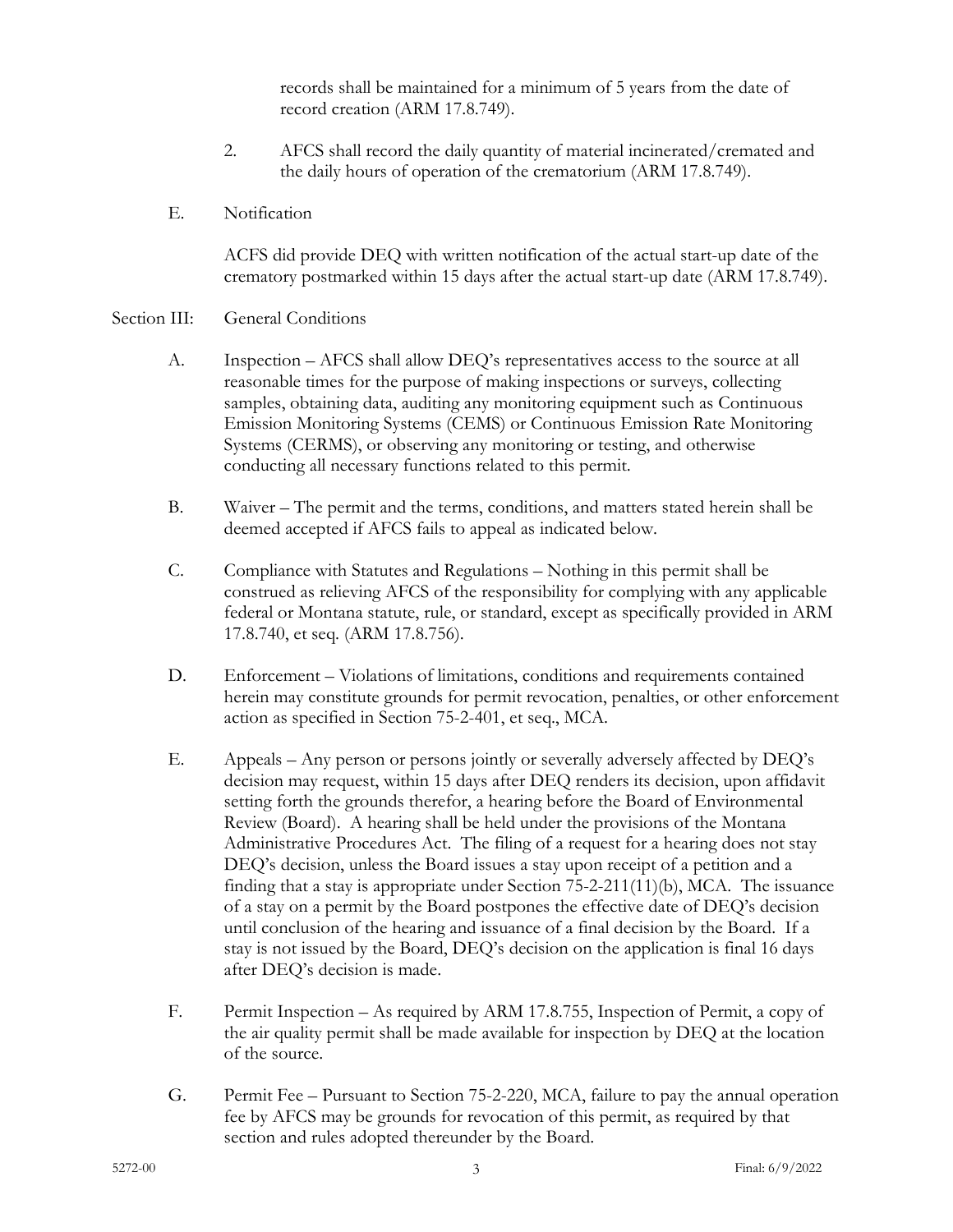H. Duration of Permit – Construction or installation must begin, or contractual obligations entered into that would constitute substantial loss within 3 years of permit issuance and proceed with due diligence until the project is complete or the permit shall expire (ARM 17.8.762).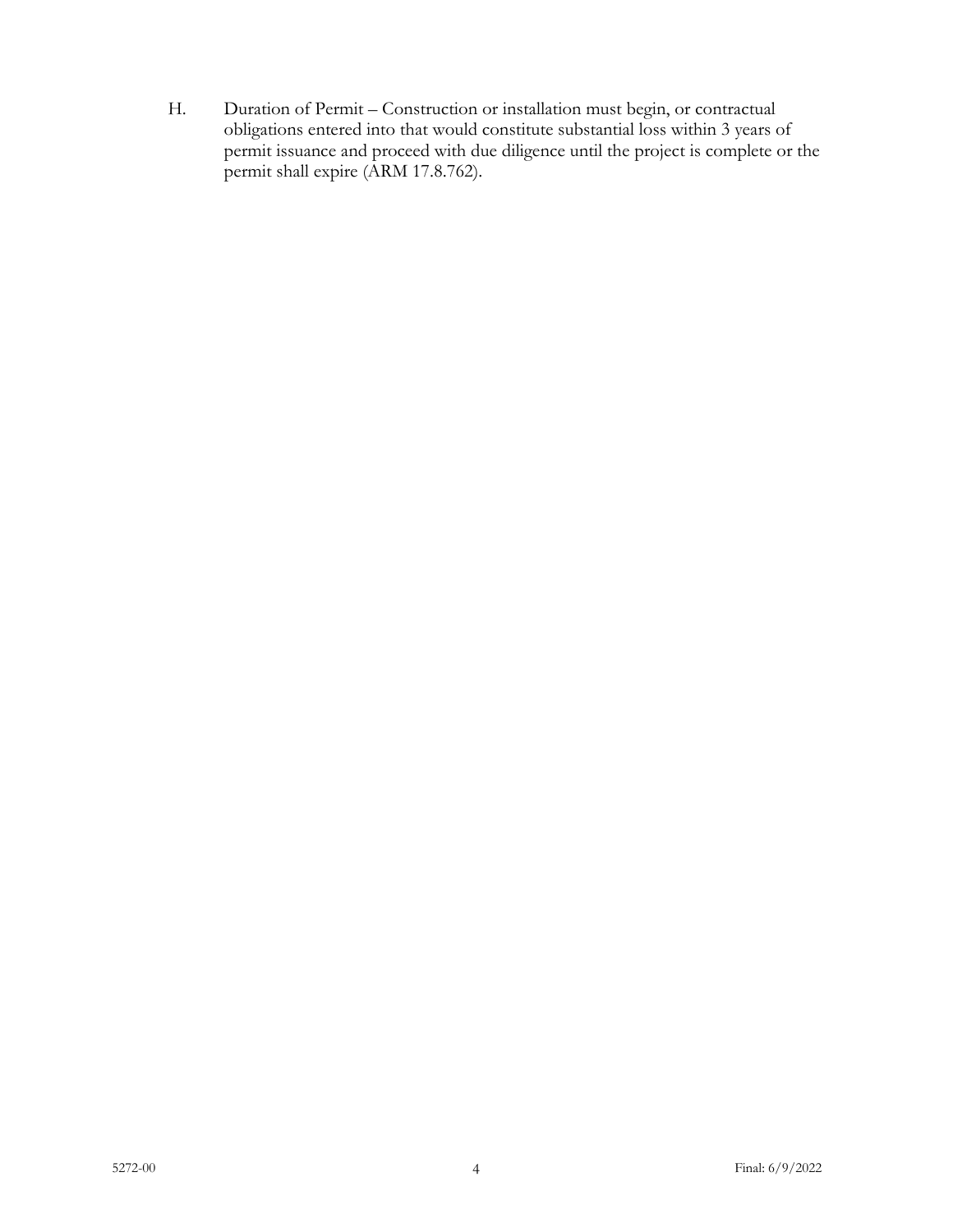# Montana Air Quality Permit (MAQP) Analysis MTS Holdings - Axelson Funeral & Cremation Services MAQP #5272-00

I. Introduction/Process Description

MTS Holdings - Axelson Funeral & Cremation Services (AFCS) owns and operates one crematory. The facility is located Section 25, Township 3 North, Range 8 West, Silver Bow County, Montana. The latitude and longitude of the incinerator is 45.985947, -112.545641.

#### A. Permitted Equipment

AFCS proposes to install and operate one Power Pak I crematory fired on natural gas and capable of charging up to 150 pounds per hour (lbs/hr) of human remains.

B. Source Description

For a typical operation, human remains are placed into the primary chamber of the cremator. The door is then closed, and a pre-heat of the secondary chamber occurs via auxiliary burner(s). Upon the secondary chamber reaching required pre-heating temperature of at least 1600 °F, the primary chamber burner(s) are ignited, and the human remains incinerated.

The secondary chamber serves as a pollution control device, ensuring a more complete combustion of the exhaust gases entering the chamber.

II. Applicable Rules and Regulations

The following are partial explanations of some applicable rules and regulations that apply to the facility. The complete rules are stated in the Administrative Rules of Montana (ARM) and are available, upon request, from the Department of Environmental Quality (DEQ). Upon request, DEQ will provide references for location of complete copies of all applicable rules and regulations or copies where appropriate.

- A. ARM 17.8, Subchapter 1 General Provisions, including but not limited to:
	- 1. ARM 17.8.101 Definitions. This rule includes a list of applicable definitions used in this chapter, unless indicated otherwise in a specific subchapter.
	- 2. ARM 17.8.105 Testing Requirements. Any person or persons responsible for the emission of any air contaminant into the outdoor atmosphere shall, upon written request of DEQ, provide the facilities and necessary equipment (including instruments and sensing devices) and shall conduct tests, emission or ambient, for such periods of time as may be necessary using methods approved by DEQ.
	- 3. ARM 17.8.106 Source Testing Protocol. The requirements of this rule apply to any emission source testing conducted by DEQ, any source or other entity as required by any rule in this chapter, or any permit or order issued pursuant to this chapter, or the provisions of the Clean Air Act of Montana, 75-2-101, *et seq*., Montana Code Annotated (MCA).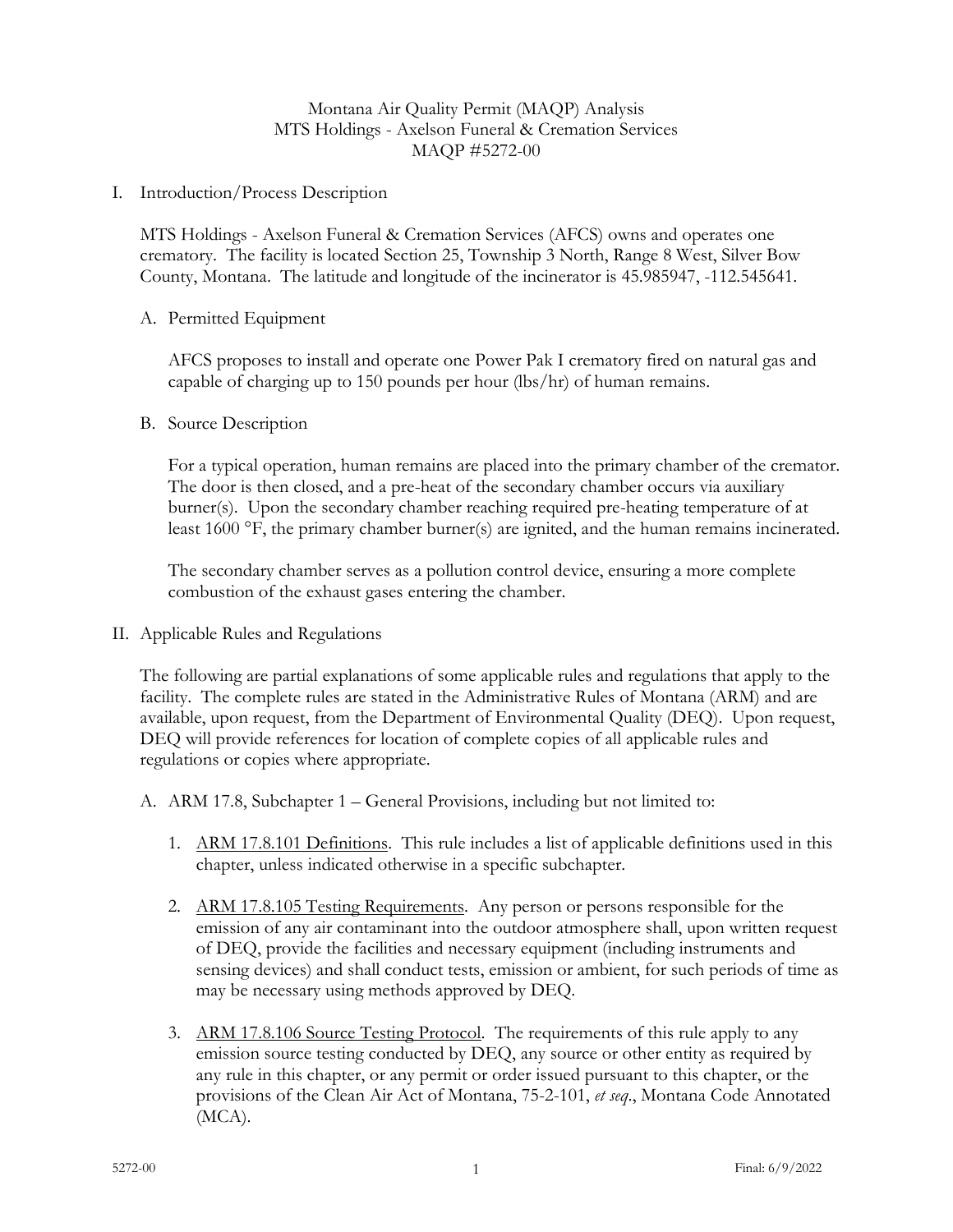AFCS shall comply with the requirements contained in the Montana Source Test Protocol and Procedures Manual, including, but not limited to, using the proper test methods and supplying the required reports. A copy of the Montana Source Test Protocol and Procedures Manual is available from DEQ upon request.

- 4. ARM 17.8.110 Malfunctions. (2) DEQ must be notified promptly by telephone whenever a malfunction occurs that can be expected to create emissions in excess of any applicable emission limitation or to continue for a period greater than 4 hours.
- 5. ARM 17.8.111 Circumvention. (1) No person shall cause or permit the installation or use of any device or any means that, without resulting in reduction of the total amount of air contaminant emitted, conceals or dilutes an emission of air contaminant that would otherwise violate an air pollution control regulation. (2) No equipment that may produce emissions shall be operated or maintained in such a manner as to create a public nuisance.
- B. ARM 17.8, Subchapter 2 Ambient Air Quality, including, but not limited to the following:
	- 1. ARM 17.8.204 Ambient Air Monitoring
	- 2. ARM 17.8.210 Ambient Air Quality Standards for Sulfur Dioxide
	- 3. ARM 17.8.211 Ambient Air Quality Standards for Nitrogen Dioxide
	- 4. ARM 17.8.212 Ambient Air Quality Standards for Carbon Monoxide
	- 5. ARM 17.8.213 Ambient Air Quality Standard for Ozone
	- 6. ARM 17.8.214 Ambient Air Quality Standard for Hydrogen Sulfide
	- 7. ARM 17.8.220 Ambient Air Quality Standard for Settled Particulate Matter
	- 8. ARM 17.8.221 Ambient Air Quality Standard for Visibility
	- 9. ARM 17.8.222 Ambient Air Quality Standard for Lead
	- 10. ARM 17.8.223 Ambient Air Quality Standard for PM<sub>10</sub>
	- 11. ARM 17.8.230 Fluoride in Forage

AFCS must maintain compliance with the applicable ambient air quality standards.

- C. ARM 17.8, Subchapter 3 Emission Standards, including, but not limited to:
	- 1. ARM 17.8.304 Visible Air Contaminants. This rule requires that no person may cause or authorize emissions to be discharged into the outdoor atmosphere from any source installed after November 23, 1968, that exhibit an opacity of 20% or greater averaged over 6 consecutive minutes.
	- 2. ARM 17.8.308 Particulate Matter, Airborne. (1) This rule requires an opacity limitation of less than 20% for all fugitive emission sources and that reasonable precautions be taken to control emissions of airborne particulate matter. (2) Under this rule, AFCS shall not cause or authorize the use of any street, road, or parking lot without taking reasonable precautions to control emissions of airborne particulate matter.
	- 3. ARM 17.8.309 Particulate Matter, Fuel Burning Equipment. This rule requires that no person shall cause, allow, or permit to be discharged into the atmosphere particulate matter caused by the combustion of fuel in excess of the amount determined by this rule.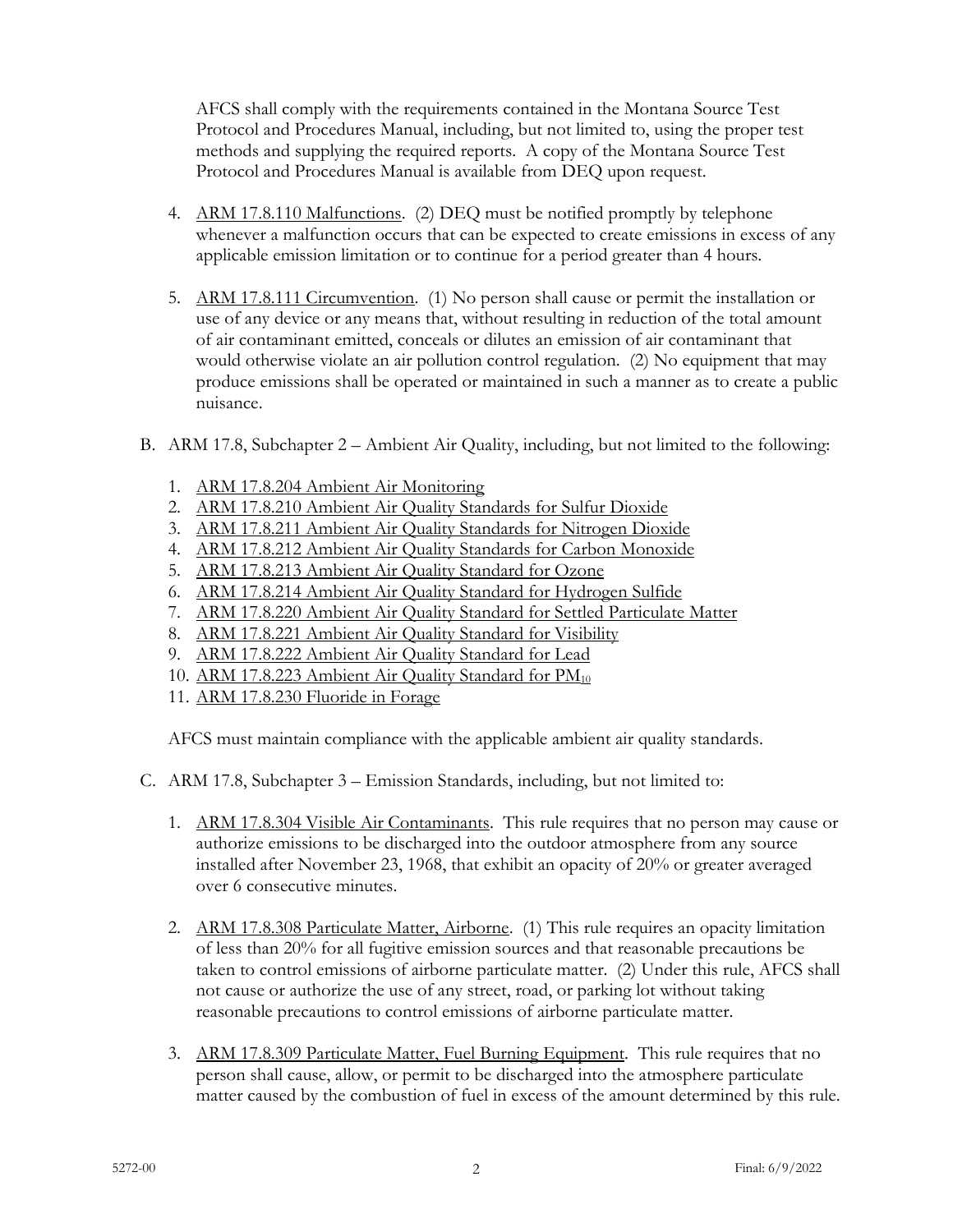- 4. ARM 17.8.310 Particulate Matter, Industrial Process. This rule requires that no person shall cause, allow, or permit to be discharged into the atmosphere particulate matter in excess of the amount set forth in this rule.
- 5. ARM 17.8.316 Incinerators. (1) An incinerator may not be used to burn solid or hazardous waste unless the incinerator is a multiple chamber incinerator or has a design of equal effectiveness approved by DEQ prior to installation or use. (2) A person may not cause or authorize to be discharged into the outdoor atmosphere from any incinerator, particulate matter in excess of 0.10 grains per standard cubic foot of dry flue gas, adjusted to 12% carbon dioxide and calculated as if no auxiliary fuel had been used. (3) A person may not cause or authorize to be discharged into the outdoor atmosphere from any incinerator emissions which exhibit an opacity of 10% or greater averaged over six consecutive minutes.

MAQP #5272-00 requires a secondary chamber equipped with auxiliary burners and minimum temperature requirements in that secondary chamber. The MAQP also requires that in no circumstance may visible emissions exceed 10% over any 6 consecutive minutes. Under this operating scenario, emissions performance is expected to be significantly better than 0.10 gr/dscf. As noted in ARM 17.8.316(6), the requirements of this rule are not applicable to an incinerator which has received an MAQP under MCA 75-2-215 and ARM 17.8.770. Therefore, while the unit is expected to satisfy the emissions performance requirements of ARM 17.8.316, these requirements are not applicable to this facility.

- 6. ARM 17.8.322 Sulfur Oxide Emissions--Sulfur in Fuel. This rule requires that no person shall burn liquid, solid, or gaseous fuel in excess of the amount set forth in this rule.
- 7. ARM 17.8.324 Hydrocarbon Emissions--Petroleum Products. (3) No person shall load or permit the loading of gasoline into any stationary tank with a capacity of 250 gallons or more from any tank truck or trailer, except through a permanent submerged fill pipe, unless such tank is equipped with a vapor loss control device as described in (1) of this rule.
- 8. ARM 17.8.340 Standard of Performance for New Stationary Sources and Emission Guidelines for Existing Sources. This rule incorporates, by reference, 40 CFR Part 60, Standards of Performance for New Stationary Sources (NSPS). This facility is not an NSPS affected source because it does not meet the definition of any NSPS subpart defined in 40 CFR Part 60. Listed below are some federal regulations that can apply to incinerators and the reason why AFCS is not subject to them.
	- a.  $\frac{40 \text{ CFR } 60 \text{ Subpart } E \text{Standards of Performance for Incinerators.}$  The provisions of this subpart are applicable to each incinerator of more than 45 metric tons per day charging rate. The AFCS crematory is not an affected facility under this subpart because its maximum rated capacity is less than 45 metric tons per day.
	- b. 40 CFR 60 Subpart Ea and Eb Standards of Performance for Municipal Waste Combustors. The AFCS crematory is permitted for use as a human remains crematory only. Therefore, the crematory will not incinerate household, commercial/retail, or industrial wastes as described in these subparts and is not an affected facility under these subparts.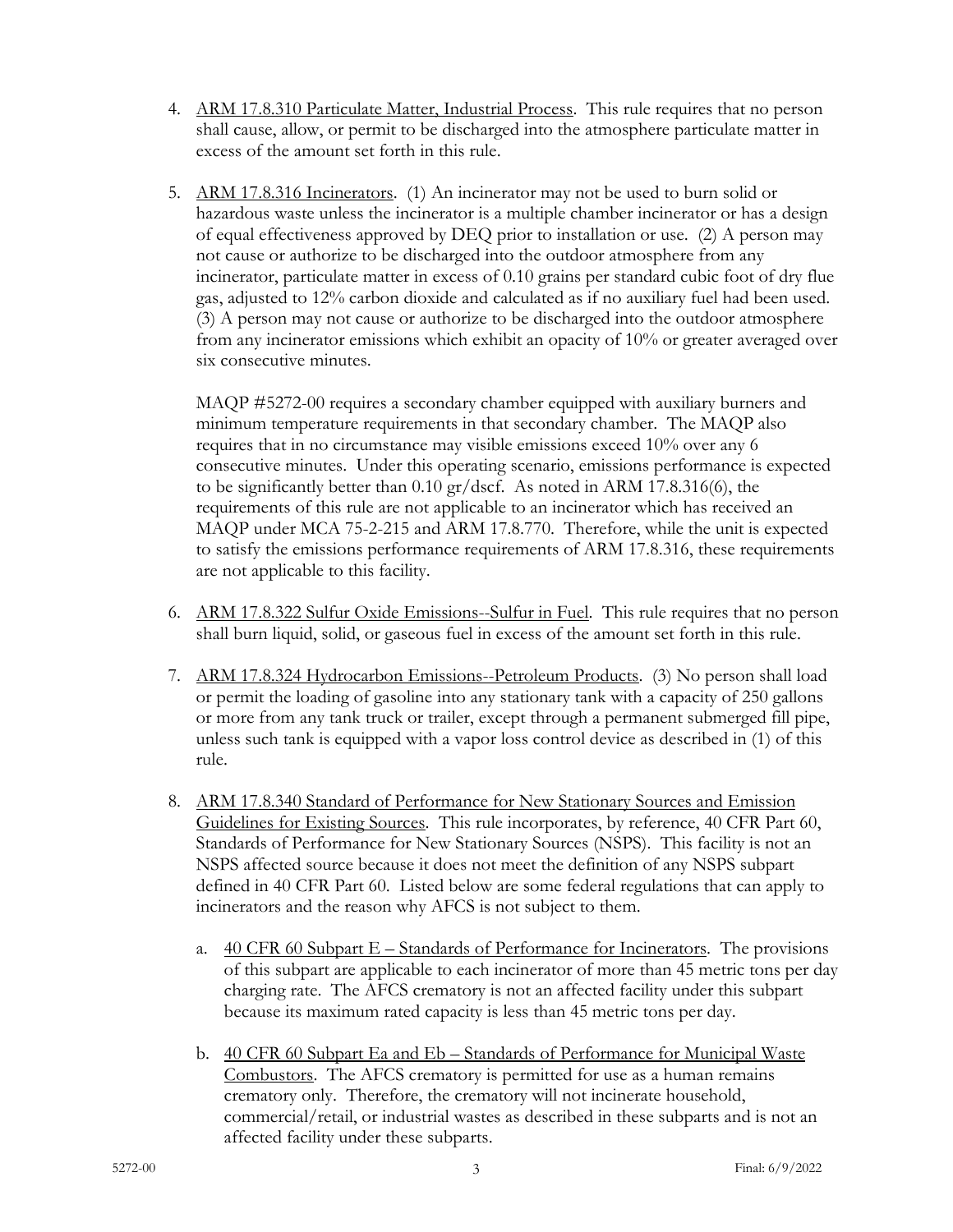- c. 40 CFR 60 Subpart Ec Standards of Performance for Hospital/Medical/Infection Waste Incinerators. This subpart does not apply to the incineration of remains. The ACFS crematory is permitted for use as a human remains crematory only and therefore is not an affected facility under this subpart.
- d. 40 CFR 60 Subpart AAAA Standards of Performance for Small Municipal Waste Combustion Units. The ACFS crematory is permitted for use as a human remains crematory only. Therefore, the crematory will not incinerate household, commercial/retail, or industrial wastes as described in this subpart and is not an affected facility under this subpart.
- e. 40 CFR 60 Subpart CCCC Standards of Performance for Commercial and Industrial Solid Waste Incineration Units. The AFCS crematory is permitted for use as a human remains crematory only. Therefore, the crematory will not combust commercial or industrial waste and is not an affected facility under this subpart.
- f. 40 CFR 60 Subpart EEEE Standards of Performance for Other Solid Waste Incineration Units. This subpart applies to very small municipal waste combustion units or institutional waste incineration units, as defined in this subpart. The AFCS crematory is permitted for use as a human remains crematory only and therefore is not an affected facility under this subpart.
- 9. ARM 17.8.341 Emission Standards for Hazardous Air Pollutants. This source shall comply with the standards and provisions of 40 CFR Part 61, as appropriate. This facility is not a NESHAP affected source.
- 10. ARM 17.8.342 Emission Standards for Hazardous Air Pollutants for Source Categories. This rule incorporates, by reference, 40 CFR Part 63, National Emission Standards for Hazardous Air Pollutants. This facility is not subject to any 40 CFR Part 63 requirements.
	- a. 40 CFR 63 Subpart EEE National Emission Standards for Hazardous Air Pollutants from Hazardous Waste Combustors. The provisions of this subpart apply to all hazardous waste combustors. The AFCS crematory is permitted for use as a human remains crematory only. Therefore, it does not meet the definition of a hazardous waste combustor and is not an affected facility under this subpart.
- D. ARM 17.8, Subchapter 5 Air Quality Permit Application, Operation, and Open Burning Fees, including, but not limited to:
	- 1. ARM 17.8.504 Air Quality Permit Application Fees. This rule requires that an applicant submit an air quality permit application fee concurrent with the submittal of an air quality permit application. A permit application is incomplete until the proper application fee is paid to DEQ. AFCS submitted the appropriate permit application fee for the current permit action.
	- 2. ARM 17.8.505 Air Quality Operation Fees. An annual air quality operation fee must, as a condition of continued operation, be submitted to DEQ by each source of air contaminants holding an air quality permit (excluding an open burning permit) issued by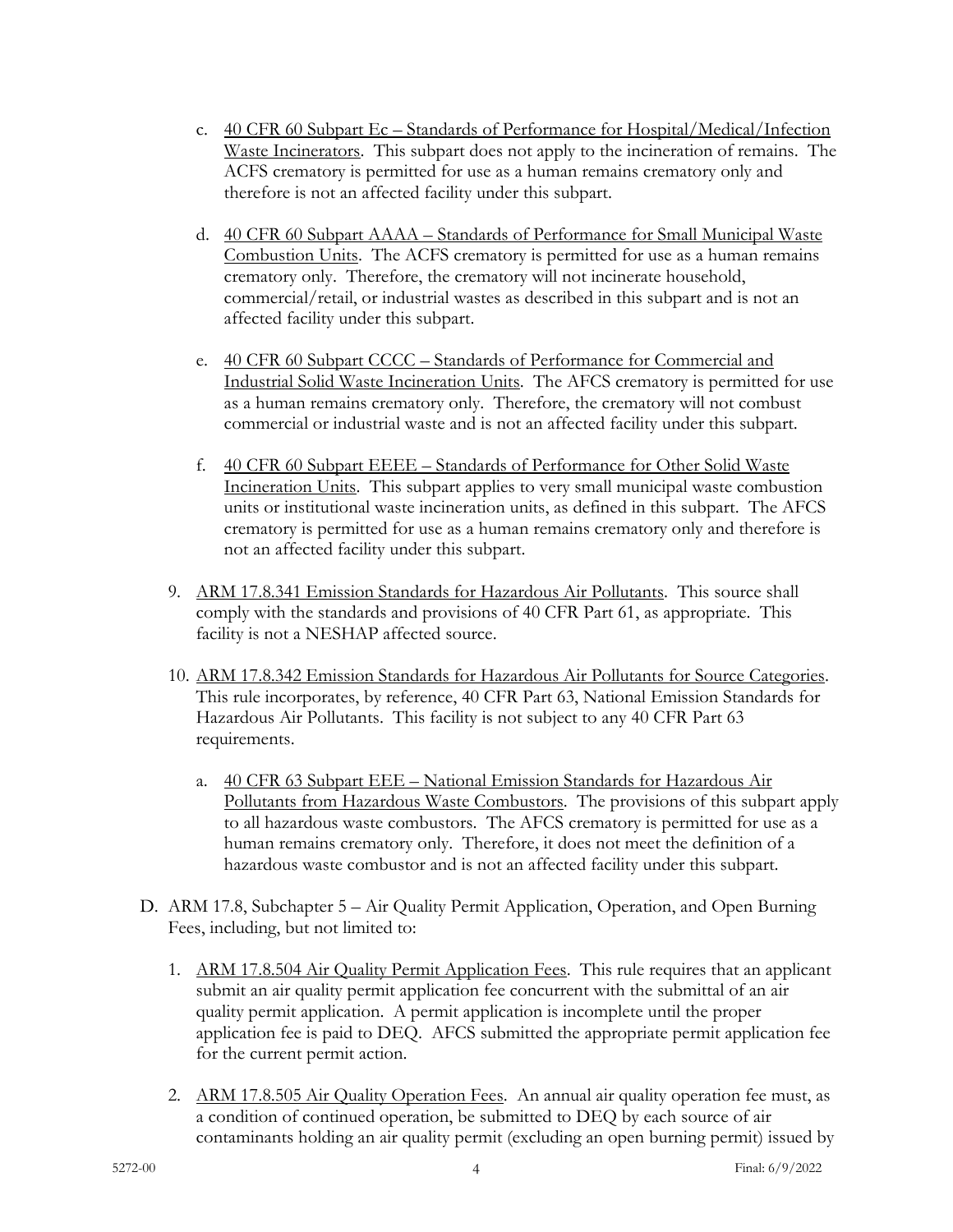DEQ. The air quality operation fee is based on the actual or estimated actual amount of air pollutants emitted during the previous calendar year.

An air quality operation fee is separate and distinct from an air quality permit application fee. The annual assessment and collection of the air quality operation fee, described above, shall take place on a calendar-year basis. DEQ may insert into any final permit issued after the effective date of these rules, such conditions as may be necessary to require the payment of an air quality operation fee on a calendar-year basis, including provisions that prorate the required fee amount.

- E. ARM 17.8, Subchapter 7 Permit, Construction, and Operation of Air Contaminant Sources, including, but not limited to:
	- 1. ARM 17.8.740 Definitions. This rule is a list of applicable definitions used in this chapter, unless indicated otherwise in a specific subchapter.
	- 2. ARM 17.8.743 Montana Air Quality Permits--When Required. This rule requires a person to obtain an air quality permit or permit modification to construct, modify, or use any air contaminant sources that have the potential to emit (PTE) greater than 25 tons per year of any pollutant. AFCS does not have a PTE greater than 25 tons per year, however, in accordance with MCA 75-2-215, an air permit must be obtained prior to the construction and operation of an incinerator, regardless of potential incinerator emissions. Because AFCS must obtain an air quality permit, all normally applicable requirements apply.
	- 3. ARM 17.8.744 Montana Air Quality Permits--General Exclusions. This rule identifies the activities that are not subject to the Montana Air Quality Permit program.
	- 4. ARM 17.8.745 Montana Air Quality Permits--Exclusion for De Minimis Changes. This rule identifies the de minimis changes at permitted facilities that do not require a permit under the Montana Air Quality Permit Program.
	- 5. ARM 17.8.748 New or Modified Emitting Units--Permit Application Requirements. (1) This rule requires that a permit application be submitted prior to installation, modification, or use of a source. AFCS submitted the required permit application for the current permit action. (7) This rule requires that the applicant notify the public by means of legal publication in a newspaper of general circulation in the area affected by the application for a permit. AFCS submitted an affidavit of publication of public notice for the March 13, 2022, issue of *The Montana Standard*, a newspaper of general circulation in the City of Butte in Silver Bow County, as proof of compliance with the public notice requirements.
	- 6. ARM 17.8.749 Conditions for Issuance or Denial of Permit. This rule requires that the permits issued by DEQ must authorize the construction and operation of the facility or emitting unit subject to the conditions in the permit and the requirements of this subchapter. This rule also requires that the permit must contain any conditions necessary to assure compliance with the Federal Clean Air Act (FCAA), the Clean Air Act of Montana, and rules adopted under those acts.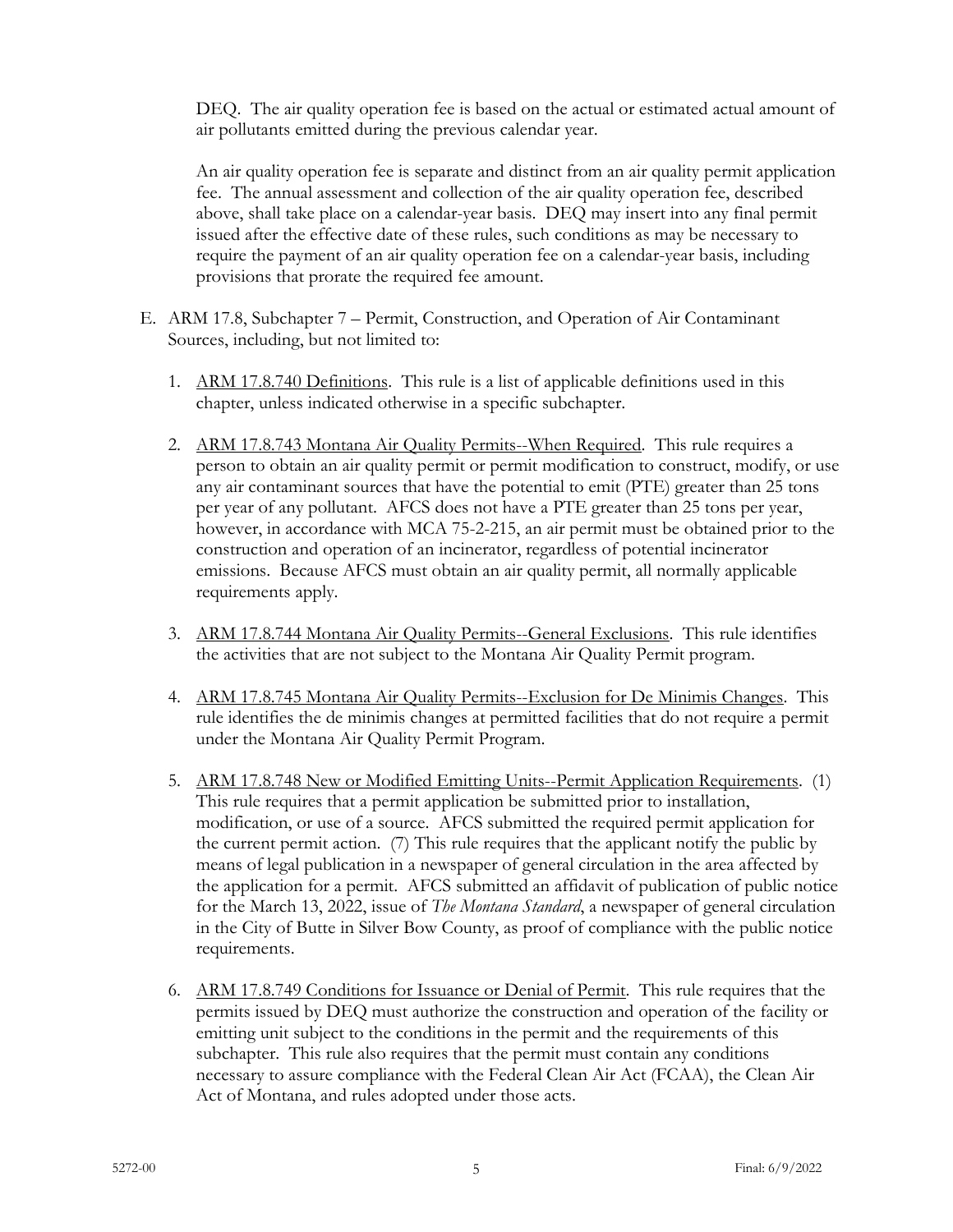- 7. ARM 17.8.752 Emission Control Requirements. This rule requires a source to install the maximum air pollution control capability that is technically practicable and economically feasible, except that BACT shall be utilized. The required BACT analysis is included in Section III of this permit analysis.
- 8. ARM 17.8.755 Inspection of Permit. This rule requires that air quality permits shall be made available for inspection by DEQ at the location of the source.
- 9. ARM 17.8.756 Compliance with Other Requirements. This rule states that nothing in the permit shall be construed as relieving AFCS of the responsibility for complying with any applicable federal or Montana statute, rule, or standard, except as specifically provided in ARM 17.8.740, *et seq*.
- 10. ARM 17.8.759 Review of Permit Applications. This rule describes DEQ's responsibilities for processing permit applications and making permit decisions on those permit applications that do not require the preparation of an environmental impact statement.
- 11. ARM 17.8.760 Additional Review of Permit Applications. This rule describes DEQ's responsibilities for processing permit applications and making permit decisions on those applications that require an environmental impact statement.
- 12. ARM 17.8.762 Duration of Permit. An air quality permit shall be valid until revoked or modified, as provided in this subchapter, except that a permit issued prior to construction of a new or modified source may contain a condition providing that the permit will expire unless construction is commenced within the time specified in the permit, which in no event may be less than 1 year after the permit is issued.
- 13. ARM 17.8.763 Revocation of Permit. An air quality permit may be revoked upon written request of the permittee, or for violations of any requirement of the Clean Air Act of Montana, rules adopted under the Clean Air Act of Montana, the FCAA, rules adopted under the FCAA, or any applicable requirement contained in the Montana State Implementation Plan (SIP).
- 14. ARM 17.8.764 Administrative Amendment to Permit. An air quality permit may be amended for changes in any applicable rules and standards adopted by the Board of Environmental Review (Board) or changed conditions of operation at a source or stack that do not result in an increase of emissions because of those changed conditions. The owner or operator of a facility may not increase the facility's emissions beyond permit limits unless the increase meets the criteria in ARM 17.8.745 for a de minimis change not requiring a permit, or unless the owner or operator applies for and receives another permit in accordance with ARM 17.8.748, ARM 17.8.749, ARM 17.8.752, ARM 17.8.755, and ARM 17.8.756, and with all applicable requirements in ARM Title 17, Chapter 8, Subchapters 8, 9, and 10.
- 15. ARM 17.8.765 Transfer of Permit. This rule states that an air quality permit may be transferred from one person to another if written notice of intent to transfer, including the names of the transferor and the transferee, is sent to DEQ.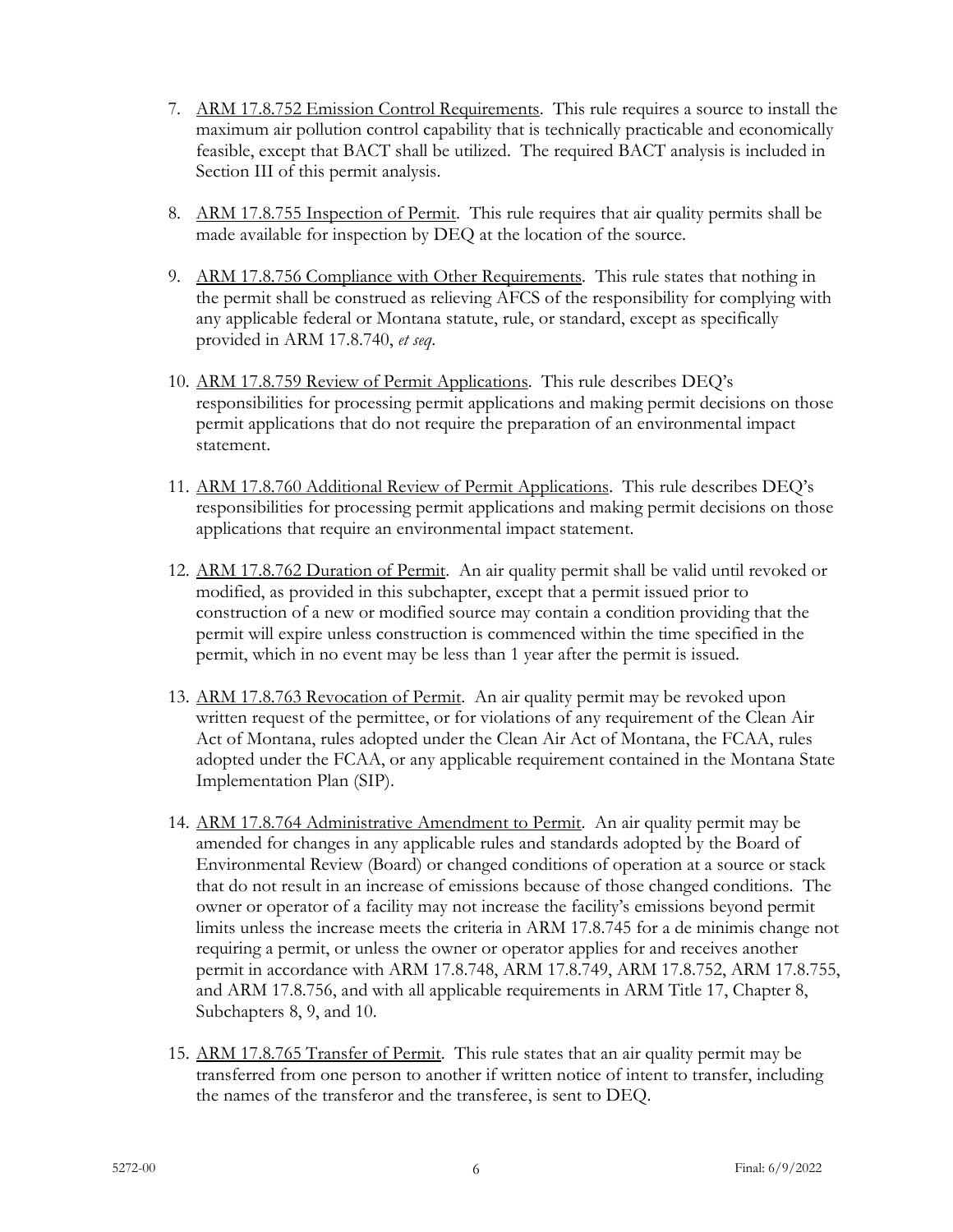- 16. ARM 17.8.770 Additional Requirements for Incinerators. This rule specifies the additional information that must be submitted to DEQ for incineration facilities subject to 75-2-215, Montana Code Annotated (MCA).
- F. ARM 17.8, Subchapter 8 Prevention of Significant Deterioration of Air Quality, including, but not limited to:
	- 1. ARM 17.8.801 Definitions. This rule is a list of applicable definitions used in this subchapter.
	- 2. ARM 17.8.818 Review of Major Stationary Sources and Major Modifications--Source Applicability and Exemptions. The requirements contained in ARM 17.8.819 through ARM 17.8.827 shall apply to any major stationary source and any major modification, with respect to each pollutant subject to regulation under the FCAA that it would emit, except as this subchapter would otherwise allow.

This facility is not a major stationary source because this facility is not a listed source and the facility's PTE is below 250 tons per year of any pollutant (excluding fugitive emissions).

- G. ARM 17.8, Subchapter 12 Operating Permit Program Applicability, including, but not limited to:
	- 1. ARM 17.8.1201 Definitions. (23) Major Source under Section 7412 of the FCAA is defined as any source having:
		- a. PTE  $> 100$  tons/year of any pollutant;
		- b. PTE  $> 10$  tons/year of any one hazardous air pollutant (HAP), PTE  $> 25$  tons/year of a combination of all HAPs, or lesser quantity as DEQ may establish by rule; or
		- c.  $PTE > 70$  tons/year of particulate matter with an aerodynamic diameter of 10 microns or less  $(PM_{10})$  in a serious  $PM_{10}$  nonattainment area.
	- 2. ARM 17.8.1204 Air Quality Operating Permit Program. (1) Title V of the FCAA amendments of 1990 requires that all sources, as defined in ARM 17.8.1204(1), obtain a Title V Operating Permit. In reviewing and issuing MAQP #5272-00 for AFCS, the following conclusions were made:
		- a. The facility's PTE is less than 100 tons/year for any pollutant.
		- b. The facility's PTE is less than 10 tons/year for any one HAP and less than 25 tons/year for all HAPs.
		- c. This source is not located in a serious  $PM_{10}$  nonattainment area.
		- d. This facility is not subject to any current NSPS.
		- e. This facility is not subject to any current NESHAP.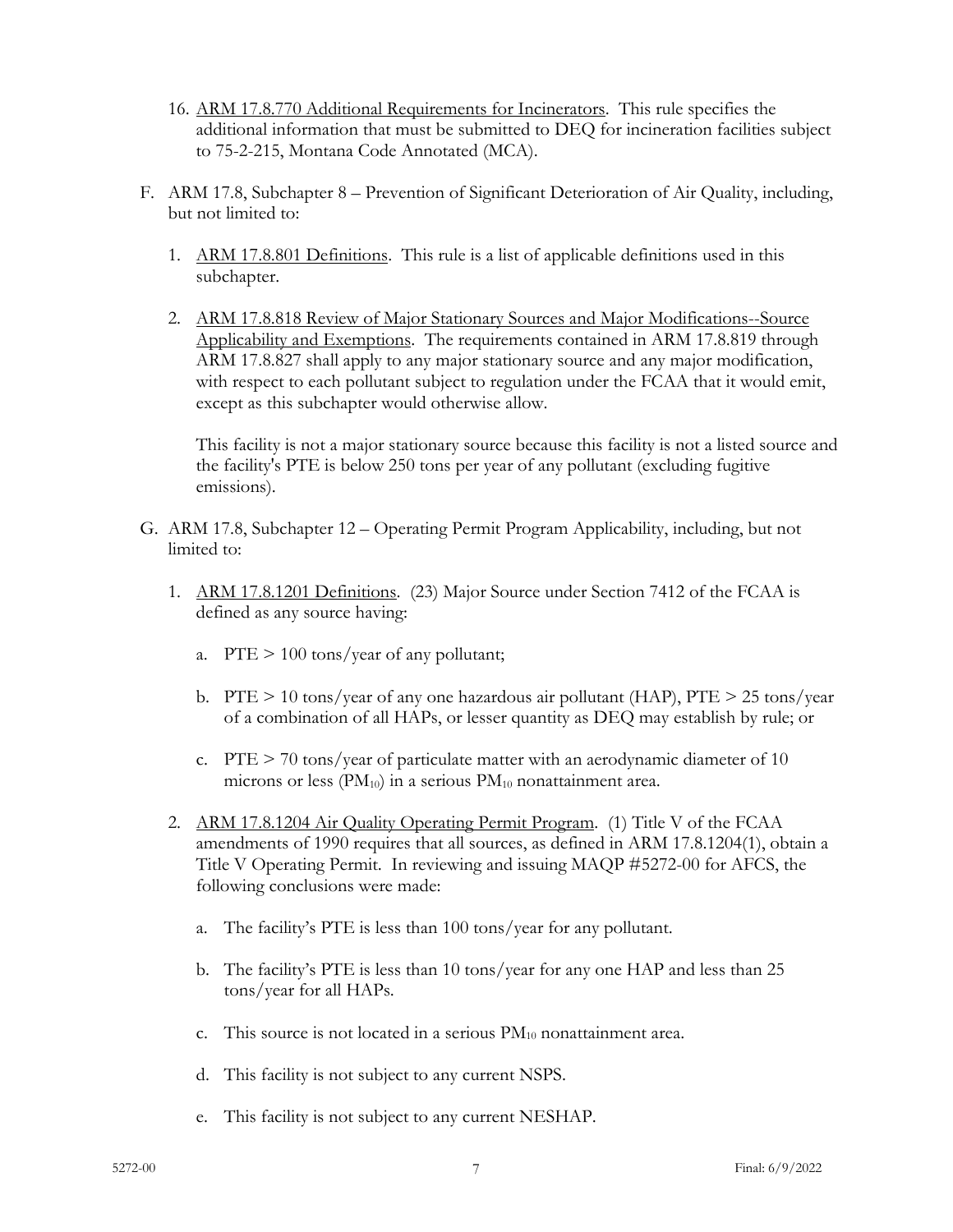- f. This source is not a Title IV affected source,
- g. This source is not a solid waste combustion unit.
- h. This source is not an EPA designated Title V source.

Based on these facts, DEQ determined that AFCS will be a minor source of emissions as defined under Title V.

# III. BACT Determination

A BACT determination is required for each new or modified source. AFCS shall install on the new or modified source the maximum air pollution control capability, which is technically practicable and economically feasible, except that BACT shall be utilized.

Emissions of products of incomplete combustion from incineration (carbon monoxide (CO), volatile organic compounds (VOC), particulate matter, and organic HAPs) resulting from incinerator operations can be controlled by use of a properly designed and operated secondary combustion chamber.

In a secondary combustion chamber, auxiliary burner(s) (often referred to as 'afterburners') are utilized to further combust components vaporized or carried through (entrained) during primary combustion. Proper design includes good turbulence, high temperature and adequate residence time. The destruction efficiency of the components released, formed, or carried through from primary combustion is exponentially increased with increased residence time and temperature in the secondary chamber. Proper operation includes operating the secondary chamber at maximum rated temperatures and ensuring that the secondary chamber is preheated to the required set-point prior to igniting the primary chamber.

Temperature requirements of the secondary chamber vary depending on the heating value and moisture content of the waste, the amount and types of HAPs and other products of incomplete combustion entering the secondary chamber, and the required emissions performance. The afterburners are usually fired to produce a temperature higher than achieved in the primary combustion chamber. A minimum 1600 °F temperature is recommended to reduce organic HAP emissions, including combustion formed dioxin emissions. Increased temperatures also increase destruction efficiency of other components of incomplete combustion including HAPs, VOC, CO, and PM. Quickly cooling the combustion gases after secondary combustion is further found to minimize thermally formed dioxin emissions.

Residence time is achieved by appropriate sizing of the secondary chamber. Such size should provide a residence time long enough to support complete combustion within the secondary combustion chamber given secondary chamber temperatures. Increased secondary chamber size results in increased residence time and increased destruction efficiency, assuming good turbulence. Higher secondary combustion chamber volume, temperature, and turbulence results in increased initial and ongoing operating costs.

Additional control of acid gases created during incineration can be made by use of a wet scrubber. Acid gases can be expected when burning components which include chlorine, such as plastic. However, based on the limited amount of chlorine expected to be charged, additional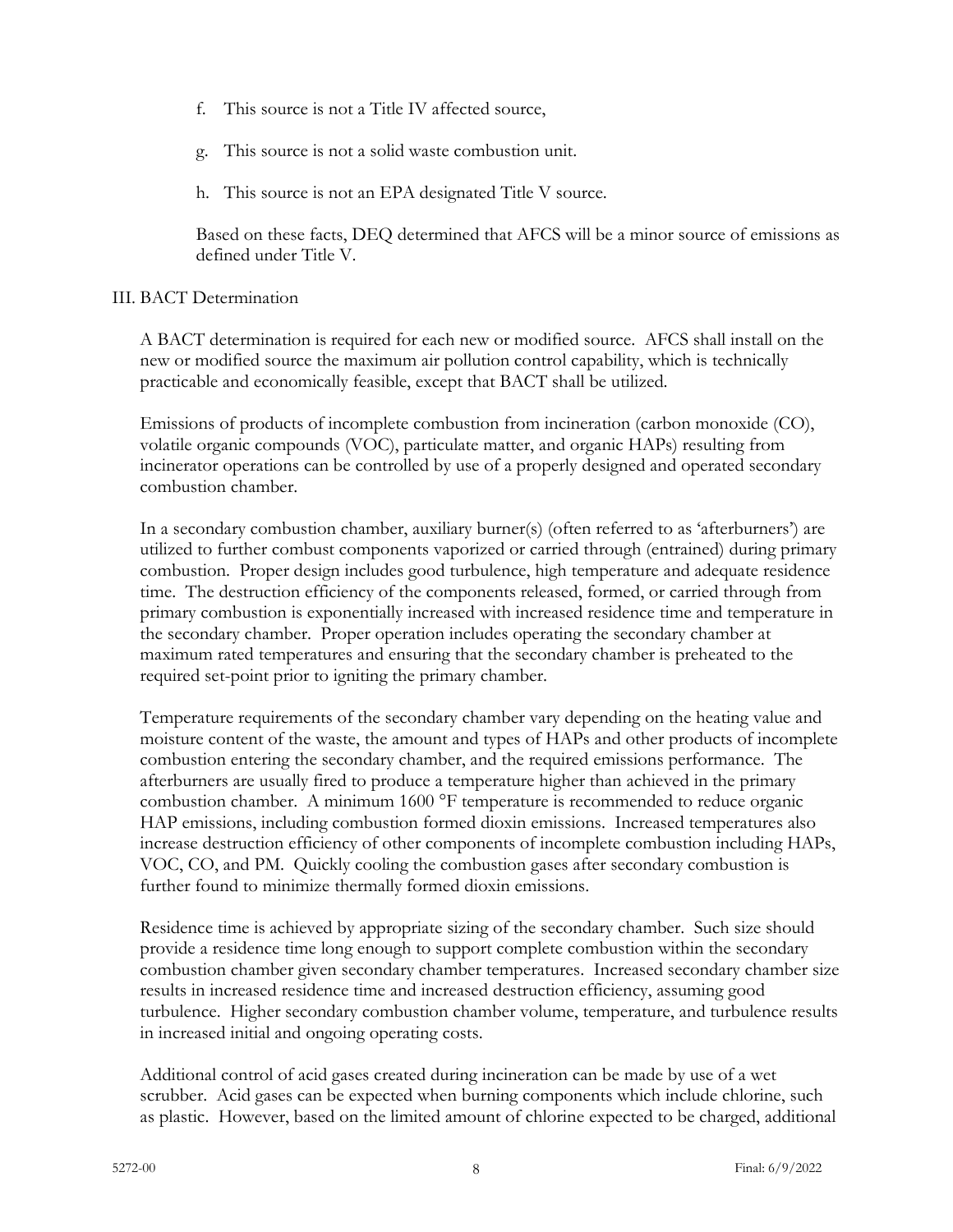wet scrubber control for crematory operations is not commonly found to represent BACT as the additional cost is not warranted compared to the amount of emissions created.

Control of heavy metals can be accomplished by use of a fabric filter or wet scrubber. However, based on the limited amount of heavy metals expected from a crematory, addition of a fabric filter for heavy metal control was determined beyond the requirements of BACT. Combustion related emissions can also be minimized via fuel selection.

Natural gas combustion is inherently low in emissions of air pollutants due to characteristics of the fuel. The smaller fuel molecule sizes, lack of fuel bound nitrogen and other impurities, and the inherently low sulfur content of commercially available natural gas and propane lead to more complete combustion and therefore less emissions of PM, CO, VOC, NOX, and SO2 compared to other fuels.

A properly designed crematory normally has essentially no visible emissions during proper operation. The presence of visible emissions may be an indicator that the unit is not functioning properly.

Therefore, while a BACT-derived visible emissions standard has not been included, a visible emissions performance requirement has been assigned as another indicator of performance. AFCS has proposed a design capable of reaching at least 1600 °F in the secondary chamber with a residence time of a minimum of 1 second. DEQ concurs such control represents BACT for this source category.

IV. Emission Inventory

Toxic Emissions Inventory:

| Toxic Emissions from Crematory (including fuel and case wrappings) |                                                                                                                                                    |               |                    |                                |  |  |
|--------------------------------------------------------------------|----------------------------------------------------------------------------------------------------------------------------------------------------|---------------|--------------------|--------------------------------|--|--|
| HAP Category / Pollutant Name                                      | <b>Emission Factor</b><br>$(lb/150 lb body) - or -$<br>(lb/MMscf natural gas from<br>AP-42 where not<br>tested/reported in crematory<br>emissions) | $CAS \#$      | $\frac{u}{g}}{m3}$ | Fraction of all<br><b>HAPS</b> |  |  |
|                                                                    |                                                                                                                                                    |               |                    |                                |  |  |
| <b>Heavy Metals</b>                                                |                                                                                                                                                    |               |                    |                                |  |  |
| Antimony (less than)                                               | 7440360                                                                                                                                            | $1.91E-04$    | 6.76E-08           | 1.91E-04                       |  |  |
| Arsenic (less than)                                                | 7440382                                                                                                                                            | 1.90E-04      | 6.72E-08           | 1.90E-04                       |  |  |
| Beryllium                                                          | 7440417                                                                                                                                            | $1.73E - 0.5$ | 6.14E-09           | $1.73E-05$                     |  |  |
| Cadmium                                                            | 7440439                                                                                                                                            | 1.39E-04      | 4.93E-08           | 1.39E-04                       |  |  |
| Chromium                                                           | 7440473                                                                                                                                            | 3.78E-04      | 1.34E-07           | 3.78E-04                       |  |  |
| Chromium, hx                                                       | 18540299                                                                                                                                           | 1.71E-04      | 6.05E-08           | $1.71E-04$                     |  |  |
| Cobalt (less than)                                                 | 7440484                                                                                                                                            | $1.11E-05$    | 3.92E-09           | $1.11E-05$                     |  |  |
| Lead                                                               | 7439921                                                                                                                                            | 8.37E-04      | 2.97E-07           | 8.37E-04                       |  |  |
| Mercury                                                            | 7439976                                                                                                                                            | 4.30E-02      | 1.52E-05           | 4.30E-02                       |  |  |
| Nickel                                                             | 7440020                                                                                                                                            | $4.83E-04$    | 1.71E-07           | 4.83E-04                       |  |  |
| Selenium                                                           | 7782492                                                                                                                                            | 5.51E-04      | 1.95E-07           | 5.51E-04                       |  |  |
| Zinc                                                               | 7440666                                                                                                                                            | $4.46E - 03$  | 1.58E-06           | 4.46E-03                       |  |  |
|                                                                    |                                                                                                                                                    |               |                    |                                |  |  |
| <u>Polycyclic Organic Matter (POM)</u>                             |                                                                                                                                                    | N/A           | N/A                |                                |  |  |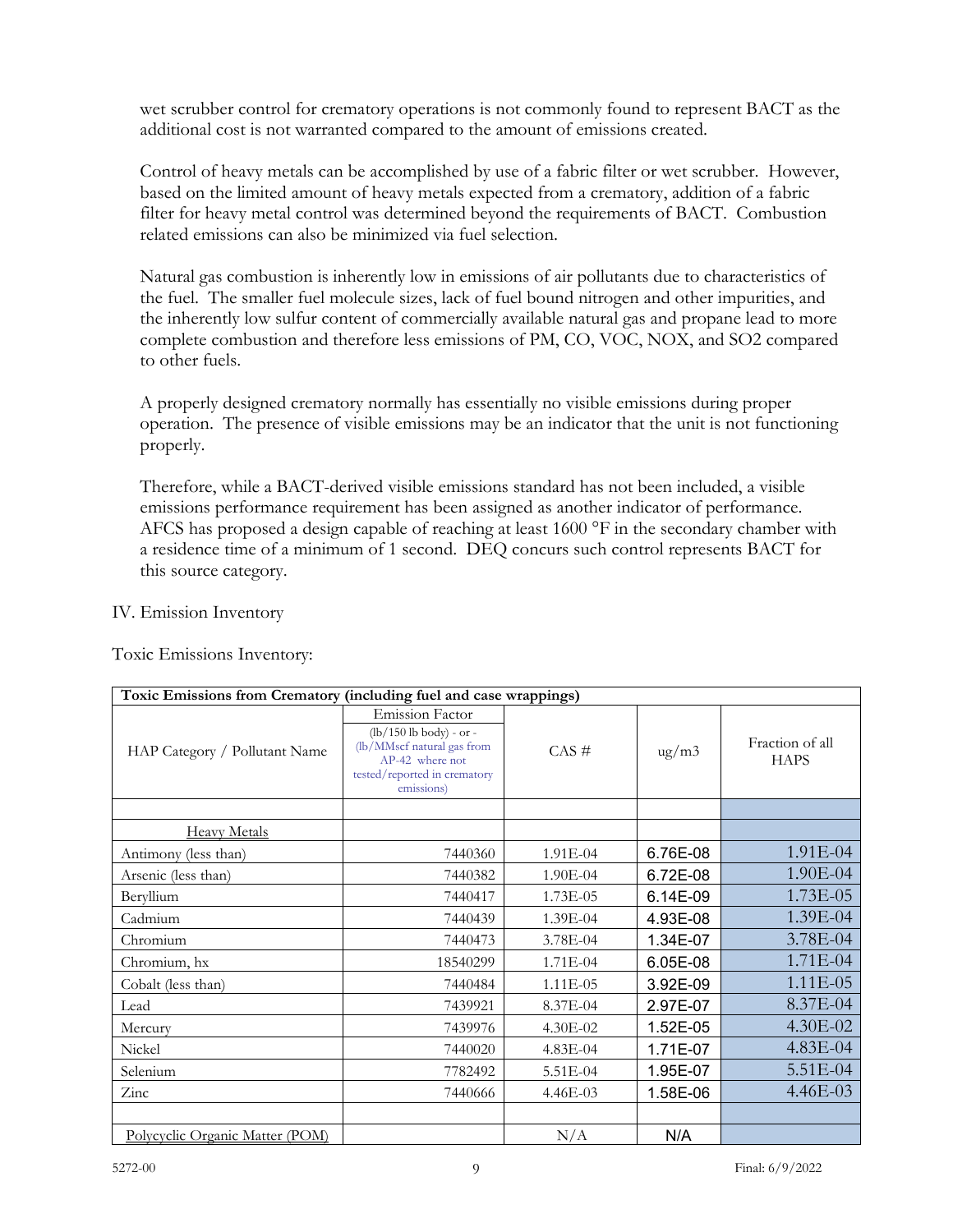| Toxic Emissions from Crematory (including fuel and case wrappings) |                                                         |            |                 |                 |  |  |
|--------------------------------------------------------------------|---------------------------------------------------------|------------|-----------------|-----------------|--|--|
|                                                                    | Emission Factor                                         |            |                 |                 |  |  |
|                                                                    | $(lb/150 lb body)$ - or -<br>(lb/MMscf natural gas from |            |                 | Fraction of all |  |  |
| HAP Category / Pollutant Name                                      | AP-42 where not                                         | $CAS \#$   | $\frac{ug}{m3}$ | <b>HAPS</b>     |  |  |
|                                                                    | tested/reported in crematory<br>emissions)              |            |                 |                 |  |  |
| 2-methylnaphthalene                                                | 91576                                                   | 3.81E-07   | 1.35E-10        | 3.81E-07        |  |  |
| 3-methylchloranthrene (less than)                                  | 56495                                                   | 1.43E-08   | 5.07E-12        | 1.43E-08        |  |  |
| 7,12 Dibenz(a)anthracene (less                                     |                                                         |            |                 | 1.27E-07        |  |  |
| than)                                                              |                                                         | 1.27E-07   | 4.51E-11        |                 |  |  |
| Anthracene (less than)                                             | 120127                                                  | 1.91E-08   | 6.76E-12        | 1.91E-08        |  |  |
| <b>Benzene</b>                                                     | 71432                                                   | 3.34E-05   | 1.18E-08        | 3.34E-05        |  |  |
| Dichlorobenzene                                                    | 25321226                                                | 1.91E-05   | 6.76E-09        | 1.91E-05        |  |  |
| Hexane                                                             | 110543                                                  | 2.86E-02   | 1.01E-05        | 2.86E-02        |  |  |
| Napthalene                                                         | 91203                                                   | $9.70E-06$ | 3.44E-09        | 9.70E-06        |  |  |
| Phenanthrene                                                       | 85018                                                   | 2.70E-07   | 9.57E-11        | 2.70E-07        |  |  |
| Toluene                                                            | 108883                                                  | 5.40E-05   | 1.91E-08        | 5.40E-05        |  |  |
| Acenaphthene                                                       | 83329                                                   | 1.40E-06   | 4.97E-10        | 1.40E-06        |  |  |
| Acenaphthylene                                                     | 208968                                                  | 1.54E-06   | 5.47E-10        | 1.54E-06        |  |  |
| Benz(a)anthracene (less than)                                      | 56553                                                   | 6.17E-08   | 2.19E-11        | 6.17E-08        |  |  |
| Benzo(a)pyrene (less than)                                         | 50328                                                   | 1.84E-07   | 6.52E-11        | 1.84E-07        |  |  |
| Benzo(b)fluoranthene (less than)                                   | 205992                                                  | 1.01E-07   | 3.56E-11        | 1.01E-07        |  |  |
| Benzo(g,h,i)perylene (less than)                                   | 191242                                                  | 1.84E-07   | 6.52E-11        | 1.84E-07        |  |  |
| Benzo(k)fluoranthene (less than)                                   | 207089                                                  | 8.98E-08   | 3.18E-11        | 8.98E-08        |  |  |
| Chrysene (less than)                                               | 218019                                                  | 3.41E-07   | 1.21E-10        | 3.41E-07        |  |  |
| Dibenz(a,h)anthracene (less than)                                  | 53703                                                   | 8.03E-08   | 2.84E-11        | 8.03E-08        |  |  |
| Fluorene                                                           | 86737                                                   | 5.27E-06   | 1.87E-09        | 5.27E-06        |  |  |
| Fluoranthene                                                       | 206440                                                  | 2.59E-06   | 9.18E-10        | 2.59E-06        |  |  |
| Indeno(1,2,3-cd) pyrene (less than)                                | 193395                                                  | 9.74E-08   | 3.45E-11        | 9.74E-08        |  |  |
| Phenanthrene                                                       | 85018                                                   | 2.90E-05   | 1.03E-08        | 2.90E-05        |  |  |
| Pyrene                                                             | 129000                                                  | 2.05E-06   | 7.26E-10        | 2.05E-06        |  |  |
|                                                                    |                                                         |            |                 |                 |  |  |
| Dibenzofurans                                                      |                                                         |            | 3.29E-11        |                 |  |  |
| 1,2,3,4,6,7,8                                                      |                                                         |            |                 | 2.89E-08        |  |  |
| Heptachlorodebenzofuran (less                                      |                                                         |            |                 |                 |  |  |
| than)<br>1,2,3,4,7,8,9                                             | 67562394                                                | 2.89E-08   | 1.02E-11        |                 |  |  |
| Heptachlofodibenzofuran (less                                      |                                                         |            |                 | 1.76E-09        |  |  |
| than)                                                              | 55673897                                                | 1.76E-09   | 6.23E-13        |                 |  |  |
| 1,2,3,4,7,8                                                        |                                                         |            |                 | 1.21E-08        |  |  |
| Hexachlorodibenzofuran                                             | 70648269                                                | 1.21E-08   | 4.27E-12        |                 |  |  |
| 1,2,3,6,7,8<br>Hexachlorodibenzofuran                              | 57117449                                                | 1.08E-08   | 3.82E-12        | 1.08E-08        |  |  |
| 1,2,3,7,8,9-                                                       |                                                         |            |                 | 2.11E-08        |  |  |
| Hexachlorodibenzofuran                                             | 72918219                                                | 2.11E-08   | 7.48E-12        |                 |  |  |
| 2,3,4,6,7,8-                                                       |                                                         |            |                 | 4.35E-09        |  |  |
| Hexachlorodibenzofuran                                             | 60851345                                                | 4.35E-09   | 1.54E-12        |                 |  |  |
| 1,2,3,7,8-Pentachlorodibenzofuran<br>(less than)                   | 57117416                                                | 1.86E-09   | 6.59E-13        | 1.86E-09        |  |  |
| 2,3,4,7,8-Pentachlorodibenzofuran                                  |                                                         |            |                 | 5.60E-09        |  |  |
| (less than)                                                        | 57117314                                                | 5.60E-09   | 1.98E-12        |                 |  |  |
| 2,3,7,8-Tetrachlorodibenzofuran                                    | 51207319                                                | 6.56E-09   | 2.33E-12        | 6.56E-09        |  |  |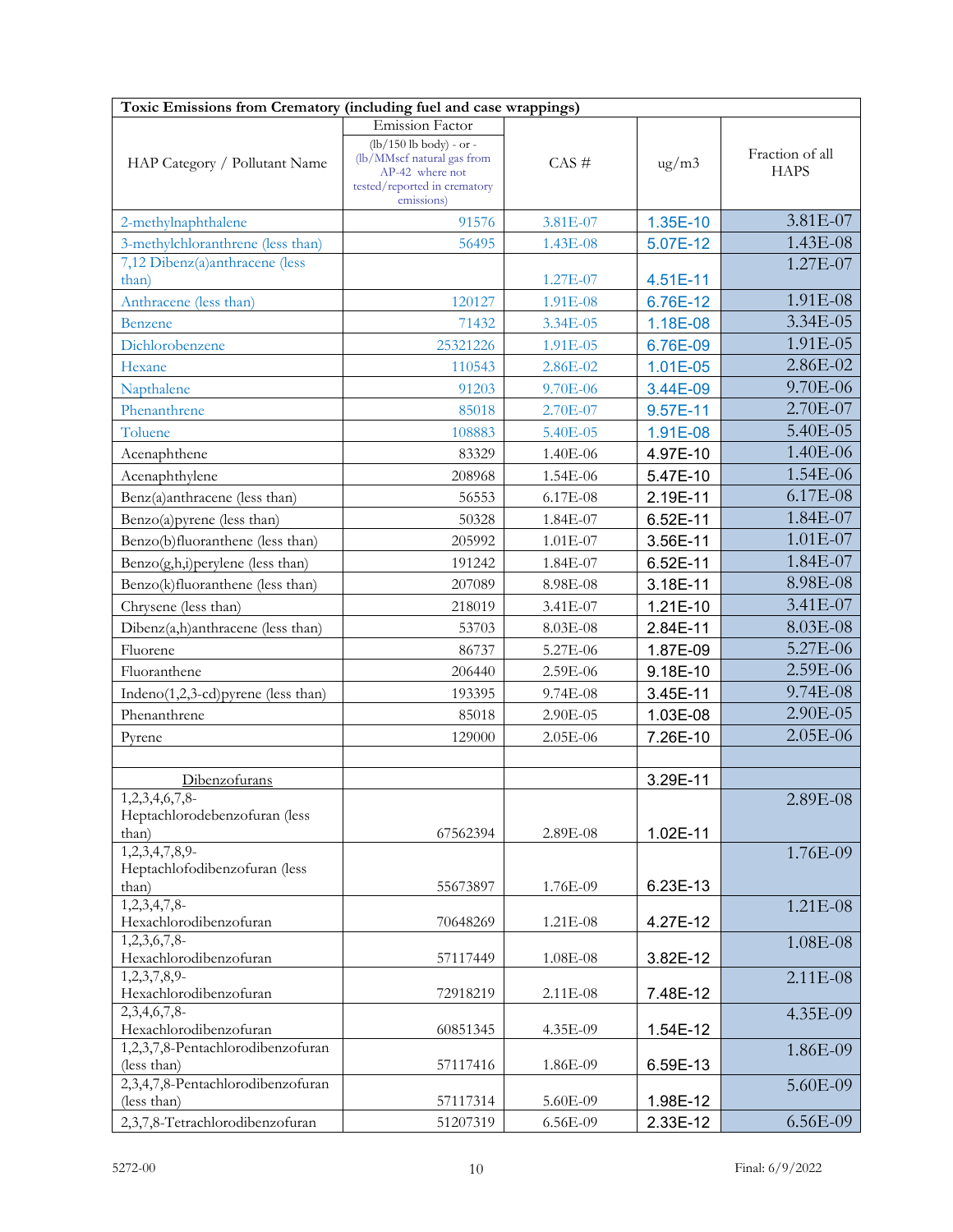| Toxic Emissions from Crematory (including fuel and case wrappings) |                                                                                                                                                    |              |                    |                                |
|--------------------------------------------------------------------|----------------------------------------------------------------------------------------------------------------------------------------------------|--------------|--------------------|--------------------------------|
| HAP Category / Pollutant Name                                      | <b>Emission Factor</b><br>$(lb/150 lb$ body) - or -<br>(lb/MMscf natural gas from<br>AP-42 where not<br>tested/reported in crematory<br>emissions) | $CAS \#$     | $\frac{u}{g}}{m3}$ | Fraction of all<br><b>HAPS</b> |
|                                                                    |                                                                                                                                                    |              |                    |                                |
| Listed Non-POM Organic HAPs                                        |                                                                                                                                                    |              |                    |                                |
| Acetaldehyde                                                       | 75070                                                                                                                                              | $1.64E-03$   | 5.82E-07           | $1.64E-03$                     |
| Formaldehyde                                                       | 50000                                                                                                                                              | $4.30E-04$   | 1.52E-07           | $4.30E-04$                     |
|                                                                    |                                                                                                                                                    |              |                    |                                |
| <b>Listed Acids</b>                                                |                                                                                                                                                    |              |                    |                                |
| Hydrogen chloride (hydrochloric<br>acid)                           | 7647010                                                                                                                                            | $9.10E - 01$ | 3.23E-04           | $9.10E-01$                     |
| Hydrogen fluoride (hydrofluoric<br>acid)                           | 7664393                                                                                                                                            | 8.35E-03     | 2.96E-06           | 8.35E-03                       |
|                                                                    |                                                                                                                                                    |              |                    |                                |
| Dioxins                                                            |                                                                                                                                                    |              |                    |                                |
| 2,3,7,8-tetrachlorodibenzo-p-<br>dioxin                            | 1746016                                                                                                                                            | 1.00E-09     | 3.56E-13           | $1.00E-09$                     |
|                                                                    |                                                                                                                                                    |              |                    |                                |
| 1,2,3,4,6,7,8-Heptachlorodibenzo-<br>p-dioxin                      | 35822469                                                                                                                                           | 4.79E-08     | 1.70E-11           | 4.79E-08                       |
|                                                                    |                                                                                                                                                    |              |                    |                                |
| SUM of Hexachlorodibenzo-p-<br>dioxin                              |                                                                                                                                                    | $1.47E - 08$ | 5.21E-12           | $1.47E-08$                     |
|                                                                    |                                                                                                                                                    |              |                    |                                |
| 1,2,3,4,7,8-Hexachlorodibenzo-p-<br>dioxin                         | 39227286                                                                                                                                           | 3.48E-09     | 1.23E-12           | 3.48E-09                       |

# Criteria Pollutant Emissions:

| PTE from Natural Gas Combustion                |                                         |                   |                    |  |
|------------------------------------------------|-----------------------------------------|-------------------|--------------------|--|
| Pollutant                                      | Emission Factor (lb/MMft <sup>3</sup> ) | Annual<br>(lb/yr) | Annual<br>(Ton/yr) |  |
| $PM_{10}$ & $PM_{2.5}$ (including condensable) | 7.6                                     | 65.27             | 0.03               |  |
| NOx                                            | 100                                     | 858.82            | 0.43               |  |
| CO                                             | 84                                      | 721.41            | 0.36               |  |
| SO <sub>2</sub>                                | 0.6                                     | 5.15              | 0.00               |  |
| VOC.                                           | 5.5                                     | 47.24             | 0.02               |  |

$$
\frac{\left(\frac{MMBTU}{hr}\right)}{\left(\frac{BTU}{ft^3}\right)} x \frac{hr}{yr} x \frac{lbs}{MMft^3} x \frac{Ton}{lb} = \frac{Ton}{yr} (Annual TPY)
$$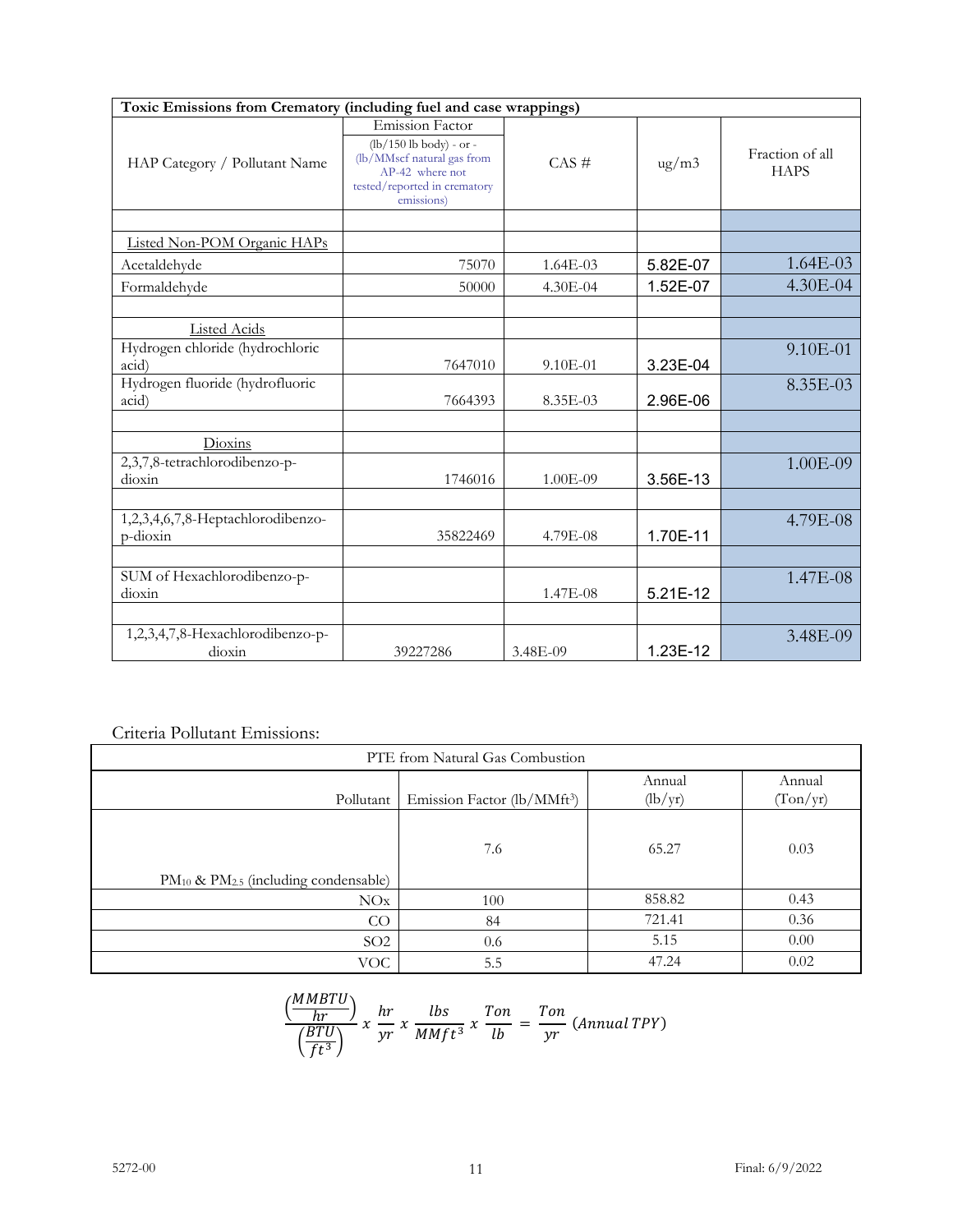| PTE from Natural Gas Combustion                                                             |                                         |                             |                    |  |  |
|---------------------------------------------------------------------------------------------|-----------------------------------------|-----------------------------|--------------------|--|--|
| Pollutant                                                                                   | Emission Factor (lb/MMft <sup>3</sup> ) | Annual<br>$(\frac{lb}{yr})$ | Annual<br>(Ton/yr) |  |  |
| PTE from Cremation of Body (including case wrappings and assuming 150 lbs/hr for 8,760 hrs) |                                         |                             |                    |  |  |
| Pollutant                                                                                   | Emission Factor (lb/150 lb<br>body)     | Annual<br>(lb/yr)           | Annual<br>(Ton/yr) |  |  |
|                                                                                             | 8.50E-02                                | 744.60                      | 0.37               |  |  |
| $PM_{10}$ &P $M_{2.5}$ (including condensable)<br>NOx                                       | $2.57E-01$                              | 2251.32                     | 1.13               |  |  |
| CO                                                                                          | $2.21E-01$                              | 1935.96                     | 0.97               |  |  |
| SO <sub>2</sub>                                                                             | $1.63E-01$                              | 1427.88                     | 0.71               |  |  |
| <b>VOC</b>                                                                                  | $2.24E-01$                              | 1962.24                     | 0.98               |  |  |

$$
\frac{lb}{150 lb \text{ body}} \times \frac{150 lb \text{ body}}{hr} \times \frac{hr}{yr} \times \frac{Tons}{lb} = \frac{Ton}{yr} \text{ (Annual TPY)}
$$

| Total Criteria Pollutant Emissions |                       |                        |                     |  |
|------------------------------------|-----------------------|------------------------|---------------------|--|
| Pollutant                          | Nat. Gas<br>(Tons/yr) | Cremation<br>(Tons/yr) | Annual<br>(Tons/yr) |  |
| $PM_{10}$ & $PM_{2.5}$             | 0.03                  | 0.37                   | 0.40                |  |
| NOx                                | 0.43                  | 1.13                   | 1.56                |  |
| CO                                 | 0.36                  | 0.97                   | 1.33                |  |
| SO <sub>2</sub>                    | 0.00                  | 0.71                   | 0.71                |  |
| VOC                                | 0.02                  | 0.98                   | 1.00                |  |

#### V. Existing Air Quality

AFCS is located at located at 2415 South Montana Street, Butte, MT 59701. The immediate area was formerly designated as a nonattainment area for  $PM_{10}$ . It has been redesignated as attainment/maintenance for  $PM_{10}$  as of July 26, 2021. AFCS's maximum potential emissions of any pollutant, including  $PM_{10}$  are not expected to have an impact on existing air quality.

#### VI. Ambient Air Impact Analysis

Potential emissions from the proposed facility are significantly less than DEQ's regulatory permitting threshold and impacts to ambient air quality from a conventional pollutants standpoint will be negligible.

As required by ARM 17.8.770, a human health risk analysis of HAP emissions was conducted for the proposed crematory. Ambient air modeling was accomplished using SCREEN3 software; an EPA approved ambient air modeling software used for conservative modeling. Ambient air impacts were modeled using the sum of non-criteria pollutants from the proposed crematorium identified in the emissions inventory. The total combined HAP emission rate for the proposed cremation unit was estimated to be  $0.0786$  pounds per hour (lb/hr). This value was used in the SCREEN3 model to determine the maximum one-hour concentration. The one-hour modeled maximum concentration was then converted to the annual maximum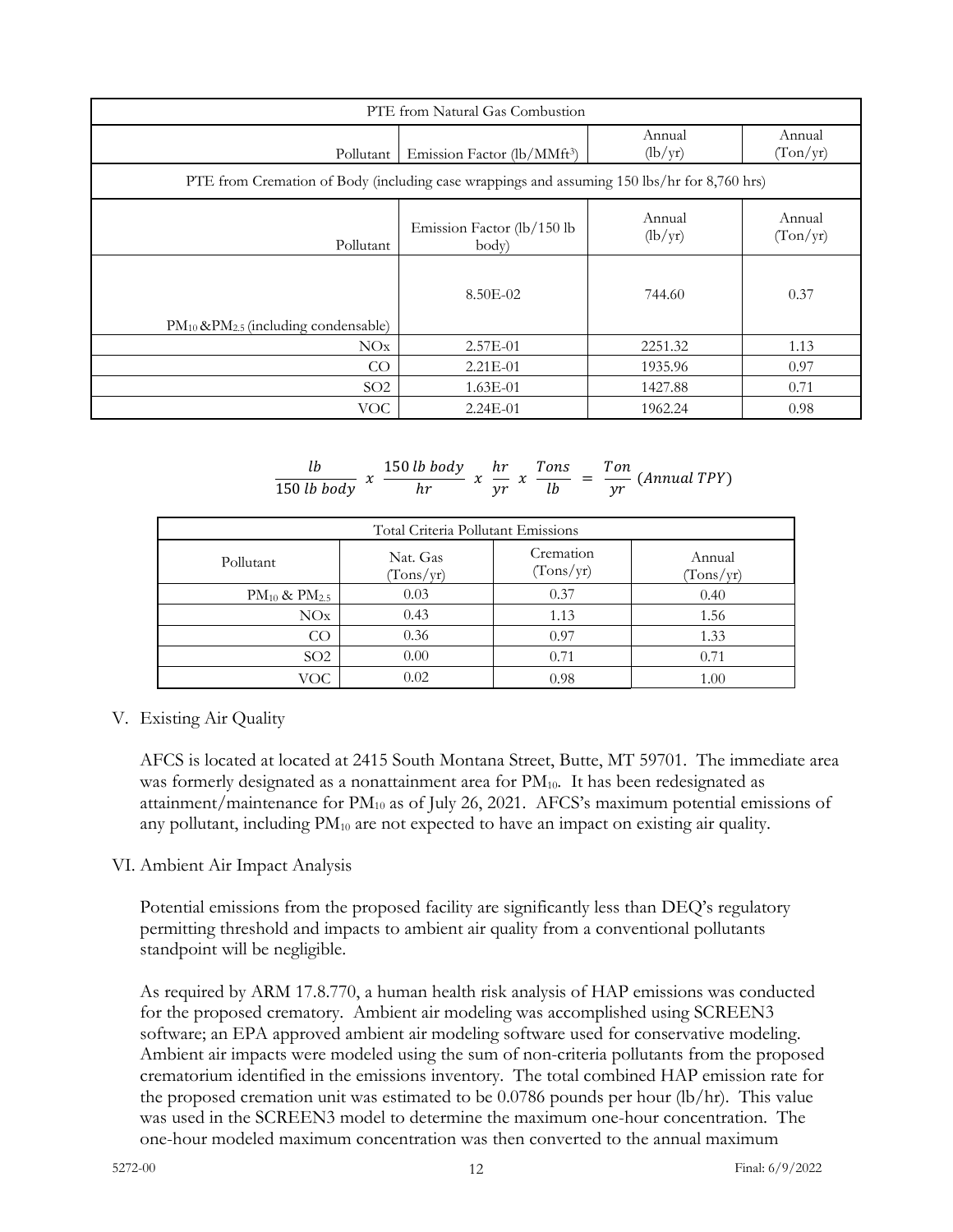concentration and used to calculate the speciated concentration of each HAP pollutant emitted from the crematories. Speciated concentrations of each HAP were calculated by multiplying the total modeled HAP maximum annual concentration by the mass percentage of each individual HAP making up the total of the HAP emissions. The calculated individual annual HAP concentrations were then used in the risk assessment.

Additional model inputs include a stack height of 17 feet (ft), diameter of 1.67 ft with vertical discharge, a stack exit temperature of 1100 °F, and a flow rate of 2,300 actual cubic feet per minute (ACFM). Results from the SCREEN3 model run are below.

| Screen <sub>3</sub> Modeling |                                    |                       |                       |  |  |
|------------------------------|------------------------------------|-----------------------|-----------------------|--|--|
| Calculation<br>Procedure     | Max Concentration<br>$(\mu g/m^3)$ | Distance to<br>Max(m) | Terrain<br>Height (m) |  |  |
| Simple Terrain               | 0.004429                           | 50000                 | (1)                   |  |  |
|                              | Distance to nearest structure (m)  |                       |                       |  |  |

As shown by the Health Risk Assessment located in Section VII of this permit analysis, DEQ determined that there is a negligible human health risk associated with the proposed project. With consideration of the modeling accomplished for the Health Risk Assessment, and the small potential to emit of criteria pollutants, DEQ determined that the impacts from this permitting action will be minor, and that the proposed action will not cause or contribute to a violation of any ambient air quality standard.

# VII. Human Health Risk Assessment

A health risk assessment was conducted to determine if the proposed crematorium complies with the negligible risk requirement of MCA 75-2-215.

The environmental effects unrelated to human health were not considered in determining compliance with the negligible risk standard but were evaluated as required by the Montana Environmental Policy Act, in determining compliance with all applicable rules or other requirements requiring protection of public health, safety, welfare, and the environment.

Pursuant to ARM  $17.8.770(1)(c)$ , pollutants may be excluded from the human health risk assessment if DEQ determines that exposure from inhalation is the only appropriate pathway to consider in the human health risk assessment and if the ambient concentrations of the pollutants (calculated using the potential to emit; enforceable limits or controls) are less than the levels specified in Table 1 or Table 2 of ARM 17.8.770. Even though most of the estimated HAP species calculated in the emission inventory fell below the de minimis levels in Table 1 or Table 2 of ARM 17.8.770, DEQ elected to conduct the human health risk assessment by contemplating all the estimated HAP species. The results of the human health risk assessment pursuant to ARM 17.8.770 are shown in the following table.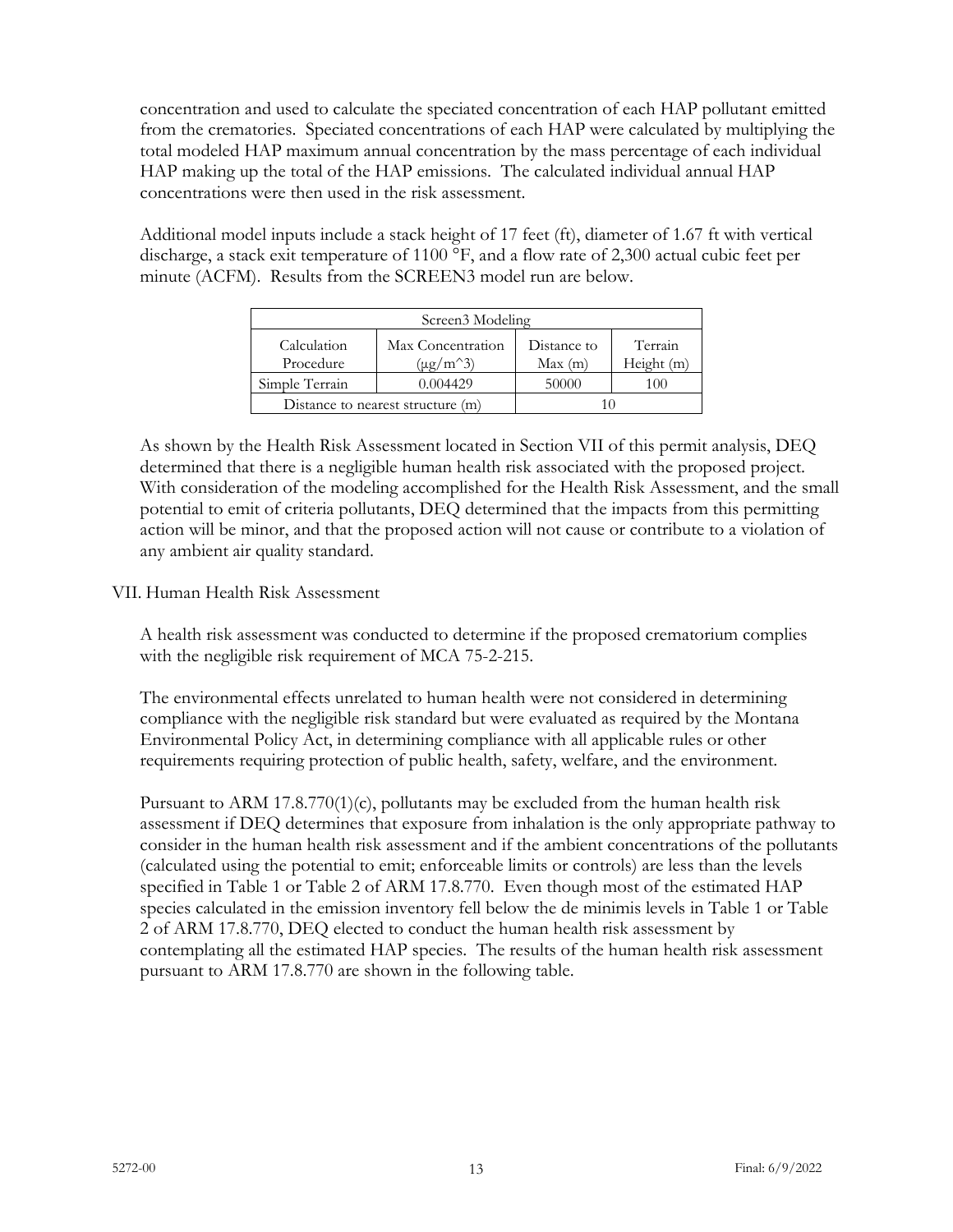|                                           |          |                                   |                                                      |          |                                              | Negligible Risk Assessment (1)                          |                                                |                  |                    |                                 |                               |
|-------------------------------------------|----------|-----------------------------------|------------------------------------------------------|----------|----------------------------------------------|---------------------------------------------------------|------------------------------------------------|------------------|--------------------|---------------------------------|-------------------------------|
| HAP Category / Pollutant<br>NameA4:D55    | CAS#     | Fraction<br>of all<br><b>HAPS</b> | Calculated<br><b>HAP</b><br>Concentration<br>(ug/m3) |          | Exceed<br><b>ARM</b><br>17.8.770<br>Table 1? | Exceed<br><b>ARM</b><br>17.8.770<br>Table 2<br>Chronic? | Exceed<br>ARM<br>17.8.770<br>Table 2<br>Acute? | Cancer<br>URF(2) | Cancer<br>Risk (3) | <b>CNCREL</b><br>(4)<br>(ug/m3) | <b>CNCREL</b><br>Quotient (5) |
|                                           |          |                                   |                                                      |          |                                              |                                                         |                                                |                  |                    |                                 |                               |
| <b>Heavy Metals</b>                       |          |                                   |                                                      |          |                                              |                                                         |                                                |                  |                    |                                 |                               |
| Antimony (less than)                      | 7440360  | 1.91E-04                          | 6.76E-08                                             | No       |                                              | No                                                      | No                                             | N/A              | N/A                | N/A                             | N/A                           |
| Arsenic (less than)                       | 7440382  | 1.90E-04                          | 6.72E-08                                             | No       |                                              | No                                                      | No                                             | 0.0043           | 2.89E-10           | 0.015                           | 4.48E-06                      |
| Beryllium                                 | 7440417  | 1.73E-05                          | 6.14E-09                                             | No       |                                              | No                                                      | No                                             | 0.0024           | 1.47E-11           | 0.02                            | 3.07E-07                      |
| Cadmium                                   | 7440439  | 1.39E-04                          | 4.93E-08                                             | No       |                                              | No                                                      | No                                             | 0.0018           | 8.87E-11           | 0.01                            | 4.93E-06                      |
| Chromium                                  | 7440473  | 3.78E-04                          | 1.34E-07                                             | No       |                                              | No                                                      | No                                             | N/A              | N/A                | N/A                             | N/A                           |
| Chromium, hx                              | 18540299 | 1.71E-04                          | 6.05E-08                                             | No       |                                              | No                                                      | No                                             | 0.012            | 7.26E-10           | 0.1                             | 6.05E-07                      |
| Cobalt (less than)                        | 7440484  | 1.11E-05                          | 3.92E-09                                             | No       |                                              | No                                                      | No                                             | N/A              | N/A                | 0.1                             | 3.92E-08                      |
| Lead                                      | 7439921  | 8.37E-04                          | 2.97E-07                                             | No       |                                              | No                                                      | No                                             | N/A              | N/A                | 0.15                            | 1.98E-06                      |
| Mercury                                   | 7439976  | 4.30E-02                          | 1.52E-05                                             | No       |                                              | No                                                      | No                                             | N/A              | N/A                | 0.3                             | 5.08E-05                      |
| Nickel                                    | 7440020  | 4.83E-04                          | 1.71E-07                                             | No       |                                              | No                                                      | No                                             | N/A              | N/A                | 0.09                            | 1.90E-06                      |
| Selenium                                  | 7782492  | 5.51E-04                          | 1.95E-07                                             | No       |                                              | No                                                      | No                                             | N/A              | N/A                | 20                              | 9.77E-09                      |
| Zinc                                      | 7440666  | 4.46E-03                          | 1.58E-06                                             | No       |                                              | No                                                      | No                                             | N/A              | N/A                | N/A                             | N/A                           |
|                                           |          |                                   |                                                      |          |                                              |                                                         |                                                |                  |                    |                                 |                               |
| Polycyclic Organic<br>Matter (POM)        |          |                                   |                                                      |          |                                              |                                                         |                                                |                  |                    |                                 |                               |
| 2-methylnaphthalene                       | 91576    | 3.81E-07                          | 1.35E-10                                             | No       |                                              | No                                                      | No                                             | N/A              | N/A                | N/A                             | N/A                           |
| 3-methylchloranthrene<br>(less than)      | 56495    |                                   | 5.07E-12                                             | No       |                                              | No                                                      | No                                             | 0.0063           | 3.19E-14           | N/A                             | N/A                           |
| 7,12 Dibenz(a)anthracene<br>(less than)   |          | 1.43E-08<br>1.27E-07              | 4.51E-11                                             | No       |                                              | No                                                      | No                                             | 0.071            | 3.20E-12           | N/A                             | N/A                           |
| Anthracene (less than)                    | 120127   | 1.91E-08                          | 6.76E-12                                             | No       |                                              | No                                                      | No                                             | N/A              | N/A                | N/A                             | N/A                           |
| <b>Benzene</b>                            | 71432    | 3.34E-05                          | 1.18E-08                                             | No       |                                              | No                                                      | No                                             | 7.8E-06          | 9.22E-14           | 30                              | 3.94E-10                      |
| Dichlorobenzene                           | 25321226 | 1.91E-05                          | 6.76E-09                                             | No       |                                              | No                                                      | No                                             | 0.000011         | 7.43E-14           | 800                             | 8.45E-12                      |
| Hexane                                    | 110543   | 2.86E-02                          | 1.01E-05                                             | No       |                                              | No                                                      | No                                             | N/A              | N/A                | 700                             | 1.45E-08                      |
| Napthalene                                | 91203    | 9.70E-06                          | 3.44E-09                                             | No       |                                              | No                                                      | No                                             | 0.000034         |                    | 3                               | 1.15E-09                      |
| Phenanthrene                              | 85018    | 2.70E-07                          | 9.57E-11                                             | No       |                                              | No                                                      | No                                             | N/A              | N/A                | N/A                             | N/A                           |
|                                           | 108883   | 5.40E-05                          | 1.91E-08 No                                          |          |                                              | No                                                      | No                                             | N/A              | N/A                | 5000                            | 3.83E-12                      |
| Toluene                                   |          |                                   |                                                      |          |                                              |                                                         |                                                | N/A              | N/A                | N/A                             |                               |
| Acenaphthene                              | 83329    | 1.40E-06<br>1.54E-06              | 4.97E-10                                             | No       |                                              | No                                                      | No                                             |                  | N/A                | N/A                             | N/A<br>N/A                    |
| Acenaphthylene<br>Benz(a)anthracene (less | 208968   |                                   | 5.47E-10                                             | No       |                                              | No                                                      | No                                             | N/A              |                    |                                 |                               |
| than)                                     | 56553    | 6.17E-08                          | 2.19E-11                                             | No       |                                              | No                                                      | No                                             | N/A              | N/A                | N/A                             | N/A                           |
| Benzo(a)pyrene (less<br>than)             | 50328    | 1.84E-07                          | 6.52E-11                                             | No       |                                              | No                                                      | No                                             | 0.0011           | 7.17E-14           | N/A                             | N/A                           |
| Benzo(b)fluoranthene<br>(less than)       | 205992   | 1.01E-07                          | 3.56E-11                                             | No       |                                              | No                                                      | No                                             | 0.00011          | 3.92E-15           | N/A                             | N/A                           |
| Benzo(g,h,i)perylene                      |          |                                   |                                                      |          |                                              |                                                         |                                                |                  |                    |                                 |                               |
| (less than)                               | 191242   | 1.84E-07                          | 6.52E-11                                             | No       |                                              | No                                                      | No                                             | N/A              | N/A                | N/A                             | N/A                           |
| Benzo(k)fluoranthene<br>(less than)       | 207089   | 8.98E-08                          | 3.18E-11                                             | No       |                                              | No                                                      | No                                             | 0.00011          | 3.50E-15           | N/A                             | N/A                           |
| Chrysene (less than)                      | 218019   | 3.41E-07                          | 1.21E-10                                             | No       |                                              | No                                                      | No                                             | 0.000011         | 1.33E-15           | N/A                             | N/A                           |
| Dibenz(a,h)anthracene<br>(less than)      | 53703    | 8.03E-08                          | 2.84E-11                                             | No       |                                              | No                                                      | No                                             | 0.00011          | 3.13E-15           | N/A                             | N/A                           |
| Fluorene                                  | 86737    | 5.27E-06                          | 1.87E-09                                             | No       |                                              | No                                                      | No                                             | N/A              | N/A                | N/A                             | N/A                           |
| Fluoranthene                              | 206440   | 2.59E-06                          | 9.18E-10                                             | No       |                                              | No                                                      | No                                             | N/A              | N/A                | N/A                             | N/A                           |
| Indeno $(1,2,3$ -cd)pyrene                |          |                                   |                                                      |          |                                              |                                                         |                                                |                  |                    |                                 |                               |
| (less than)<br>Phenanthrene               | 193395   | 9.74E-08                          | 3.45E-11<br>1.03E-08                                 | No<br>No |                                              | No<br>No                                                | No                                             | 0.00011          | 3.79E-15<br>N/A    | N/A<br>N/A                      | N/A<br>N/A                    |
|                                           | 85018    | 2.90E-05                          |                                                      |          |                                              |                                                         | No                                             | N/A              |                    |                                 |                               |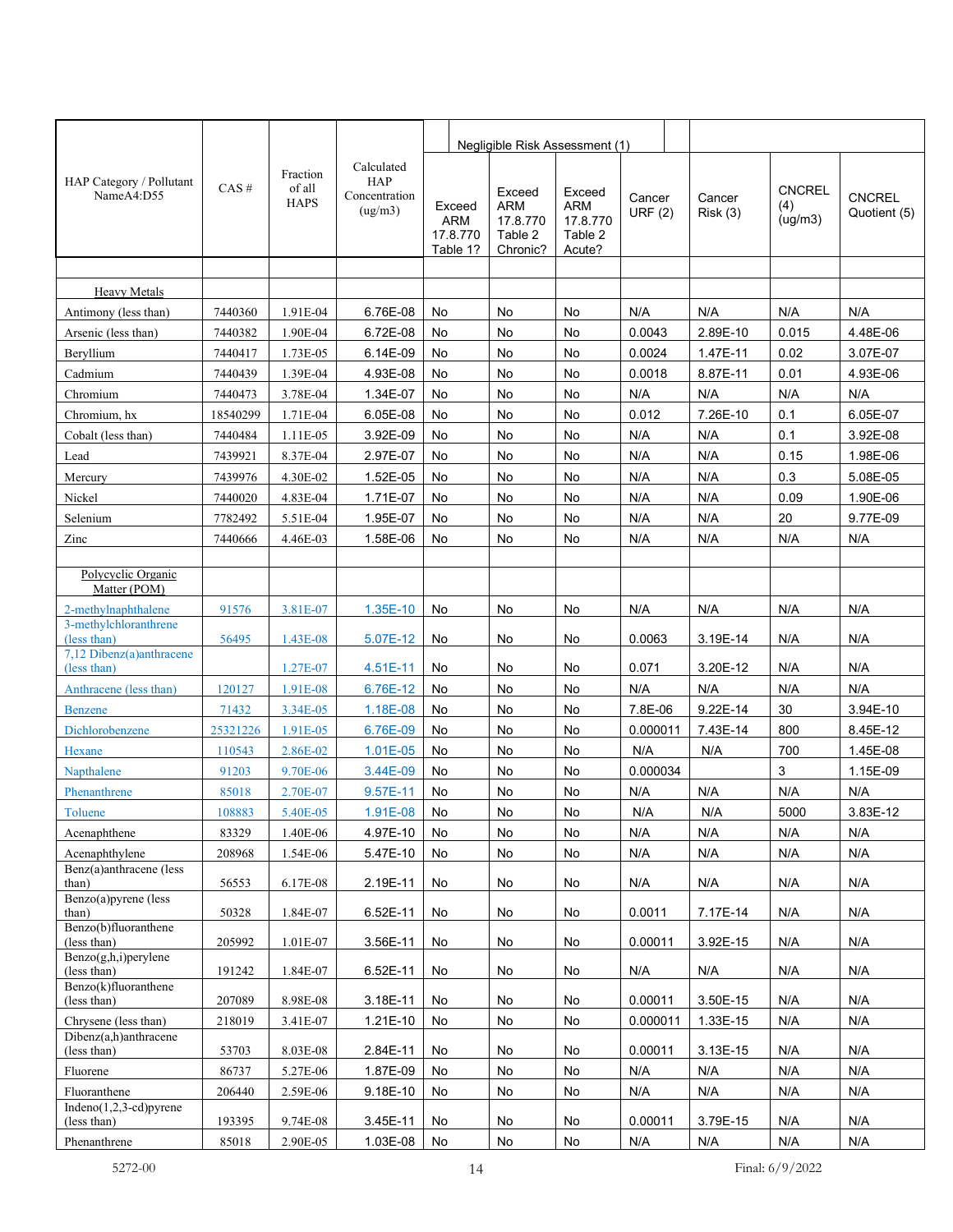| Pyrene                                             | 129000   | 2.05E-06 | 7.26E-10 | No                     | No       | No            | N/A        | N/A            | N/A        | N/A        |
|----------------------------------------------------|----------|----------|----------|------------------------|----------|---------------|------------|----------------|------------|------------|
|                                                    |          |          |          |                        |          |               |            |                |            |            |
| Dibenzofurans                                      |          |          | 3.29E-11 | No<br>No               | No<br>No | No<br>No      | N/A<br>N/A | N/A<br>N/A     | N/A<br>N/A | N/A<br>N/A |
| $1,2,3,4,6,7,8$ -<br>Heptachlorodebenzofuran       |          |          |          |                        |          |               |            |                |            |            |
| (less than)                                        | 67562394 | 2.89E-08 | 1.02E-11 |                        |          |               |            |                |            |            |
| $1,2,3,4,7,8,9-$<br>Heptachlofodibenzofuran        |          |          |          | $\rm No$               | No       | No            | N/A        | N/A            | N/A        | N/A        |
| (less than)                                        | 55673897 | 1.76E-09 | 6.23E-13 |                        |          |               |            |                |            |            |
| 1,2,3,4,7,8                                        |          |          |          | No                     | No       | No            | N/A        | N/A            | N/A        | N/A        |
| Hexachlorodibenzofuran<br>$1,2,3,\overline{6,7,8}$ | 70648269 | 1.21E-08 | 4.27E-12 | No                     | No       | No            | N/A        | N/A            | N/A        | N/A        |
| Hexachlorodibenzofuran                             | 57117449 | 1.08E-08 | 3.82E-12 |                        |          |               |            |                |            |            |
| $1,2,3,7,8,9-$<br>Hexachlorodibenzofuran           | 72918219 | 2.11E-08 | 7.48E-12 | No                     | No       | $\rm No$      | N/A        | N/A            | N/A        | N/A        |
| 2,3,4,6,7,8                                        |          |          |          | No                     | No       | No            | N/A        | N/A            | N/A        | N/A        |
| Hexachlorodibenzofuran                             | 60851345 | 4.35E-09 | 1.54E-12 |                        |          |               |            |                |            |            |
| 1,2,3,7,8<br>Pentachlorodibenzofuran               |          |          |          | No                     | No       | $\mathrm{No}$ | N/A        | N/A            | N/A        | N/A        |
| (less than)                                        | 57117416 | 1.86E-09 | 6.59E-13 |                        |          |               |            |                |            |            |
| $2,3,4,7,8$ -<br>Pentachlorodibenzofuran           |          |          |          | No                     | No       | No            | N/A        | N/A            | N/A        | N/A        |
| (less than)                                        | 57117314 | 5.60E-09 | 1.98E-12 |                        |          |               |            |                |            |            |
| $2,3,7,8-$                                         |          |          |          | N <sub>o</sub>         | No       | No            | N/A        | N/A            | N/A        | N/A        |
| Tetrachlorodibenzofuran                            | 51207319 | 6.56E-09 | 2.33E-12 |                        |          |               |            |                |            |            |
| Listed Non-POM                                     |          |          |          |                        |          |               |            |                |            |            |
| Organic HAPs                                       |          |          |          |                        |          |               |            |                |            |            |
| Acetaldehyde                                       | 75070    | 1.64E-03 | 5.82E-07 | No                     | No       | No            | N/A        | N/A            | 9          | 6.47E-08   |
| Formaldehyde                                       | 50000    | 4.30E-04 | 1.52E-07 | No                     | No       | No            | 0.000013   | 1.98E-12       | 9.8        | 1.55E-08   |
|                                                    |          |          |          |                        |          |               |            |                |            |            |
| Listed Acids                                       |          |          |          |                        |          |               |            |                |            |            |
| Hydrogen chloride                                  |          |          |          |                        |          |               |            |                |            |            |
| (hydrochloric acid)<br>Hydrogen fluoride           | 7647010  | 9.10E-01 | 3.23E-04 | No                     | No       | No            | N/A        | N/A            | 20         | 1.61E-05   |
| (hydrofluoric acid)                                | 7664393  | 8.35E-03 | 2.96E-06 | No                     | No       | No            | N/A        | N/A            | 14         | 2.11E-07   |
|                                                    |          |          |          |                        |          |               |            |                |            |            |
| Dioxins                                            |          |          |          |                        |          |               |            |                |            |            |
| $2,3,7,8-$<br>tetrachlorodibenzo-p-                |          |          |          |                        |          |               |            |                |            |            |
| dioxin                                             | 1746016  | 1.00E-09 | 3.56E-13 | No                     | No       | No            | 33         |                |            | 8.89E-09   |
|                                                    |          |          |          |                        |          |               |            | 1.17E-11       | 0.00004    |            |
| 1,2,3,4,6,7,8                                      |          |          |          |                        |          |               |            |                |            |            |
| Heptachlorodibenzo-p-                              |          |          |          |                        |          |               | N/A        | N/A            | N/A        | N/A        |
| dioxin                                             |          |          |          | No                     |          | No            |            |                |            |            |
|                                                    | 35822469 | 4.79E-08 | 1.70E-11 |                        | No       |               |            |                |            |            |
| SUM of                                             |          |          |          |                        |          |               |            |                |            |            |
| Hexachlorodibenzo-p-                               |          |          |          |                        |          |               |            |                |            |            |
| dioxin                                             |          | 1.47E-08 | 5.21E-12 | No                     | No       | No            | 1.3        | 6.78E-12       | N/A        | N/A        |
| $1,2,3,4,7,8$ -                                    |          |          |          |                        |          |               | N/A        | N/A            | N/A        | N/A        |
| Hexachlorodibenzo-p-                               |          |          |          |                        |          |               |            |                |            |            |
| dioxin                                             | 39227286 | 3.48E-09 | 1.23E-12 | No                     | No       | No            |            |                |            |            |
| $1,2,3,6,7,8$ -<br>Hexachlorodibenzo-p-            |          |          |          |                        |          |               | N/A        | N/A            | N/A        | N/A        |
| dioxin                                             | 57653857 | 5.02E-09 | 1.78E-12 | No                     | No       | No            |            |                |            |            |
| $1,2,3,7,8,9-$<br>Hexachlorodibenzo-p-             |          |          |          |                        |          |               | N/A        | N/A            | N/A        | N/A        |
| dioxin                                             | 19408743 | 6.22E-09 | 2.20E-12 | No                     | No       | No            |            |                |            |            |
|                                                    |          |          |          |                        |          |               |            |                |            |            |
| $1,2,3,7,8-$                                       |          |          |          |                        |          |               | N/A        | N/A            | N/A        | N/A        |
| Pentachlorodibenzo-p-<br>dioxin                    | 40321764 | 2.95E-09 | 1.04E-12 | No                     | No       | No            |            |                |            |            |
|                                                    |          |          |          | <b>SUM ---</b><br>$\,$ |          |               |            | 1.1422E-<br>09 |            | 8.15E-05   |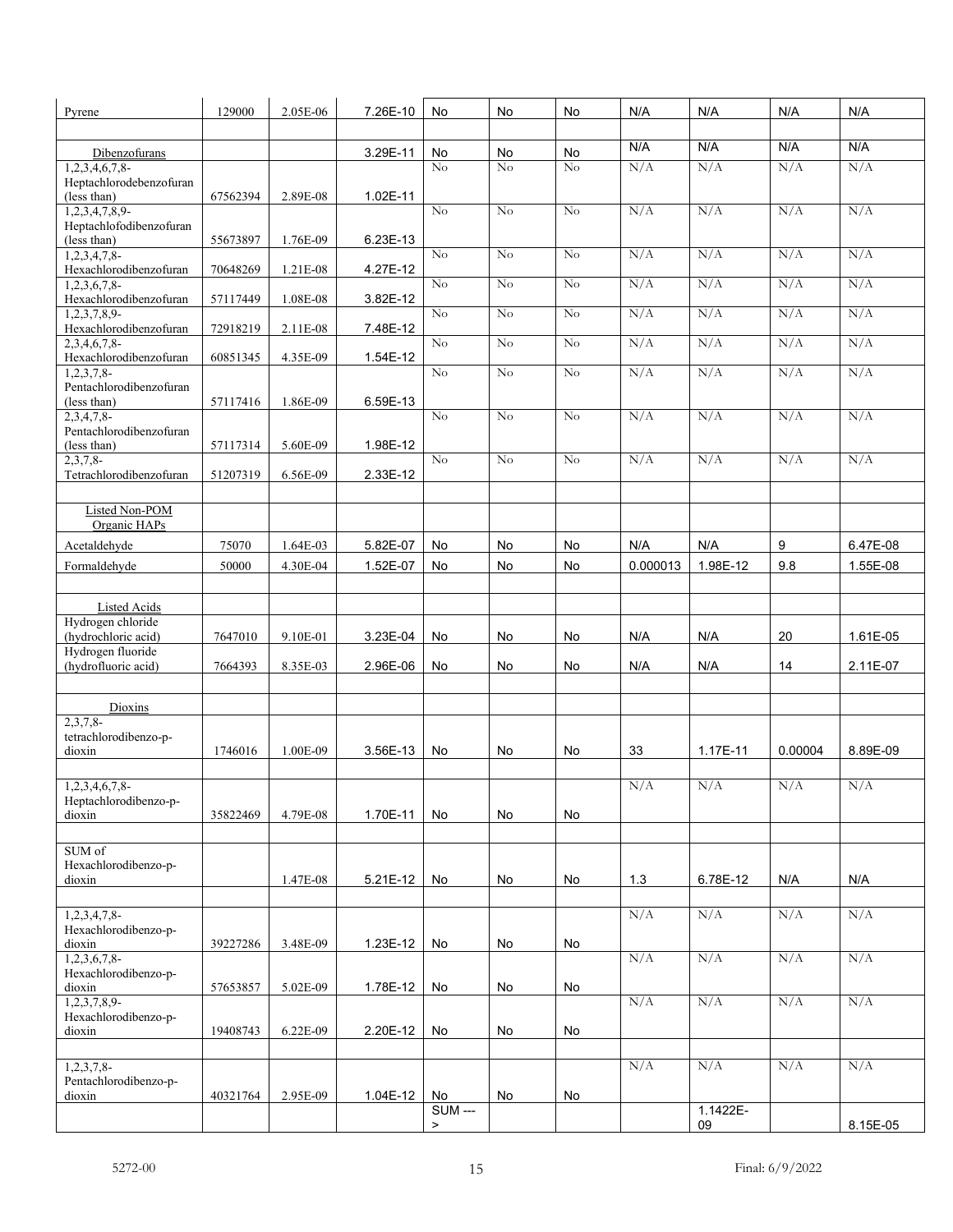No individual pollutant concentration exceeds the Cancer Risk threshold of 1.00E-06 and the sum of all Cancer Risks concentrations does not exceed 1.00E-05, and further, the sum of the Chronic Non-cancer Reference Exposure Level hazard quotients is less than 1.0. Therefore, compliance with the negligible risk requirement as outlined in ARM 17.8.770 is demonstrated. Further, such determination is made assuming 8,760 hours of operation per year of the crematory and conservative emissions estimations. The presence or absence of this facility in this area would not be expected to cause a discernable change in human health risks in this area.

VIII. Taking or Damaging Implication Analysis

As required by 2-10-105, MCA, the Department conducted a private property taking and damaging assessment which is located in the attached environmental assessment.

IX. Environmental Assessment

An environmental assessment, required by the Montana Environmental Policy Act, was completed for this project. A copy is attached.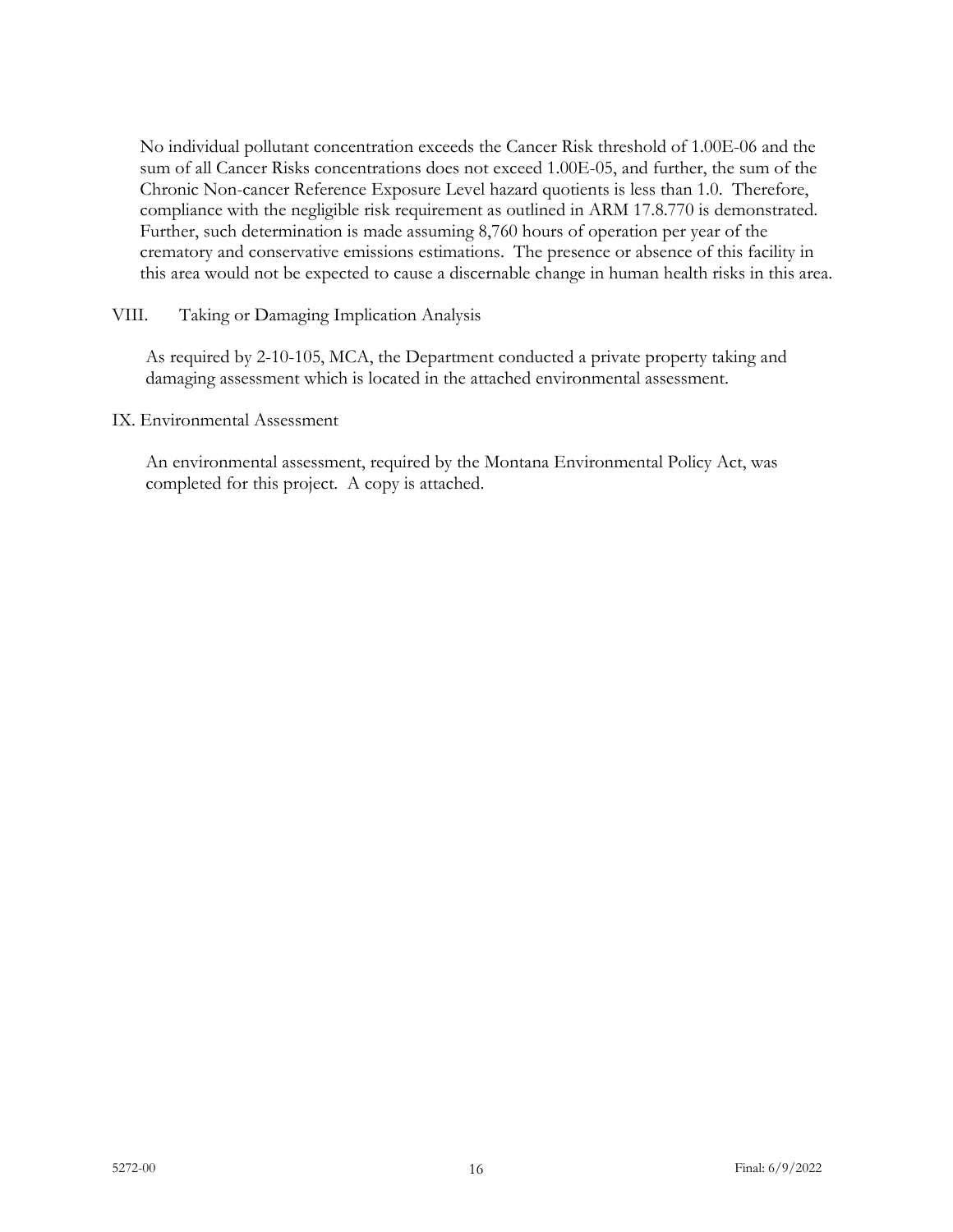

# **MTS Holdings - Axelson Funeral & Cremation Services**

# **Draft Environmental Assessment for**

# **Montana Air Quality Permit #5272-00**

**Air Quality Bureau**

| <b>APPLICANT: MTS Holdings - Axelson Funeral &amp; Cremation Services</b> |                                                                    |                           |  |  |  |
|---------------------------------------------------------------------------|--------------------------------------------------------------------|---------------------------|--|--|--|
| <b>SITE NAME: Axelson Funeral &amp; Cremation Services</b>                |                                                                    |                           |  |  |  |
|                                                                           | PROPOSED PERMIT NUMBER: Montana Air Quality Permit (MAQP) #5272-00 |                           |  |  |  |
| <b>APPLICATION RECEIVED: 03/25/2022</b>                                   |                                                                    |                           |  |  |  |
| APPLICATION DEEMED COMPLETE: 03/25/2022                                   |                                                                    |                           |  |  |  |
| LOCATION: 2415 South Montana Street, Butte, MT 59701                      |                                                                    | <b>COUNTY: Silver Bow</b> |  |  |  |
| <b>PROPERTY</b>                                                           | FEDERAL STATE                                                      | PRIVATE X                 |  |  |  |
| <b>OWNERSHIP:</b>                                                         |                                                                    |                           |  |  |  |
| <b>EA PREPARER:</b>                                                       | T. Burrows                                                         |                           |  |  |  |
| <b>EA Draft Date</b>                                                      | <b>EA Final Date</b>                                               | <b>Permit Final Date</b>  |  |  |  |
| 4/21/2022                                                                 | 5/24/2022                                                          | 06/09/2022                |  |  |  |

#### **COMPLIANCE WITH THE MONTANA ENVIRONMENTAL POLICY ACT**

The Montana Department of Environmental Quality (DEQ) prepared this Environmental Assessment (EA) in accordance with requirements of the Montana Environmental Policy Act (MEPA). An EA functions to determine the need to prepare an Environmental Impact Statement (EIS) through an initial evaluation and determination of the significance of impacts associated with the proposed action. However, an agency is required to prepare an EA whenever, as here, statutory requirements do not allow sufficient time for the agency to prepare an EIS (ARM 17.4.607(3)(c)). This document may disclose impacts over which DEQ has no regulatory authority.

#### **INCORPORATION BY REFERENCE**

DEQ has no additional references to be incorporated into this document.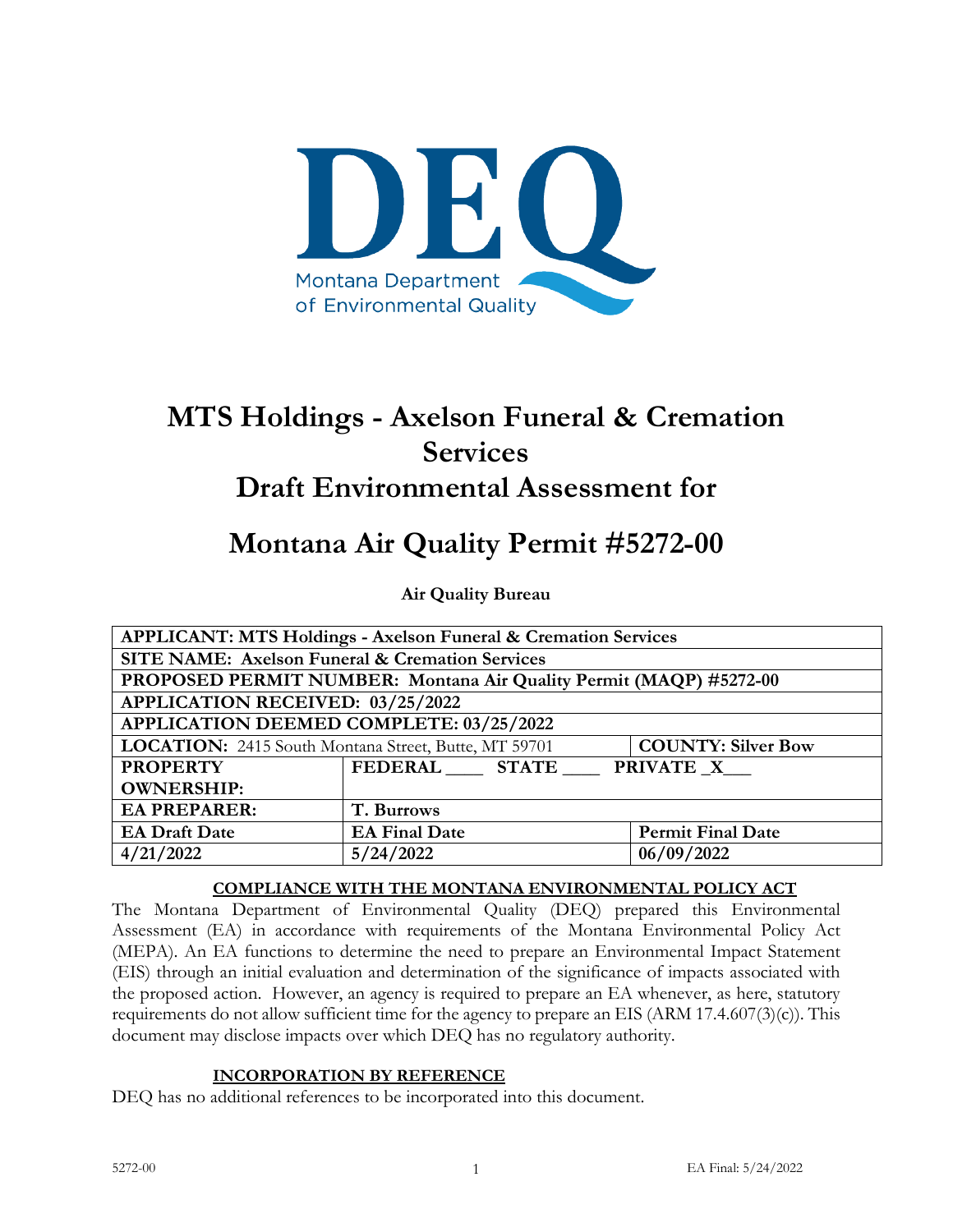# **COMPLIANCE WITH THE CLEAN AIR ACT OF MONTANA**

The state law that regulates air quality permitting in Montana is the Clean Air Act of Montana (CAA), §§ 75-2-101, *et seq*., Montana Code Annotated (MCA). DEQ may not approve a proposed action contained in an application for an air quality permit unless the project complies with the requirements set forth in the CAA and the administrative rules adopted thereunder, ARMs 17.8.101 *et. seq*. The project is subject to approval by the DEQ Air Quality Bureau (AQB) as the crematory is an incinerator subject to MCA 75-2-215, which triggers the requirement for an MAQP regardless of potential emissions levels (ARM 17.8.743). DEQ's approval of an air quality permit application does not relieve AFCS from complying with any other applicable federal, state, or county laws, regulations, or ordinances. AFCS is responsible for obtaining any other permits, licenses, or approvals (from DEQ or otherwise) that are required for any part of the proposed action. Any action DEQ takes at this time is limited to the pending air quality permit application currently before DEQ's AQB and the authority granted to DEQ under the Clean Air Act of Montana. This action is not indicative of any other action DEQ may take on any future (unsubmitted) applications made pursuant to any other authority (*e.g.*  Montana's Water Protection Act). DEQ will decide whether to issue the pending air quality permit pursuant to the requirements of the CAA alone. DEQ may not withhold, deny, or impose conditions on the permit based on the information contained in this Environmental Assessment. § 75-1-201(4), MCA.

#### **SUMMARY OF THE PROPOSED ACTION**

On March 25, 2022, DEQ received an application from AFCS to install and operate one crematory rated for a maximum 150 pound/hour (lb/hr) capacity.

All information included in the EA is derived from the permit application, discussions with the applicant, analysis of aerial photography, topographic maps, and other research tools.

| <b>Proposed Action</b>                       |                                                                                                                                                                                                                                                                                          |  |  |  |
|----------------------------------------------|------------------------------------------------------------------------------------------------------------------------------------------------------------------------------------------------------------------------------------------------------------------------------------------|--|--|--|
| <b>General Overview</b>                      | AFCS is to operate one crematory rated for a maximum 150 pound/hour (lb/hr)<br>capacity.                                                                                                                                                                                                 |  |  |  |
| <b>Proposed Action Estimated Disturbance</b> |                                                                                                                                                                                                                                                                                          |  |  |  |
| Disturbance                                  | This is an existing crematory with a new unit. There is no disturbance.                                                                                                                                                                                                                  |  |  |  |
| <b>Proposed Action</b>                       |                                                                                                                                                                                                                                                                                          |  |  |  |
| Duration                                     | Operational Life: Although equipment may have functional lives of 20 to 30<br>years depending on equipment maintenance efforts, and the crematory would be<br>expected to remain operational as long as economic conditions are favorable.                                               |  |  |  |
| <b>Construction Equipment</b>                | None                                                                                                                                                                                                                                                                                     |  |  |  |
| <b>Personnel Onsite</b>                      | No change in staff is necessary for the operation of the new crematory.                                                                                                                                                                                                                  |  |  |  |
| <b>Location and Analysis</b><br>Area         | Location: The proposed action is located at 2415 South Montana Street, Butte,<br>MT 59701. The legal description of the site is Section 25, Township 3 North,<br>Range 8 West, Silver Bow County, Montana. The latitude and longitude of the<br>incinerator is 45.985947°, -112.545641°. |  |  |  |

# **Table 1: Proposed Action Details**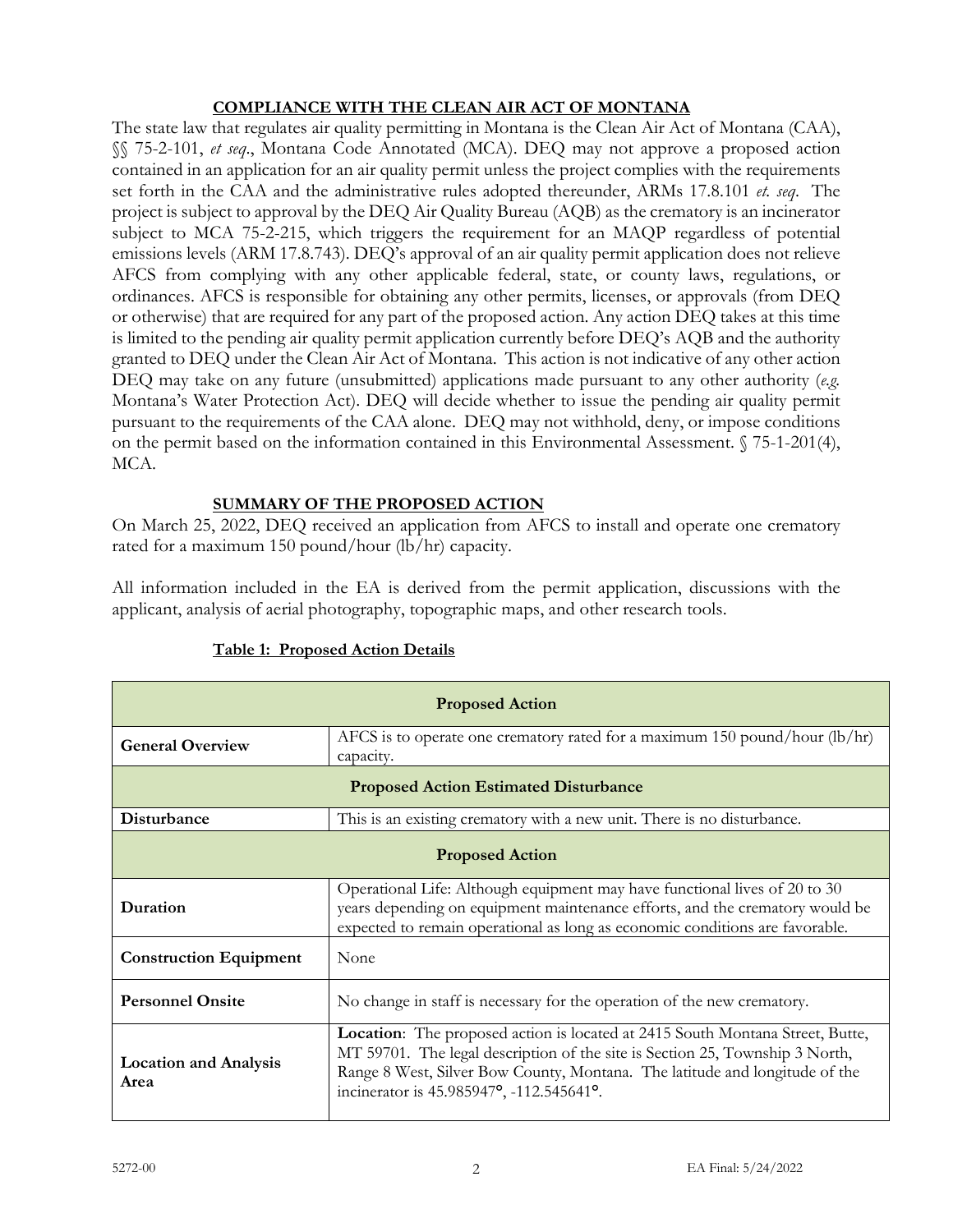|                                                            | Analysis Area: The area being analyzed as part of this environmental review<br>includes the immediate existing facility area.                                                                                                                                                      |
|------------------------------------------------------------|------------------------------------------------------------------------------------------------------------------------------------------------------------------------------------------------------------------------------------------------------------------------------------|
| Air Quality                                                | The Draft EA will be attached to the Preliminary Determination Air Quality<br>Permit which would include all enforceable conditions for operation of the<br>emitting units. Any revisions to the EA would be addressed and included in the<br>Final EA attached to DEQ's Decision. |
| <b>Conditions Incorporated</b><br>into the Proposed Action | The conditions developed in the Preliminary Determination of the MAQP dated<br>April 21, 2022, set forth in Sections II.A-E.                                                                                                                                                       |

# **PURPOSE AND BENEFIT FOR PROPOSED ACTION**

DEQ's purpose in conducting this environmental review is to act upon AFCS's air quality permit application No. 5272-00 to operate a crematory with a capacity of 150 lbs/hr.

The benefits of the proposed action, if approved, includes authorizing AFCS to continue current operations unchanged using the new crematory.

Authority to AFCS for operation of the crematory would continue until the permit is revoked, either at the request of AFCS or by DEQ because of non-compliance with the conditions within the air quality permit.

# **REGULATORY RESPONSIBILITIES**

In accordance with ARM 17.4.609(3)(c), DEQ must list any federal, state, or local, authorities that have concurrent or additional jurisdiction or environmental review responsibility for the proposed action and the permits, licenses, and other authorizations required. AFCS must conduct its operations according to the terms of its permit, the CAA, §§ 75-2-101, *et seq*., MCA, and ARMs 17.8.101, *et seq*.

AFCS must cooperate fully with, and follow the directives of, any federal, state, or local entity that may have authority over AFCS's Butte Crematory. These permits, licenses, and other authorizations may include: City of Butte, Silver Bow County Weed Control Board, Occupational safety and Health Administration (worker safety), DEQ AQB (air quality) and Water Protection Bureau (groundwater and surface water discharge; stormwater), and Montana Department of Transportation and Silver Bow County (road access).

# **EVALUATION AND SUMMARY OF POTENTIAL IMPACTS TO THE PHYSICAL AND HUMAN ENVIRONMENT IN THE AREA AFFECTED BY THE PROPOSED ACTION:**

The impact analysis will identify and evaluate direct and secondary impacts. Direct impacts are those that occur at the same time and place as the action that triggers the effect. Secondary impacts mean "a further impact to the human environment that may be stimulated or induced by or otherwise result from a direct impact of the action." ARM 17.4.603(18). Where impacts are expected to occur, the impacts analysis estimates the duration and intensity of the impact. The duration of an impact is quantified as follows:

- Short-term: Short-term impacts are defined as those impacts that would not last longer than the proposed operation of the site.
- Long-term: Long-term impacts are defined as impacts that would remain or occur following shutdown of the proposed facility.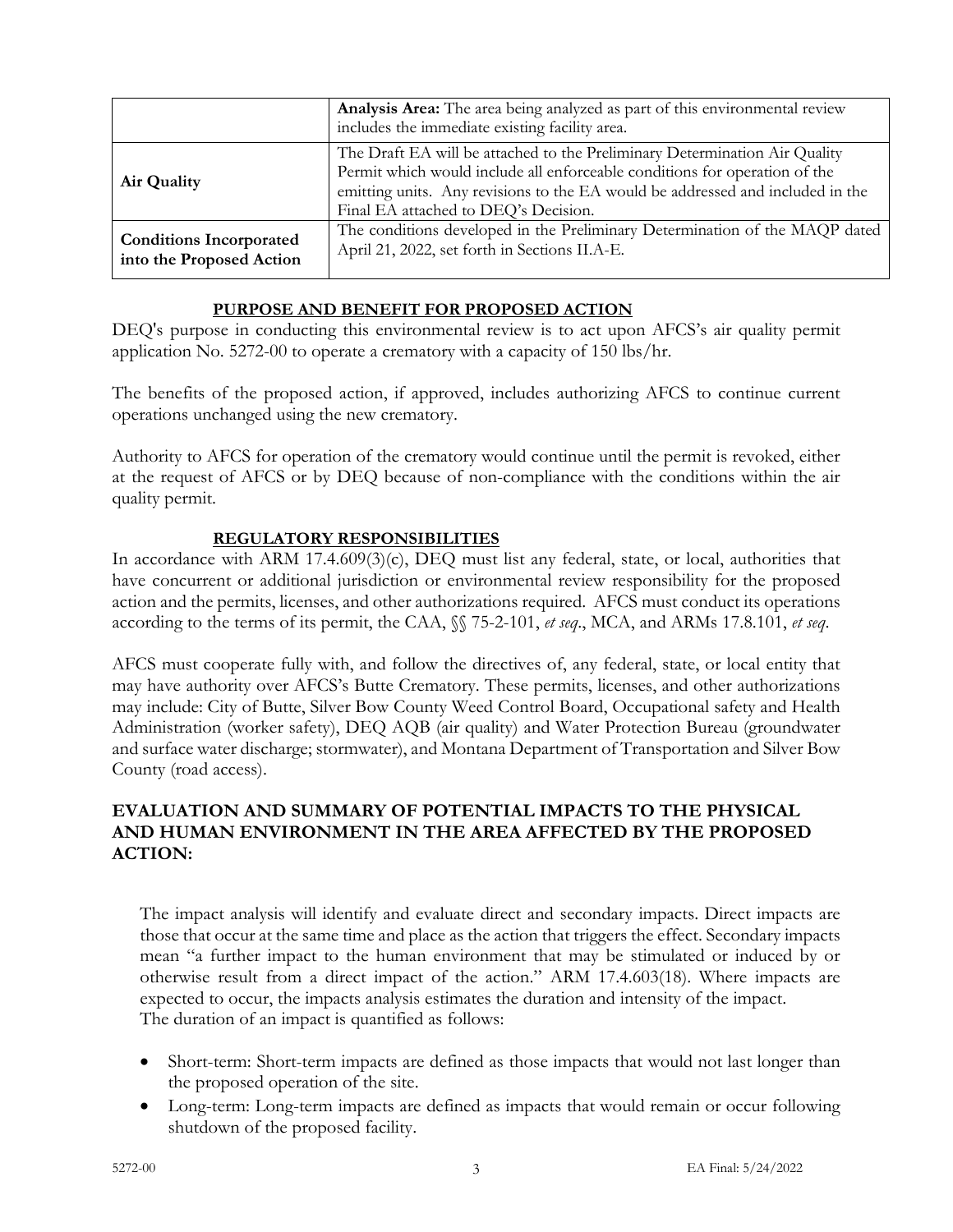The severity of an impact is measured using the following:

- No Impact: There would be no change from current conditions.
- Negligible Impact: An adverse or beneficial effect would occur but would be at the lowest levels of detection.
- Minor Impact: The effect would be noticeable but would be relatively small and would not affect the function or integrity of the resource.
- Moderate Impact: The effect would be easily identifiable and would change the function or integrity of the resource.
- Major Impact: The effect would alter the resource.

# **1. TOPOGRAPHY, GEOLOGY AND SOIL QUALITY, STABILITY AND MOISTURE:**

The project would not be expected to affect the topography, geology, soil quality, stability, or moisture of the immediate area outside of normal construction operations. The crematorium would operate inside an existing structure.

Direct Impacts: There is no impact expected to topography, geology, and soil quality, stability, and moisture.

**Secondary Impacts:** No secondary impacts to topography, geology, stability, and moisture would be expected because the Crematory is located within the existing building.

# **2. WATER QUALITY, QUANTITY, AND DISTRIBUTION:**

The project would not be expected to affect water quality or distribution. The crematorium would operate within an existing structure and does not discharge or use water during normal operation.

**Direct Impacts:** There are no impacts to surface water features and water quality, quantity, and distribution management.

**Secondary Impacts:** No secondary impacts to water quality, quantity and distribution would be expected, nor any impacts from stormwater runoff.

# **3. AIR QUALITY:**

The project would be a small source of conventional air pollutant emissions on an industrial scale. As a project subject to the Human Health Risk Assessment requirements of ARM 17.8.770, the air toxics from this source were assessed and found to be below the negligible risk threshold. Impacts to air quality, if any discernable amount at all, would be expected to be minor.

**Direct Impacts:** Very minor direct impacts of air quality are expected.

**Secondary Impacts:** No secondary air quality impacts are expected.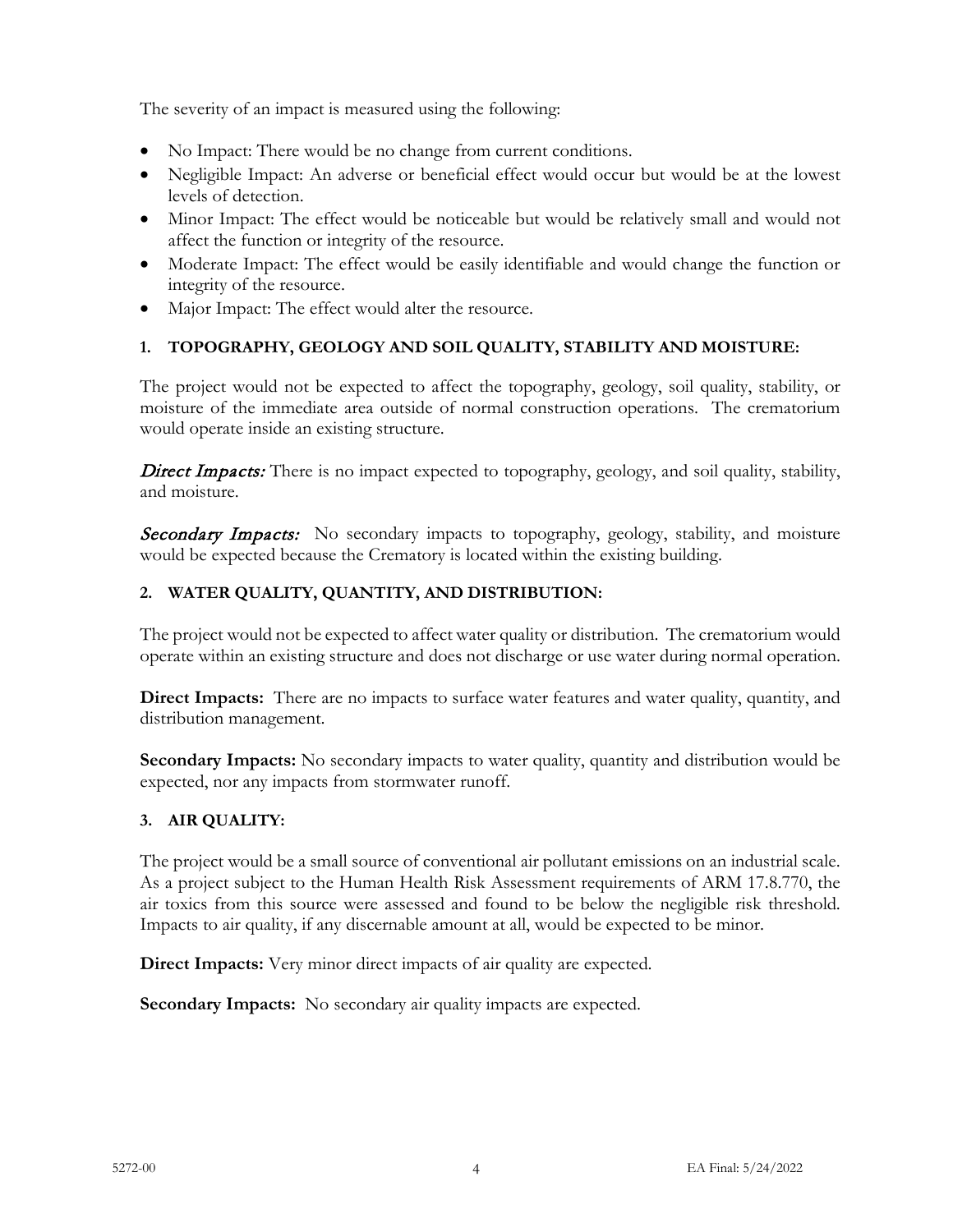# **4. VEGETATION COVER, QUANTITY AND QUALITY:**

The project would take place within an existing developed area. Emissions would be very minor on an industrial scale.

**Direct Impacts:** No impacts to vegetation cover, quantity and quality are expected.

**Secondary Impacts:** No secondary impacts are expected.

# **5. TERRESTRIAL, AVIAN, AND AQUATIC LIFE AND HABITATS:**

Emissions from the proposed project would potentially affect terrestrial and aquatic life and habitats in the proposed project area. However, as detailed in Sections V and VI of the permit analysis, any emissions and resulting impacts from the project would be negligible due to the low concentrations of the pollutants emitted.

**Direct Impacts:** The potential impact (including cumulative impacts) to terrestrial, avian and aquatic life and habitats would be negligible, due to the long-term industrial nature of the site.

**Secondary Impacts:** No secondary impacts to terrestrial, avian, and aquatic life and habitats would be expected.

# **6. UNIQUE, ENDANGERED, FRAGILE OR LIMITED ENVIRONMENTAL RESOURCES:**

In an effort to identify any unique endangered, fragile, or limited environmental resources in the area, DEQ completed a species of concern report through the environmental summary function shared by the Montana Natural Heritage Program, Natural Resource Information System (NRIS). The area was defined by the section, township, and ranged of the proposed location with an additional 1-mile buffer zone. Search results identified several species within the search radius. Species of concern include the Hoary Bat, Preble's Shrew, Brewer's Sparrow, Clark's Nutcracker, Common Loon, Golden Eagle, Gray-crowned Rosy-Finch, Great Blue Heron, Sage Thrasher, White-faced Ibis, Greater Short-horned Lizard, Snapping Turtle, and Westslope Cutthroat Trout. The project would be a small source of conventional air pollutant emissions on an industrial scale. As a project subject to the Human Health Risk Assessment requirements of the Administrative Rules of Montana 17.8.770, the air toxics from this source were assessed and found to be below the negligible risk threshold.

**Direct Impacts:** Impacts to air quality, if any discernable amount at all, would be expected to be minor. Any impacts to unique endangered, fragile, or limited environmental resources present in the area would be expected to be minor.

**Secondary Impacts:** The proposed action would have no secondary impacts to endangered species because the permit conditions are protective of human and animal health.

# **7. HISTORICAL AND ARCHAEOLOGICAL SITES:**

The project would be operated in an existing site and developed area. The crematory is adjacent to Mt. Moriah Cemetery and 200 yards from Hollow Contracting & Concrete.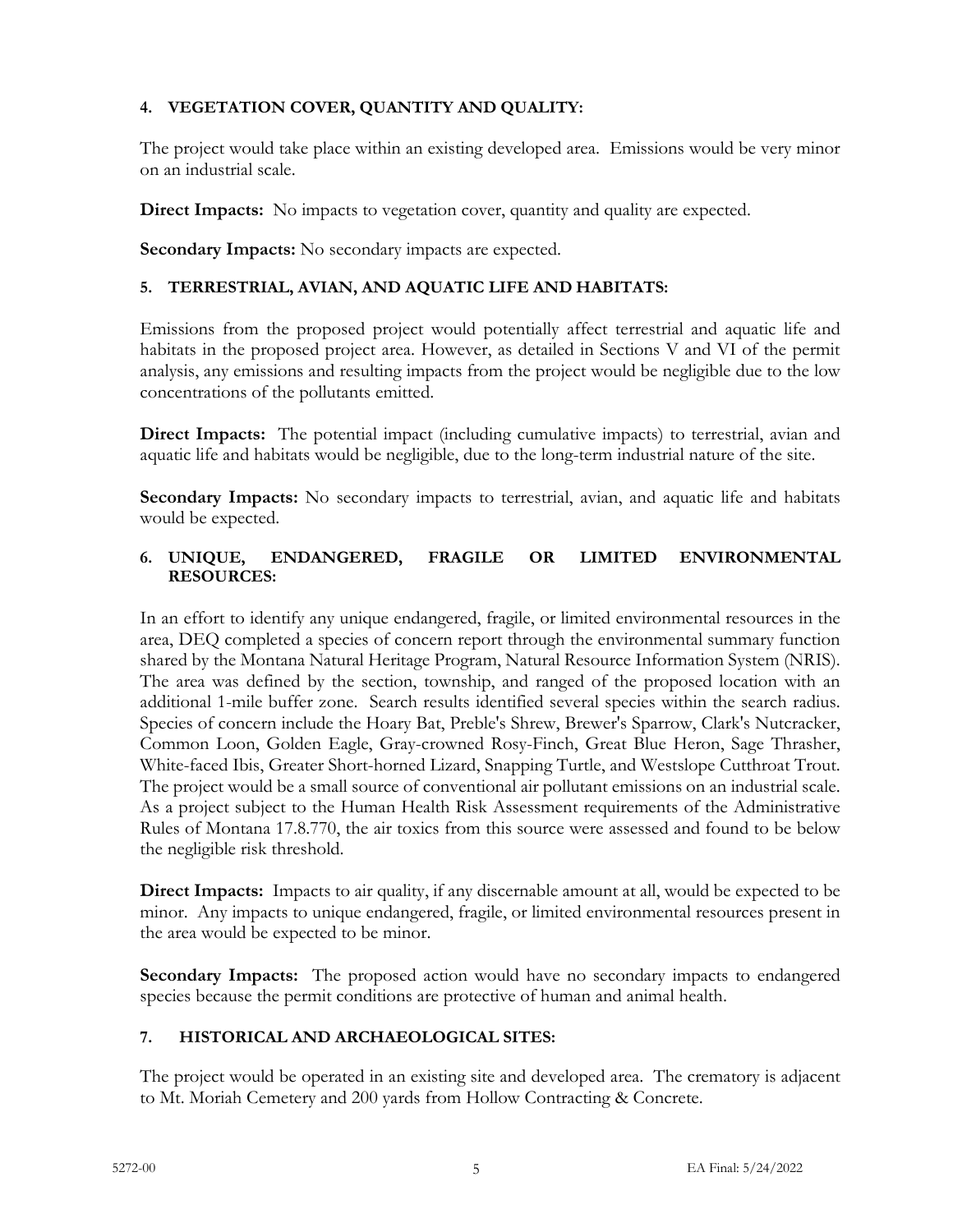However, should structures need to be altered, or if cultural materials are inadvertently discovered during this proposed action, SHPO requests their office be contacted for further investigation.

**Direct Impacts:** No impacts to historical or archaeological sites would be expected.

**Secondary Impacts:** No secondary impacts to historical and archaeological sites are anticipated.

# **8. SAGE GROUSE EXECUTIVE ORDER:**

The project would not be in core, general or connectivity sage grouse habitat, as designated by the Sage Grouse Habitat Conservation Program (Program) at: [http://sagegrouse.mt.gov.](about:blank)

Direct Impacts: The proposed action is not located within Sage Grouse habitat, so no direct impacts would occur.

**Secondary Impacts**: No secondary impacts to sage grouse or sage grouse habitat would be expected since the proposed action is not located within Sage Grouse habitat.

# **9. AESTHETICS:**

The project would take place within an existing developed area. The operation would likely operate with no visible emissions, with permit requirements that under no circumstance may visible emissions exceed 10% opacity over any 6-minute period. Proper operation of the secondary combustion chamber, which would be required by MAQP #5272-00, would minimize any odors that might otherwise be expected.

**Direct Impacts:** The facility would be operated in an already developed area. No more than minor impacts to aesthetics would be expected.

**Secondary Impacts:** No secondary impacts to aesthetics are anticipated.

#### **10. DEMANDS ON ENVIRONMENTAL RESOURCES OF LAND, WATER, AIR OR ENERGY:**

MAQP #5272-00 would allow for the operation of the crematory. As described above, impacts to water or air would be expected to be minor. MAQP #5272-00 would require that the crematory be equipped with a secondary chamber and auxiliary burners. The primary and secondary chamber burners combined would require a maximum 3 million British thermal units per hour firing rate. The burners would be fired on natural gas. This is a very small energy need on an industrial basis which would be utilized on an intermittent basis. Demands on water, air and energy would be expected to be minor.

**Direct Impacts:** Direct impacts would be minor. See the Air Quality and Water Quality sections of the EA to review the potential impacts from the proposed action regarding air and water resources.

**Secondary Impacts:** No secondary impacts are expected.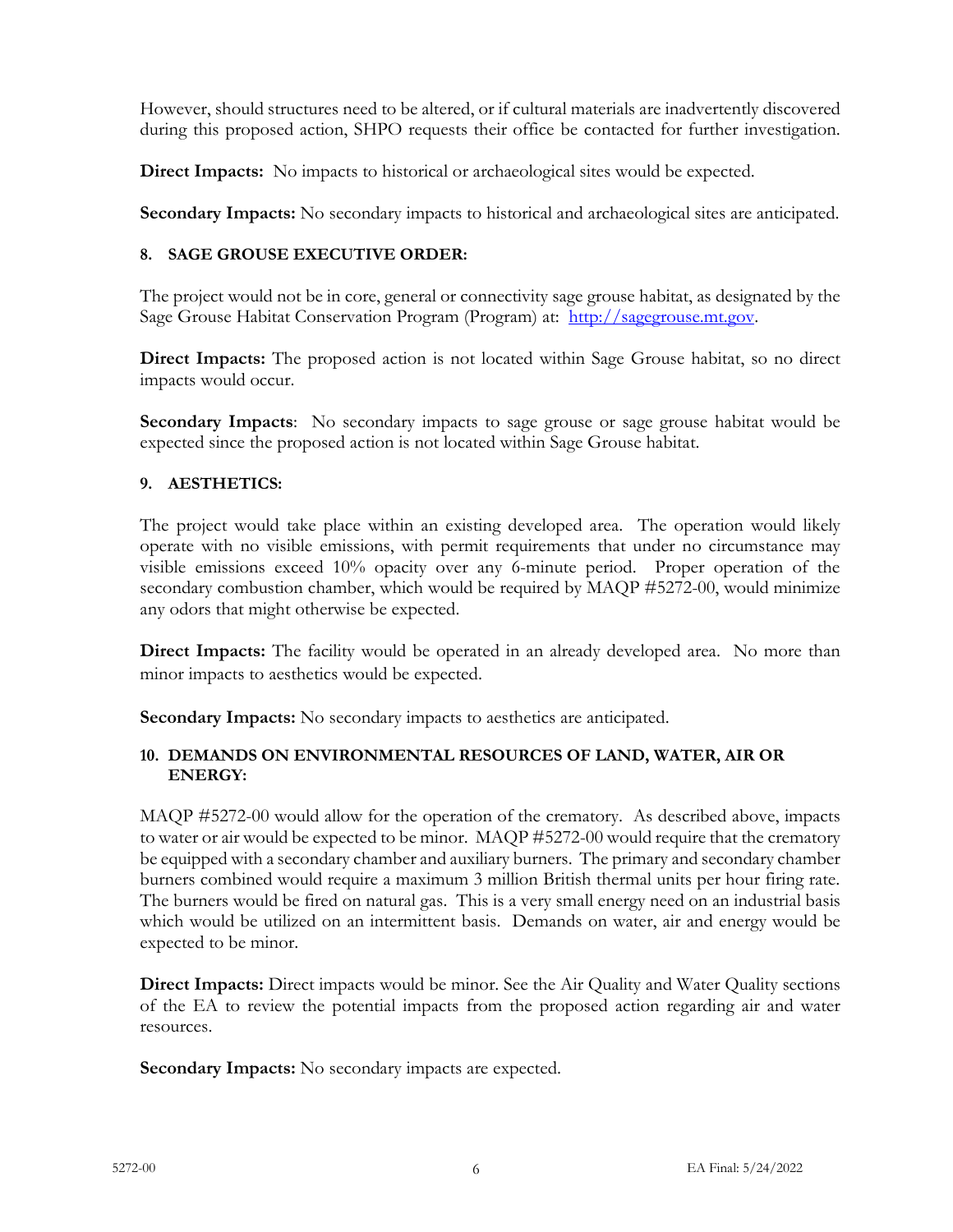# **11. IMPACTS ON OTHER ENVIRONMENTAL RESOURCES:**

The site is surrounded by commercial and industrial properties.

**Direct Impacts:** No other environmental resources are known have been identified in the area beyond those discussed above. Hence, there is no impact to other environmental resources.

**Secondary Impacts:** No secondary impacts to other environmental resources are anticipated.

# **12. HUMAN HEALTH AND SAFETY:**

The project would be a small source of conventional air pollutant emissions on an industrial scale. As a project subject to the Human Health Risk Assessment requirements of ARM 17.8.770, the air toxics from this proposed source were assessed and demonstrated a negligible risk to human health. Impacts to human health would be expected to be minor.

**Direct Impacts:** Direct impacts to human health and safety would be expected to be minor.

**Secondary Impacts:** No secondary impacts to human health and safety are anticipated.

#### **13. INDUSTRIAL, COMMERCIAL AND AGRICULTURAL ACTIVITIES AND PRODUCTION:**

The project would be a small source of conventional air pollutant emissions on an industrial scale. Any increase in traffic associated with the business operations of this facility would be expected to be very minor.

**Direct Impacts:** Impacts on the industrial, commercial, and agricultural activities and production in the area would be negligible.

**Secondary Impacts:** No secondary impacts to industrial, commercial, and agricultural activities and production are anticipated.

# **14. QUANTITY AND DISTRIBUTION OF EMPLOYMENT:**

No additional employees would be hired to operate the crematory. The project would not be expected to have any impact on the quantity and distribution of employment.

**Direct Impacts:** The proposed action would be expected to have no impacts on the overall distribution of employment.

**Secondary Impacts:** No secondary impact is expected on long term employment.

# **15. LOCAL AND STATE TAX BASE AND TAX REVENUES:**

The current permit action would have no impact on the local and state tax base. Furthermore, no additional employees are planned because of this project.

**Direct Impacts:** No impact to local and state tax base and revenue would be expected because of issuance of MAQP #5272-00.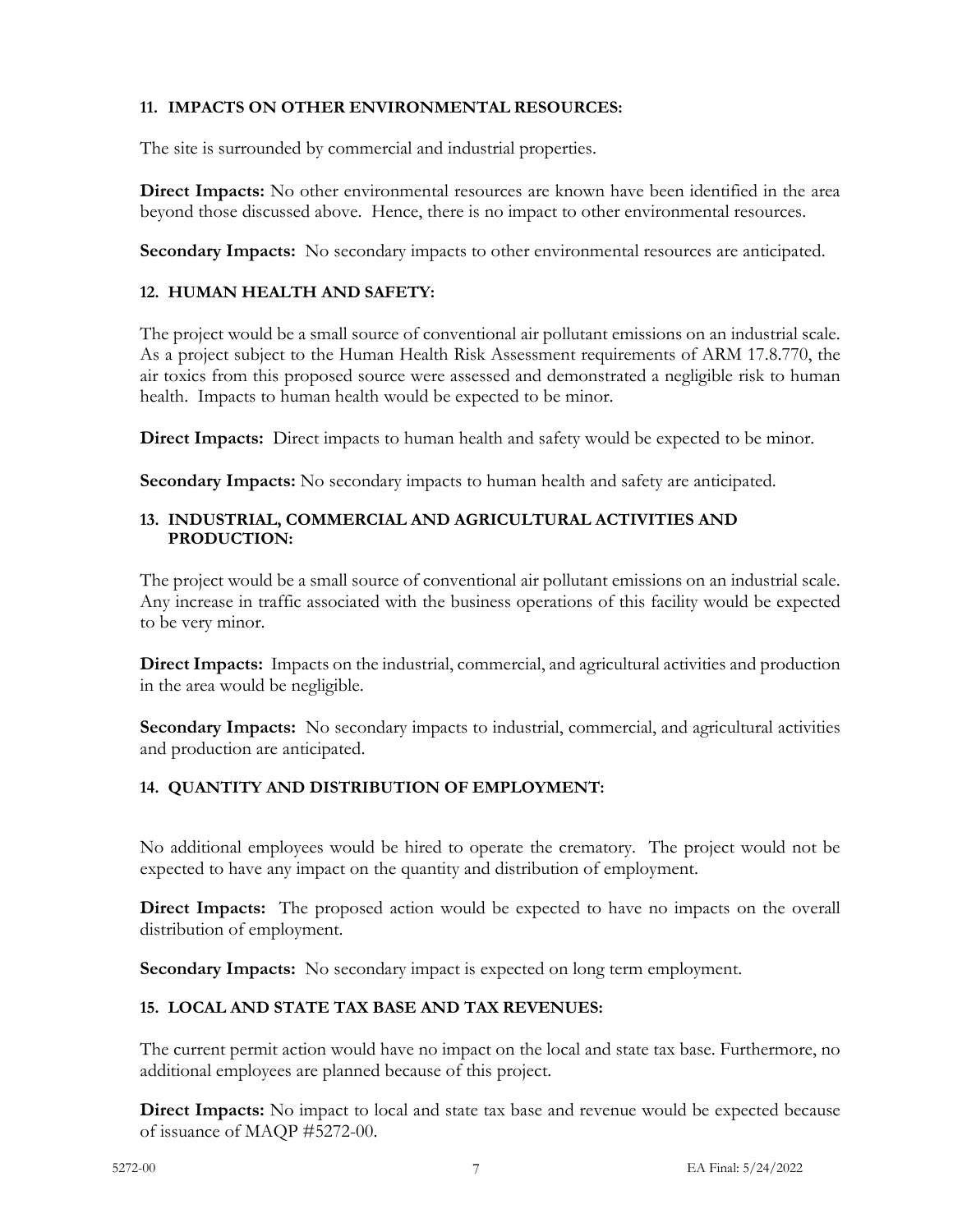**Secondary Impacts:** No secondary impacts to local and state tax base and tax revenues are anticipated.

# **16. DEMAND FOR GOVERNMENT SERVICES:**

The proposed action is in an industrial and commercial area.

**Direct Impacts:** Compliance review and assistance oversight by DEQ AQB would be conducted in concert with other area activity when in the vicinity. The proposed action would have only minor impacts on demand for government services, mainly through oversight by DEQ AQB.

**Secondary Impacts:** No secondary impacts are anticipated on government services with the proposed action and a minimal increase in impact would occur from the permitting and compliance needs associated with the crematory.

#### **17. LOCALLY ADOPTED ENVIRONMENTAL PLANS AND GOALS:**

DEQ is not aware of any locally adopted environmental plans and goals this project would impact. The permit would be issued in accordance with federal and state clean air act requirements including the air toxics review required by ARM 17.8.770.

**Direct Impacts:** No impacts from the proposed action would be expected relative to any locally adopted community planning goals.

**Secondary Impacts:** No secondary impacts to the locally adopted environmental plans and goals are anticipated because of the proposed action.

#### **18. ACCESS TO AND QUALITY OF RECREATIONAL AND WILDERNESS ACTIVITIES:**

The source would be located adjacent to Mt. Moriah Cemetery and 200 yards from Hollow Contracting & Concrete in an already developed area. As previously described, no more than a minor impact to aesthetics would be expected.

**Direct Impacts:** No more than a minor impact to quality of recreational and wilderness activities would be expected.

**Secondary Impacts:** No secondary impacts to access and quality of recreational and wilderness activities are anticipated because of the proposed action.

# **19. DENSITY AND DISTRIBUTION OF POPULATION AND HOUSING:**

No additional employees would be hired to operate the crematory. No individuals would be expected to permanently relocate to the area because of this project.

**Direct Impacts:** The proposed project would not be expected to have any impact on the distribution of population.

**Secondary Impacts:** No secondary impacts to density and distribution of population and housing are anticipated because of the proposed action.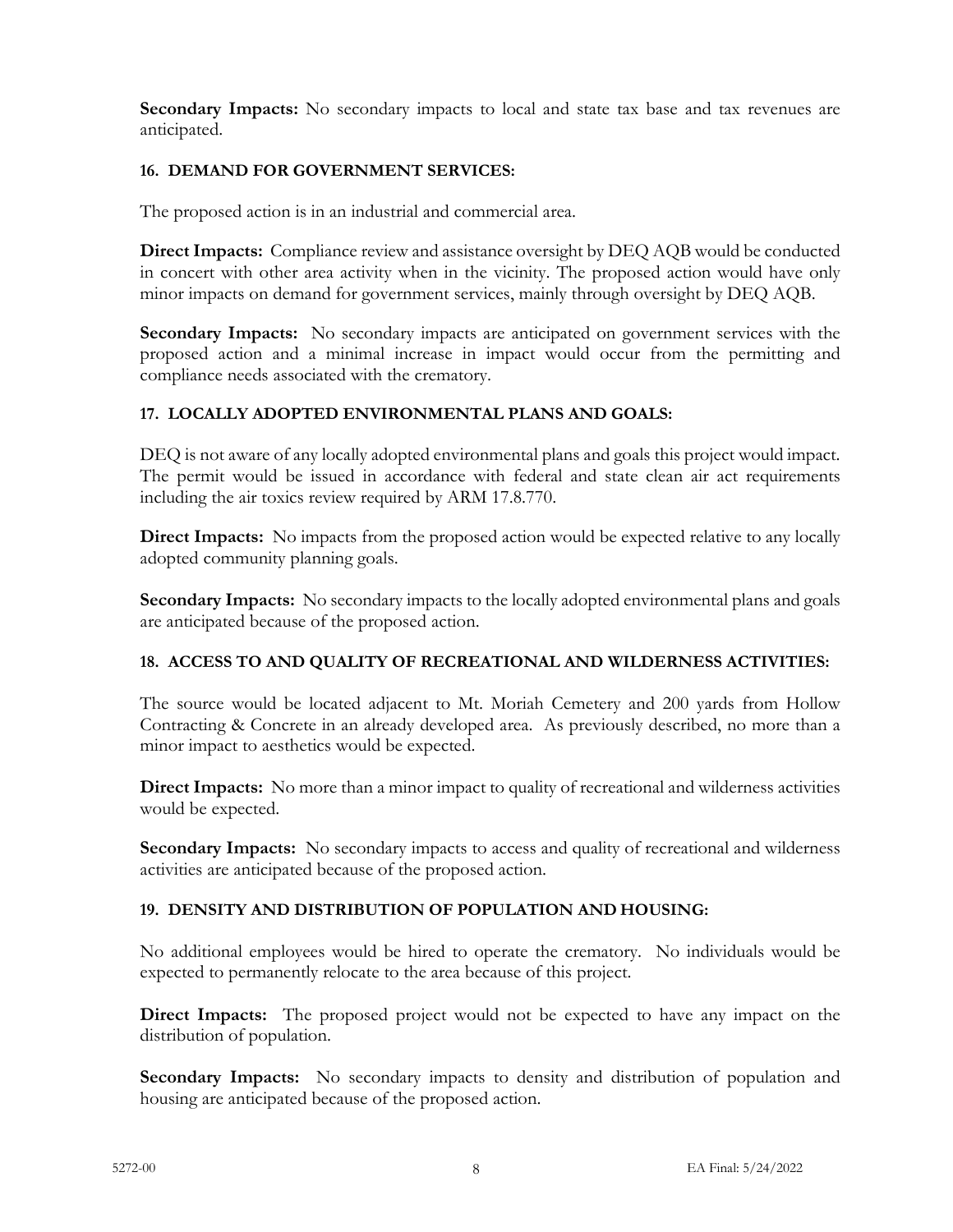# **20. SOCIAL STRUCTURES AND MORES:**

The project is to be located in an area already developed for such operations. The crematory is adjacent to Mt. Moriah Cemetery and 200 yards from Hollow Contracting & Concrete. Impacts to social structures and mores, if any at all, would be minor.

**Direct Impacts:** Impacts to social structures and mores, if any at all, would be minor.

**Secondary Impacts:** No secondary impacts to social structures and mores are anticipated as a result of the proposed project.

# **21. CULTURAL UNIQUENESS AND DIVERSITY:**

DEQ determined that the current permit action would not have any additional impact on the cultural uniqueness and diversity of the area because the proposed crematory would be in an area already developed for such operations. The crematory is adjacent to Mt. Moriah Cemetery and 200 yards from Hollow Contracting & Concrete.

**Direct Impacts:** Direct impacts to cultural uniqueness and diversity, if any at all, would be minor.

**Secondary Impacts:** No secondary impacts to cultural uniqueness and diversity are anticipated because of the proposed action.

#### **22. PRIVATE PROPERTY IMPACTS:**

The proposed action would take place on privately-owned land. The analysis below in response to the Private Property Assessment Act indicates no impact. DEQ does not plan to deny the application or impose conditions that would restrict the regulated person's use of private property so as to constitute a taking. Further, if the application is complete, DEQ must act on the permit pursuant to § 75-2-218(2), MCA. Therefore, DEQ does not have discretion to take the action in another way that would have less impact on private property—its action is bound by a statute.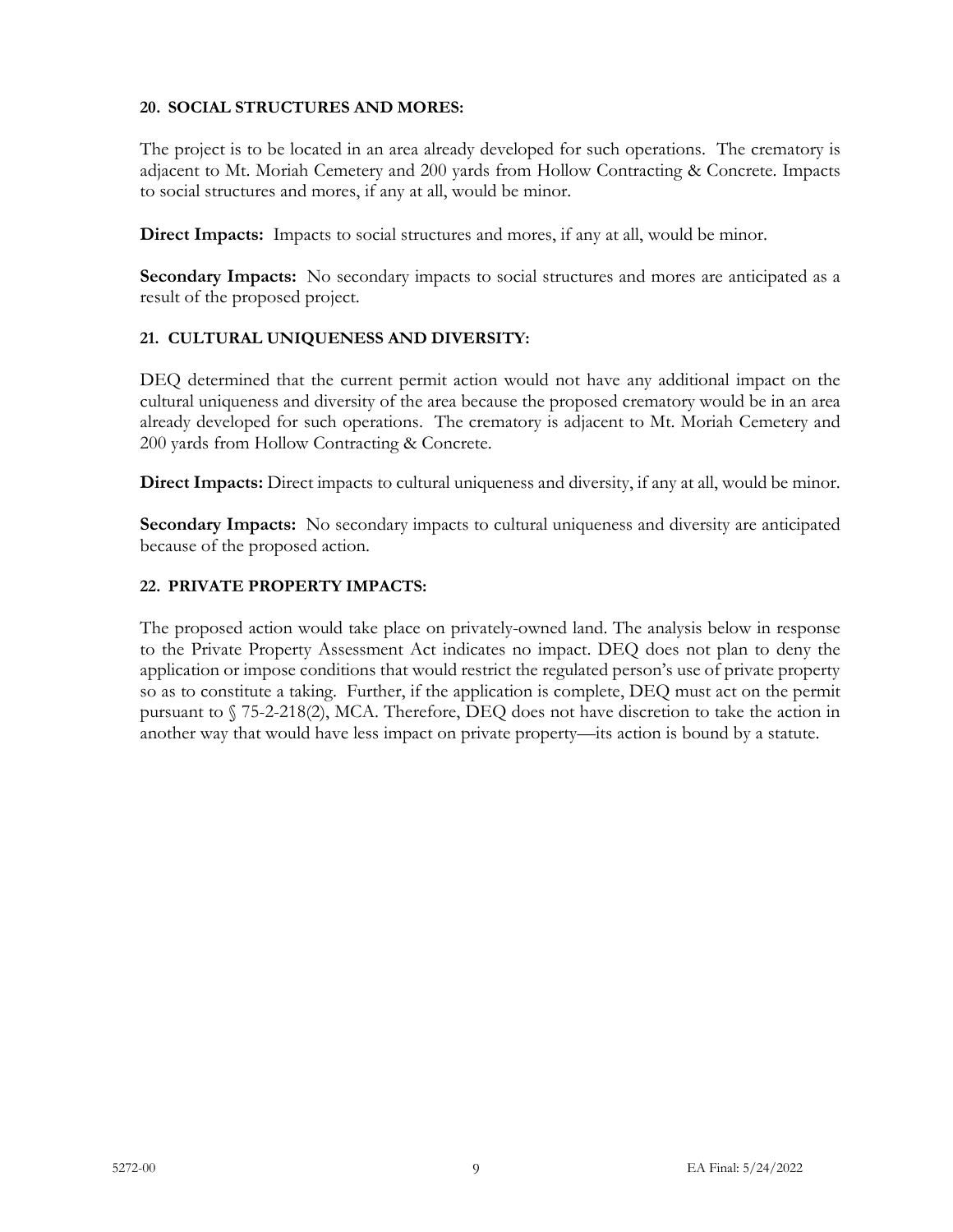| <b>YES</b>        | <b>NO</b>                 |                                                                                                                                                                                                                                                                                |  |
|-------------------|---------------------------|--------------------------------------------------------------------------------------------------------------------------------------------------------------------------------------------------------------------------------------------------------------------------------|--|
| $X_{\mathcal{I}}$ |                           | 1. Does the action pertain to land or water management or environmental regulation<br>affecting private real property or water rights?                                                                                                                                         |  |
|                   | X                         | 2. Does the action result in either a permanent or indefinite physical occupation of private                                                                                                                                                                                   |  |
|                   |                           | property?                                                                                                                                                                                                                                                                      |  |
|                   | $\mathbf{X}$              | 3. Does the action deny a fundamental attribute of ownership? (ex.: right to exclude<br>others, disposal of property)                                                                                                                                                          |  |
|                   | $\mathbf X$               | 4. Does the action deprive the owner of all economically viable uses of the property?                                                                                                                                                                                          |  |
|                   | X                         | 5. Does the action require a property owner to dedicate a portion of property or to grant<br>an easement? [If no, go to (6)].                                                                                                                                                  |  |
|                   |                           | 5a. Is there a reasonable, specific connection between the government requirement and<br>legitimate state interests?                                                                                                                                                           |  |
|                   |                           | 5b. Is the government requirement roughly proportional to the impact of the proposed use<br>of the property?                                                                                                                                                                   |  |
|                   | $\boldsymbol{\mathrm{X}}$ | 6. Does the action have a severe impact on the value of the property? (consider economic<br>impact, investment-backed expectations, character of government action)                                                                                                            |  |
|                   | $\boldsymbol{\mathrm{X}}$ | 7. Does the action damage the property by causing some physical disturbance with respect<br>to the property in excess of that sustained by the public generally?                                                                                                               |  |
|                   | $\mathbf X$               | 7a. Is the impact of government action direct, peculiar, and significant?                                                                                                                                                                                                      |  |
|                   | $\mathbf X$               | 7b. Has government action resulted in the property becoming practically inaccessible,<br>waterlogged, or flooded?                                                                                                                                                              |  |
|                   | $\boldsymbol{\mathrm{X}}$ | 7c. Has government action lowered property values by more than 30% and necessitated the<br>physical taking of adjacent property or property across a public way from the property in<br>question?                                                                              |  |
|                   | $\mathbf X$               | Takings or damaging implications? (Taking or damaging implications exist if YES is<br>checked in response to question 1 and to any one or more of the following questions: 2, 3,<br>4, 6, 7a, 7b, 7c; or if NO is checked in response to questions 5a or 5b; the shaded areas) |  |

Based on this analysis, DEQ determined there are no taking or damaging implications associated with this permit action.

#### **23. OTHER APPROPRIATE SOCIAL AND ECONOMIC CIRCUMSTANCES:**

Due to the nature of the proposed action, no further direct or secondary impacts are anticipated from this project.

#### **ADDITIONAL ALTERNATIVES CONSIDERED:**

In addition to the proposed action, DEQ also considered the "no-action" alternative. The "noaction" alternative would deny the issuance of the MAQP to the facility. AFCS would be denied the opportunity to upgrade the existing two crematories. However, DEQ does not consider the "noaction" alternative to be appropriate because AFCS has demonstrated compliance with all applicable rules and regulations as required for permit issuance. Therefore, the "no-action" alternative was eliminated from further consideration. Other alternatives considered were discussed in the BACT analysis, Section III, in the permit.

#### **CUMULATIVE IMPACTS:**

DEQ found no more than minor impacts to the individual economic and social considerations above. No more than minor cumulative and secondary impacts would be expected.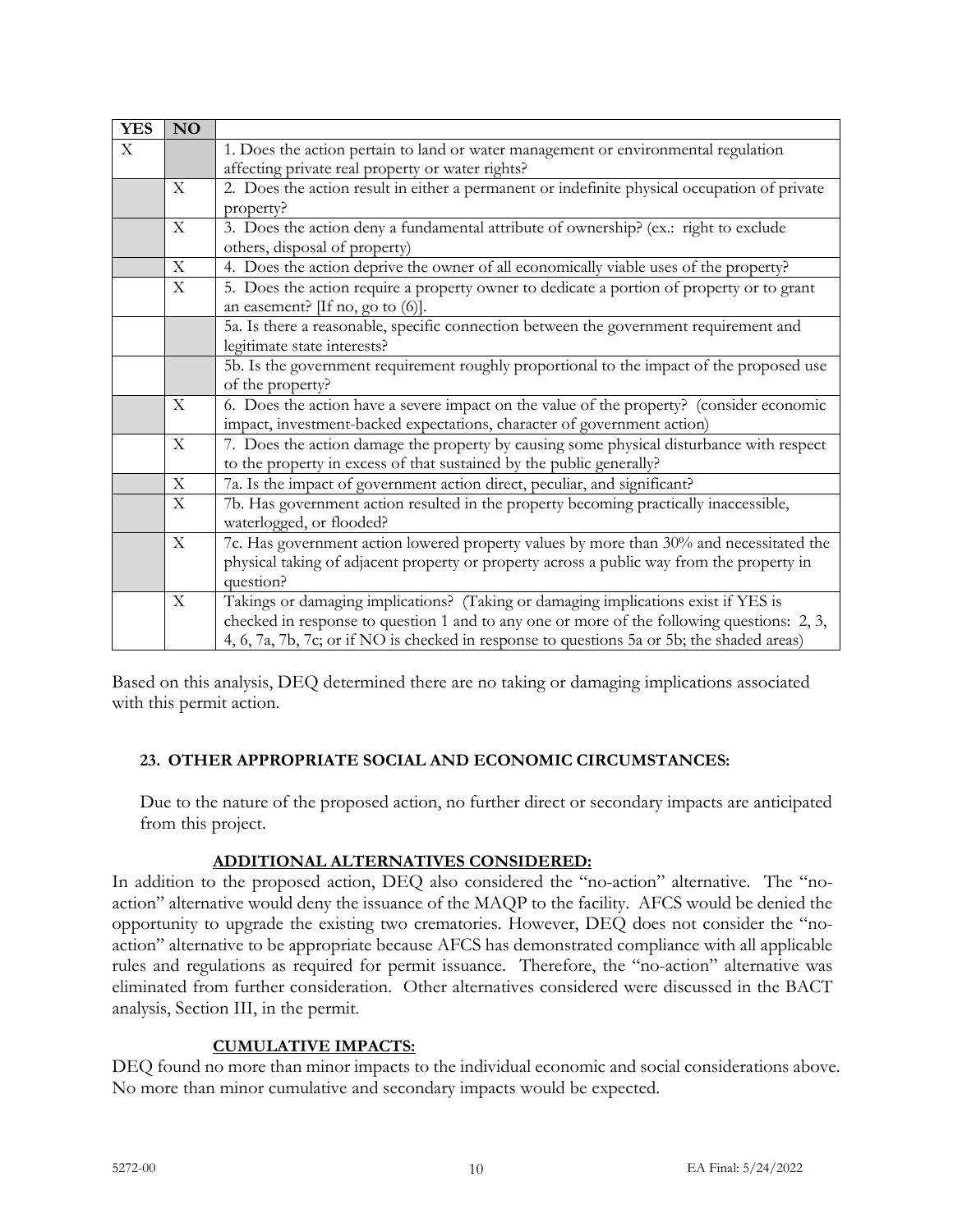# **PUBLIC INVOLVEMENT:**

Scoping for this proposed action consisted of internal efforts to identify substantive issues and/or concerns related to the proposed action. Internal scoping consisted of internal review of the EA document by DEQ Air Permitting staff. Additionally, the EA for the crematory was reviewed extensively.

Internal efforts also included queries to the following websites/ databases/ personnel:

- Montana State Historic Preservation Office
- Montana DEQ
- Silver Bow County
- Montana Natural Heritage Program

A thirty-day public comment period occurs along with the Preliminary Determination on MAQP #5272-00 and is posted to the DEQ website.

# **OTHER GOVERNMENTAL AGENCIES WITH JURSIDICTION:**

The proposed action would be fully located on privately-owned land. All applicable local, state, and federal rules must be adhered to, which, at some level, may also include other local, state, federal, or tribal agency jurisdiction. Other Governmental Agencies which may have overlapping, or sole jurisdiction include but may not be limited to: City of Butte, Silver Bow County Commission or County Planning Department (zoning), Silver Bow County Weed Control Board, Occupational Safety and Health Administration (worker safety), DEQ AQB (air quality) and Water Protection Bureau (groundwater and surface water discharge; stormwater), DNRC (water rights), and MDT and Silver Bow County (road access).

#### **NEED FOR FURTHER ANALYSIS AND SIGNIFICANCE OF POTENTIAL IMPACTS**

Under ARM 17.4.608, DEQ is required to determine the significance of impacts associated with the proposed action. This determination is the basis for the agency's decision concerning the need to prepare an environmental impact statement and refers to DEQ's evaluation of individual and cumulative impacts. DEQ is required to consider the following criteria in determining the significance of each impact on the quality of the human environment:

1. The severity, duration, geographic extent, and frequency of the occurrence of the impact.

"Severity" is analyzed as the density of the potential impact while "extent" is described as the area where the impact is likely to occur. An example could be that a project may propagate ten noxious weeds on a surface area of 1 square foot. In this case, the impact may be a high severity over a low extent. If those ten noxious weeds were located over ten acres there may be a low severity over a larger extent.

"Duration" is analyzed as the time period in which the impact may occur while "frequency" is analyzed as how often the impact may occur. For example, an operation that occurs throughout the night may have impacts associated with lighting that occur every night (frequency) over the course of the one season project (duration).

2. The probability that the impact will occur if the proposed action occurs; or conversely, reasonable assurance in keeping with the potential severity of an impact that the impact will not occur.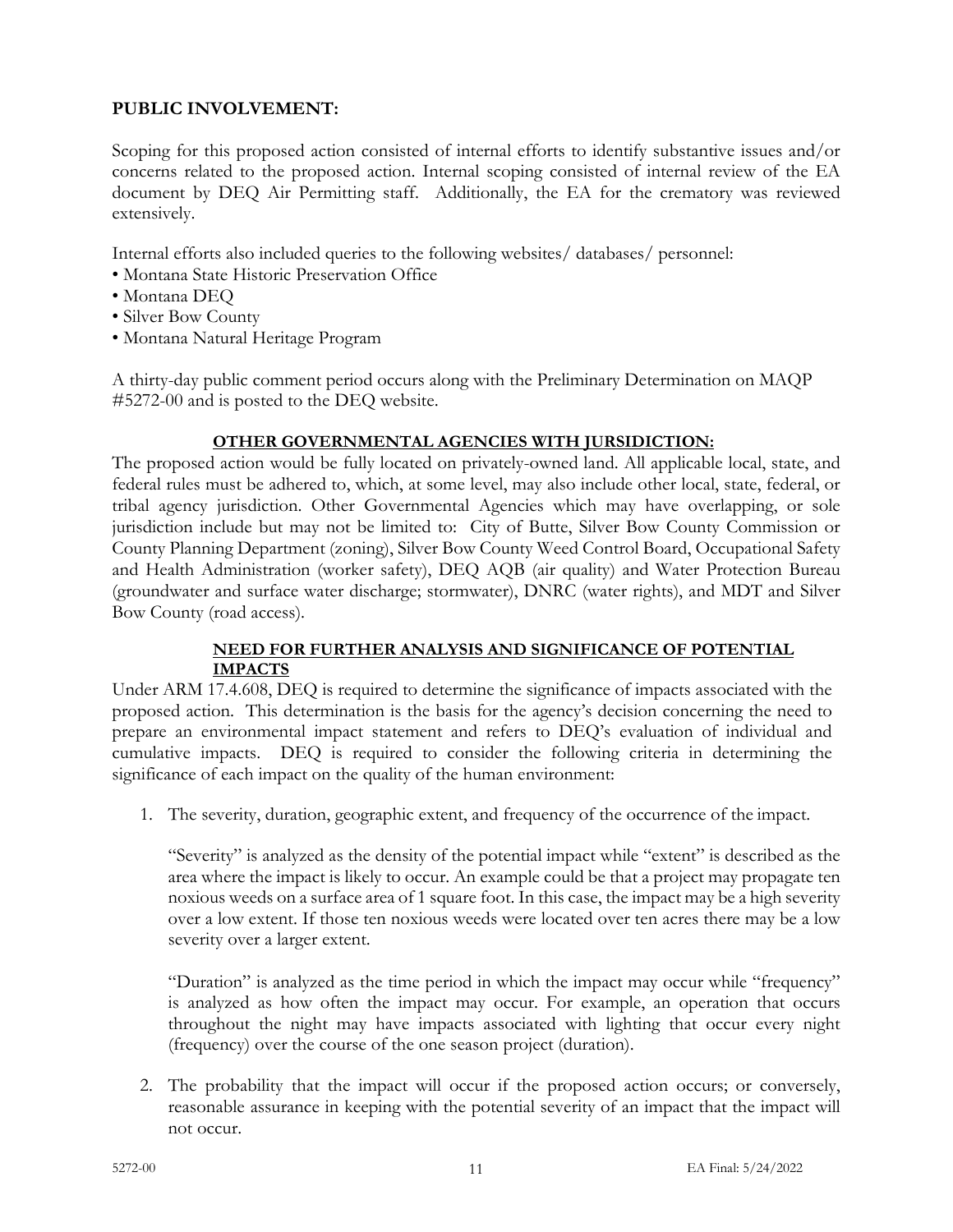- 3. Growth-inducing or growth-inhibiting aspects of the impact, including the relationship or contribution of the impact to cumulative impacts.
- 4. The quantity and quality of each environmental resource or value that would be affected, including the uniqueness and fragility of those resources and values.
- 5. The importance to the state and to society of each environmental resource or value that would be affected.
- 6. Any precedent that would be set because of an impact of the proposed action that would commit the DEQ to future actions with significant impacts or a decision in principle about such future actions.
- 7. Potential conflict with local, state, or federal laws, requirements, or formal plans.

The significance determination is made by giving weight to these criteria in their totality. For example, impacts with moderate or major severity may be determined to be not significant if the duration of the impacts is short-term. As another example, however, moderate, or major impacts of short-term duration may be significant if the quantity and quality of the resource is limited and/or the resource is considered to be unique or fragile. As a final example, moderate or major impacts to a resource may be determined to be not significant if the quantity of that resource is high or the quality of the resource is not unique or fragile.

Preparation of an EA is the appropriate level of environmental review under MEPA if statutory requirements do not allow sufficient time for an agency to prepare an environmental impact statement, pursuant to ARM 17.4.607. An agency determines whether sufficient time is available to prepare an environmental impact statement by comparing statutory requirements that establish when the agency must make its decision on the proposed action with the time required to obtain public review of an environmental impact statement plus a reasonable period to prepare a draft environmental review and, if required, a final environmental impact statement.

# **SIGNIFICANCE DETERMINATION**

The severity, duration, geographic extent, and frequency of the occurrence of the primary, secondary, and cumulative impacts associated with the proposed action would be limited. AFCS proposes to operate a modern crematory in an existing crematory operation. The operation will occur completely on the AFCS property. The crematory will be located on private land, within the city limits of Butte, Montana.

DEQ has not identified any significant impacts associated with the proposed action for any environmental resource. Approving AFCS's air quality permit application would not set precedent that commits DEQ to future actions with significant impacts or a decision in principle about such future actions. DEQ also has received an air quality application from AFCS related to the operation of the crematory. If AFCS submits another permit application, DEQ is not committed to approve those applications. DEQ would conduct a new environmental assessment for any subsequent air quality permit applications sought by AFCS. DEQ would decide on AFCS's subsequent application based on the criteria set forth in the CAA.

DEQ's issuance of a MAQP to AFCS for this operation also does not set a precedent for DEQ's review of other applications, including the level of environmental review. A decision of on the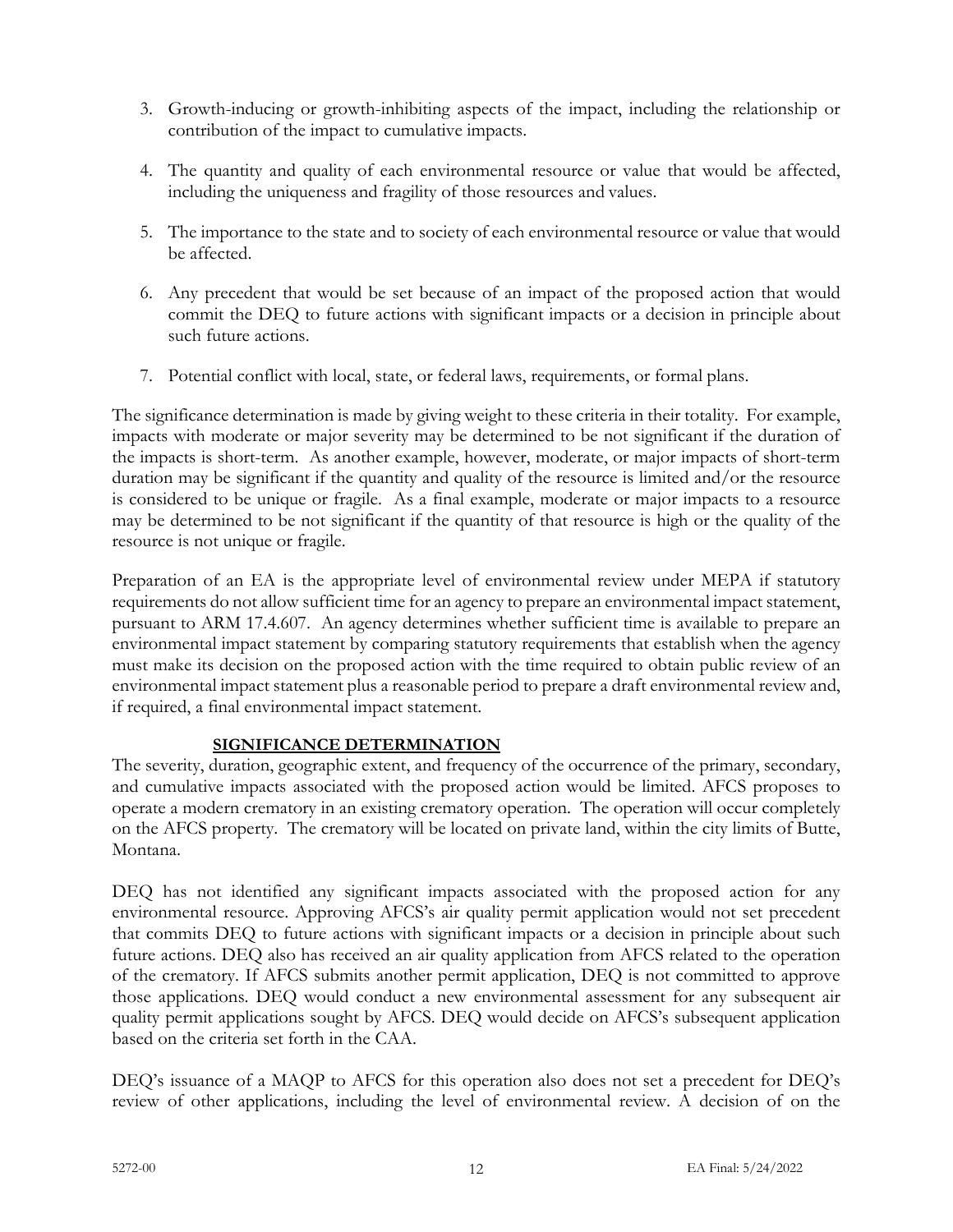appropriate level of environmental review is made based on case-specific considerations of the criteria set forth in ARM 17.4.608.

DEQ does not believe that the proposed action has any growth-inducing or growth-inhibiting aspects or that it conflicts with any local, state, or federal laws, requirements, or formal plans. Based on a consideration of the criteria set forth in ARM 17.4.608, the proposed state action is not predicted to significantly impact the quality of the human environment. Therefore, at this time, preparation of an EA is determined to be the appropriate level of environmental review under MEPA.

# **Environmental Assessment and Significance Determination Prepared By:**

| T. Burrows | <b>Air Quality Permitter</b> |
|------------|------------------------------|
| Name       | Title                        |
| _ _ _      |                              |

**EA Reviewed By:**

| <b>J. Merkel</b> | <b>Permitting Services Section Supervisor</b> |
|------------------|-----------------------------------------------|
| <b>Name</b>      | Title                                         |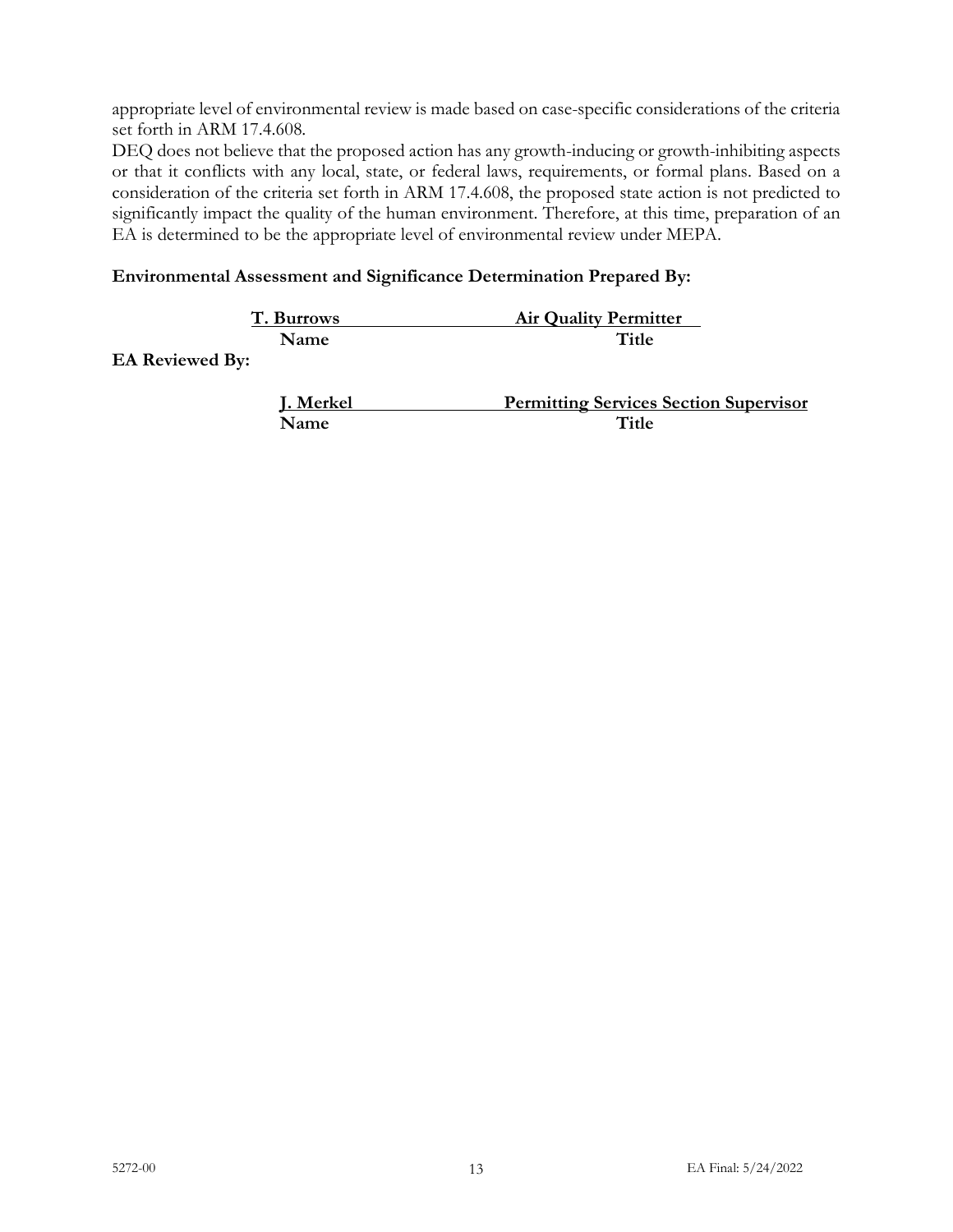**References**

**Air Quality Permit Application Received March 25, 2022 Air Quality Bureau Permitted Source List-GIS Layer Air Quality Permit MAQP #2999-02**